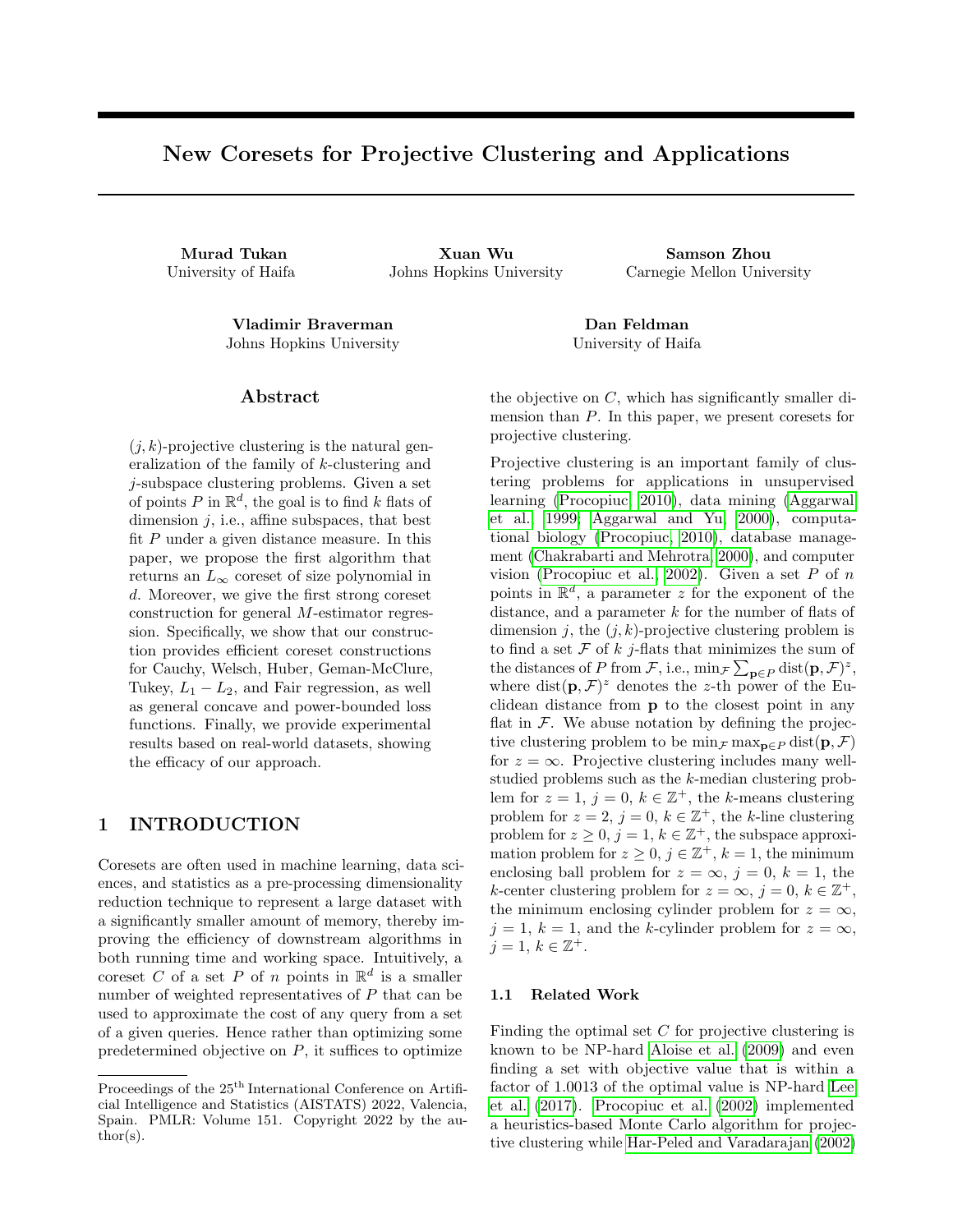introduced a dimensionality reduction technique to decrease the size of each input point, which distorts the cost of the optimal projective clustering. Similarly, [Ker](#page-10-4)[ber and Raghvendra](#page-10-4) [\(2015\)](#page-10-4) used random projections to embed the input points into a lower dimensional space. However, none of these approaches reduces the overall number of input points, whose often causes the main bottleneck for implementing approximation algorithms for projective clustering in big data applications.

[Badoiu et al.](#page-9-4) [\(2002\)](#page-9-4) first introduced coresets for the kcenter and k-median clustering problems in Euclidean space. Their coresets constructions gave  $(1 + \varepsilon)$ approximations and sampled a number of points with exponential dependency in both  $\frac{1}{\varepsilon}$  and k. Their work also inspired a number of coresets for specific projective clustering problems; coresets have subsequently been extensively studied in  $k$ -median or  $k$ means clustering [\(Badoiu et al., 2002;](#page-9-4) [Har-Peled and](#page-10-5) [Mazumdar, 2004;](#page-10-5) [Frahling and Sohler, 2005,](#page-10-6) [2008;](#page-10-7) [Chen, 2009;](#page-9-5) [Feldman and Schulman, 2012;](#page-10-8) [Braverman](#page-9-6) [et al., 2019;](#page-9-6) [Huang and Vishnoi, 2020\)](#page-10-9), subspace approximation [\(Deshpande et al., 2006;](#page-9-7) [Deshpande and](#page-9-8) [Varadarajan, 2007;](#page-9-8) [Feldman and Langberg, 2011;](#page-10-10) [Feld](#page-10-11)[man et al., 2010;](#page-10-11) [Clarkson and Woodruff, 2015;](#page-9-9) [Sohler](#page-10-12) [and Woodruff, 2018;](#page-10-12) [Feldman et al., 2020;](#page-10-13) [Tukan et al.,](#page-11-0) [2021b\)](#page-11-0), and a number of other geometric problems and applications [\(Agarwal et al., 2006;](#page-9-10) [Feldman et al.,](#page-10-14) [2006;](#page-10-14) [Clarkson, 2008;](#page-9-11) [Dasgupta et al., 2008;](#page-9-12) [Acker-](#page-9-13)mann and Blömer, 2009; [Phillips and Tai, 2018;](#page-10-15) [Huang](#page-10-16) [et al., 2018;](#page-10-16) [Assadi et al., 2019;](#page-9-14) [Munteanu et al., 2018;](#page-10-17) [Braverman et al., 2020;](#page-9-15) [Mussay et al., 2020;](#page-10-18) [Tukan et al.,](#page-11-1) [2020,](#page-11-1) [2021a;](#page-11-2) [Jubran et al., 2020;](#page-10-19) [Maalouf et al., 2021\)](#page-10-20). However, these coreset constructions were catered toward specific problems rather than the general  $(j, k)$ projective clustering problem.

[Feldman and Langberg](#page-10-10) [\(2011\)](#page-10-10) introduced a framework for constructing coresets by sampling each input point with probability proportional to its *sensitivity*, which informally quantifies the importance of the point with respect to the predetermined objective function. [Feld](#page-10-10)[man and Langberg](#page-10-10) [\(2011\)](#page-10-10) also performed dimensionality reduction for  $(j, k)$ -projective clustering by taking the union of two sets  $S$  and  $proj(P, B)$ , where P is the input data set of size n. Although the set  $S$  can have size  $\text{poly}(j, k, d)$ , the set  $\text{proj}(P, B)$  still has size n, so their resulting output can actually have larger size than the original input. The main point is that  $proj(P, B)$ lies in a low-dimensional space, so their approach should be viewed as a dimensionality reduction technique to decrease the ambient dimension d whereas our coreset construction decreases the input size n. [\(Clarkson and](#page-9-9) [Woodruff, 2015\)](#page-9-9) suggested approximation algorithms based on matrix sketches for  $(1, j)$ -projective clustering problems with respect to family of M-estimator functions, and [\(Clarkson et al., 2019\)](#page-9-16) provided tighter result with respect to the  $(1, j)$ -projective clustering problems with respect to the Tukey loss function. [\(Varadarajan](#page-11-3) [and Xiao, 2012c\)](#page-11-3) proved upper bounds for the total sensitivity of the input points for a number of shape fitting problems, including the k-median, k-means, and  $k$ -line clustering problems, as well as an  $L_1$  coreset for the integer  $(j, k)$ -projective clustering problem. On the other hand, [\(Har-Peled, 2004\)](#page-10-21) showed that  $L_{\infty}$  coresets for the projective clustering problem does not exist even for  $j = k = 2$  when the input set consists of points from  $\mathbb{R}^d$ . When the input is restricted to integer coordinates, [\(Edwards and Varadarajan, 2005\)](#page-9-17) constructed an  $L_{\infty}$  coreset that gives a  $(1 + \varepsilon)$ -approximation for  $(j, k)$ -projective clustering. However, their construction uses a subset of points with size exponential in both  $k$ and d, which often prevents practical implementations. Hence, a natural open question is whether there exist  $L_{\infty}$  coreset constructions for integer  $(j, k)$ -projective clustering with size polynomial in d.

## 1.2 Our Contributions

We give the first  $L_{\infty}$  coreset construction for the integer  $(j, k)$ -projective clustering problem with size polynomial in d, resolving the natural open question from [Edwards and Varadarajan](#page-9-17) [\(2005\)](#page-9-17). Specifically, we give an  $L_{\infty}$  ξ-coreset C, so that for any choice F of k flats with dimension  $j$ , the maximum connection cost of  $C$ to  $\mathcal F$  is at most  $\xi$  times the maximum connection cost of P. Previously, even in the case of  $k = 1$  and constant j, the best known  $L_{\infty}$  coreset construction had size  $\exp(d)$  [\(Edwards and Varadarajan, 2005\)](#page-9-17). We first introduce an  $L_{\infty}$  coreset construction for the  $(j, 1)$ projective clustering problem using Carathéodory's theorem; see Figure [1.](#page-3-0) We then use our  $L_{\infty}$  coreset for  $(j, 1)$ -projective clustering as a base case to recursively build a coreset  $D_k$  for  $(j, k)$ -projective clustering from coresets for  $(j, k - 1)$ -projective clustering on the partitions of the input points that have geometrically increasing distances from the affine subspace spanned by the points chosen in the previous steps. We use properties from [Edwards and Varadarajan](#page-9-17) [\(2005\)](#page-9-17); [Feld](#page-10-13)[man et al.](#page-10-13) [\(2020\)](#page-10-13) to bound the number of partitions determined by the distances from the input points to each of the affine subspaces, which bounds our coreset size for an input with aspect ratio  $\Delta$ , i.e., the ratio of the largest and smallest coordinate magnitudes.

<span id="page-1-0"></span>**Theorem 1.1** (Small  $L_{\infty}$  coreset for  $(j, k)$ -projective clustering). There exists an  $L_{\infty}$  constant-factor approximation coreset for the  $(i, k)$ -projective clustering problem with size  $(8j^3 \log(d\Delta))^{\mathcal{O}(jk)}$ .

Our main technical contribution is the novel  $L_{\infty}$  coreset construction for the  $(j, 1)$ -projective clustering problem that relies on Carathéodory's theorem, which we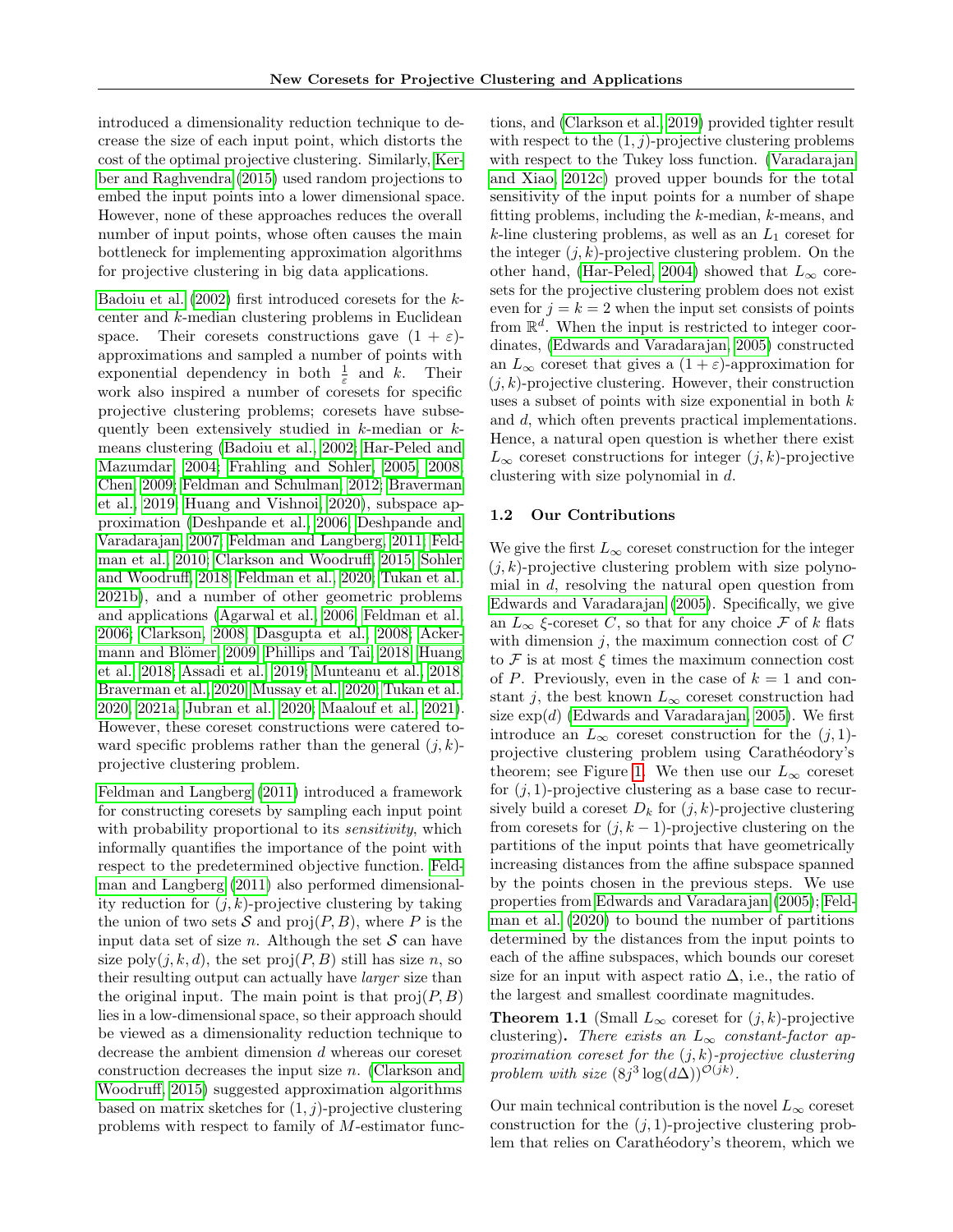crucially use to form the base case in our recursive argument. We then build upon our novel coreset construction by adding a polynomial number of points to the coreset over each step in the inductive argument. By comparison, even the base case for the previous best coreset [\(Edwards and Varadarajan, 2005\)](#page-9-17) uses exponential space by essentially constructing an epsilon net with  $\left(\frac{1}{\epsilon}\right)^{\mathcal{O}(d)}$  points.

We then give the first  $L_{\infty}$  coresets for a number of M-estimator regression problems. Although the framework of Theorem [1.1](#page-1-0) immediately gives coreset constructions for Cauchy, Welsch, Huber, Geman-McClure, Tukey,  $L_1 - L_2$ , and Fair regression, we instead apply sharper versions of the proof of Theorem [1.1](#page-1-0) to the respective parameters induced by each of the loss functions to obtain even more efficient coreset constructions. Our constructions give strong coresets so that with high probability, the data structure simultaneously succeeds for all queries. We then apply the framework of Theo-rem [1.1](#page-1-0) to give  $L_{\infty}$  coresets for any non-decreasing concave loss function  $\Psi$  with  $\Psi(0) = 0$ . We generalize this approach to give  $L_{\infty}$  coresets for any non-decreasing concave loss function  $\Psi$  with  $\Psi(y)/\Psi(x) \leq (y/x)^z$  for a fixed constant  $z > 0$ , for all  $0 \le x \le y$ . Note that this property essentially states that the loss function  $\Psi(x)$ is bounded by some power function  $x^z$ . We summarize these results in Table [1.](#page-3-1)

We also use Theorem [1.1](#page-1-0) along with the well-known sensitivity sampling technique to obtain an  $L_2$  coreset for integer  $(j, k)$ -projective clustering with approximation  $(1 + \varepsilon).$ 

**Theorem 1.2** (Small  $L_2$  coreset for  $(j, k)$ -projective clustering). There exists an  $L_2$  coreset with approximation guarantee  $(1+\varepsilon)$  for the  $(j, k)$ -projective clustering problem with size  $\mathcal{O}\left( (8j^3 \log(d\Delta))^{O(jk)} \log n \right)$ .

Experiments. Finally, we complement our theoretical results with empirical evaluations on synthetic and real world datasets for regression and clustering problems. We first consider projective clustering on a bike sharing dataset and a 3D spatial network from the UCI machine learning repository [\(Dua and Graff,](#page-9-18) [2017\)](#page-9-18). We then generate a synthetic dataset in the twodimensional Euclidean plane. Since previous coreset constructions with theoretical guarantees are impractical for implementations, we compare our algorithms to a baseline produced by uniform sampling. Our experiments demonstrate that our algorithms have superior performance both across various ranges of  $j$  and  $k$  for the  $(i, k)$ -projective clustering problem as well as across various regression problems, e.g., Cauchy, Huber loss functions.

#### 1.3 Preliminaries

For a positive integer n, we write  $[n] := \{1, \ldots, n\}$ . We use bold font variables to denote vectors and matrices. For a vector  $\mathbf{x} \in \mathbb{R}^d$ , we have the Euclidean norm  $\|\mathbf{x}\|_2 = \sqrt{\sum_{i=1}^d x_i^2}$ . We use log to denote the base two logarithm. We use the notation ◦ to denote vertical concatenation, so that if u and v are row vectors with dimension d, then  $\mathbf{u} \circ \mathbf{v}$  is the matrix with dimension  $2 \times d$  whose first row is **u** and second row is **v**. Recall that for  $\mathbf{c} \in \mathbb{R}^d$  and a symmetric positive definite matrix  $\mathbf{G} \in \mathbb{R}^{d \times d}$ , we define the ellipsoid  $E(\mathbf{G}, \mathbf{c})$  to be the set  $E(\mathbf{G}, \mathbf{c}) := \{ \mathbf{x} \in \mathbb{R}^d \, | \, (\mathbf{x} - \mathbf{c})^\top \mathbf{G} (\mathbf{x} - \mathbf{c}) \leq 1 \}$ .

<span id="page-2-0"></span>**Theorem 1.3** (John-Löwner ellipsoid). (John,  $2014$ ) For a set  $L \subseteq \mathbb{R}^d$  of points with nonempty interior, there exists an ellipsoid  $E(G, c)$ , where  $G \in \mathbb{R}^{d \times d}$  is a positive definite matrix and  $\mathbf{c} \in \mathbb{R}^d$ , of minimal volume such that  $\frac{1}{d}(E(\mathbf{G}, \mathbf{c}) - \mathbf{c}) + \mathbf{c} \subseteq \text{conv}(L) \subseteq E(\mathbf{G}, \mathbf{c}).$ 

The following defines an approximated solution to problem of finding the Löwner ellipsoid.

**Definition 1.4** ( $\alpha$ -rounding). (Todd and Yuldurum, [2007\)](#page-11-4) Let  $L \subseteq \mathbb{R}^d$  be a finite set such that  $\text{span}(L) = \mathbb{R}^d$ and let  $\alpha \geq 1$ . Then an ellipsoid  $E(\mathbf{G}, \mathbf{c})$  is called an  $\alpha$ rounding of conv $(L)$  if  $\frac{1}{\alpha}(E(\mathbf{G}, \mathbf{c})-\mathbf{c})+\mathbf{c} \subseteq \text{conv}(L) \subseteq$  $E(G, c)$ .

Note that if  $\alpha$  in the above definition is d (or equiv.  $\sqrt{d}$ ), the corresponding ellipsoid is the Löwner ellipsoid.

In order to define a distance to any affine subspace, we first need the following ingredients.

**Definition 1.5** (Orthogonal matrices). Let  $d > j \ge 1$ be integers. We say  $\mathbf{X} \in \mathbb{R}^{d \times j}$  is an orthogonal matrix if  $\mathbf{X}^{\top} \mathbf{X} = \mathbb{I}_j$ . We use  $\mathcal{V}_j \subseteq \mathbb{R}^{d \times j}$  to denote the set of all  $d \times j$  orthogonal matrices.

**Definition 1.6** (*j*-dimensional subspace). Let  $d >$  $j \geq 1$  be integers and let  $\mathbf{v} \in \mathbb{R}^d$ . Let  $\mathbf{X} \in \mathcal{V}_j$  and  $\mathbf{Y} \in \mathcal{V}_{d-j}$  such that  $\mathbf{Y}^{\top} \mathbf{X} = 0^{(d-j)\times j}$  and  $\mathbf{X}^{\top} \mathbf{Y} =$  $0^{j \times (d-j)}$ . Let  $H(\mathbf{X}, \mathbf{v}) := \{ \mathbf{X} \mathbf{X}^{\top} \mathbf{p} + \mathbf{v} \, | \, \mathbf{p} \in \mathbb{R}^d \}$  denote the j-dimensional affine subspace H that is spanned by the column space of **X** and offset by **v**. Let  $\mathcal{H}_i :=$  ${H(\mathbf{X}, \mathbf{v}) | \mathbf{X} \in \mathcal{V}_j, \mathbf{v} \in \mathbb{R}^d}$  denote the set of all j-affine  $subspaces$  in  $\mathbb{R}^d$ .

We use  $dist(H(X, v), p) := ||(p - v)^{\top} Y||_2$  to denote the distance between any point  $\mathbf{p} \in \mathbb{R}^d$  and the jdimensional affine subspace  $H(\mathbf{X}, \mathbf{v})$ , where here  $\mathbf{Y} \in$  $\mathbb{R}^{d \times (d-j)}$  such that  $\mathbf{Y}^{\top} \mathbf{X} = 0^{(d-j) \times j}$ .

We now define the term *query space* which will aid us in simplifying the proofs as well as the corresponding theorems.

**Definition 1.7** (query space). Let  $1 \leq j \leq d \leq n$  be positive integers and let  $P \subseteq \mathbb{R}^d$  be a set of n points such that  $\text{span}(P) = \mathbb{R}^d$ . Then for the union of all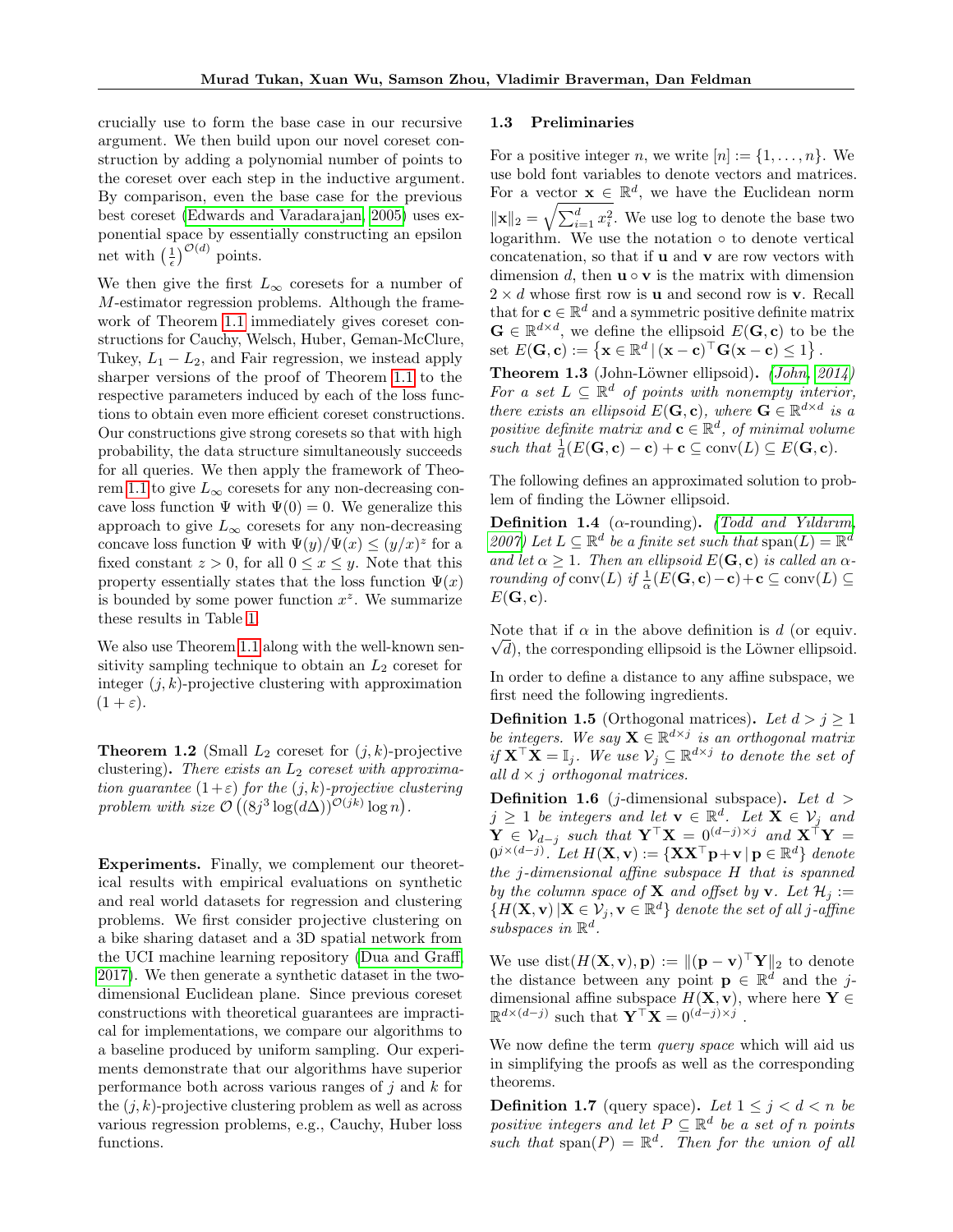<span id="page-3-0"></span>

Fig. 1: Overview of our approach (see Algorithm [1\)](#page-4-0). Images from left to right: Steps 1 and 2: An approximated ellipsoid  $E$  is computed satisfying the conditions of Theorem [1.3](#page-2-0) (red ellipsoid), where the ellipsoid E' (in orange) is a dilation of E by a factor of  $\alpha = d$  with respect to the center c of E (orange star). Step 3: The vertices of  $E'$  (orange ellipsoid) are computed and then dilated such that their convex hull (cyan outline) will contain conv(P) (black outline). Step 4: A Caratheodory set of  $d+1$  points from P is computed for each vertex point of E' (green convex hull). Finally, each point on conv(P) (black outline) can be represented by a convex combination of a point on the convex hull of the vertices of  $E'$  and their dilated points (cyan outline).

<span id="page-3-1"></span>Table 1: M-estimator loss functions that can be captured by our coreset construction; d here denotes the dimension of the input data P; all lemmata below can be found at Section [B](#page-15-0) of the supplementary material.

| Loss Function $\Psi$ | Formulation                                                                                                                                 | multiplicative error             | Reference  |
|----------------------|---------------------------------------------------------------------------------------------------------------------------------------------|----------------------------------|------------|
|                      |                                                                                                                                             | $(\ell_{\infty}\text{-coreset})$ |            |
| Cauchy               | $(\lambda^2/2) \log (1 + (x/\lambda)^2)$                                                                                                    | $8(d+1)^3$                       | Lemma B.1  |
| Welsch               | $\frac{\lambda^2}{2} \left( 1 - e^{-\left(\frac{x}{\lambda}\right)^2} \right)$                                                              | $8(d+1)^3$                       | Lemma B.3  |
| Huber                | $x^2/2$<br>If $ x  \leq \lambda$<br>$\lambda  x  - \lambda^2/2$ otherwise                                                                   | $16(d+1)^3$                      | Lemma B.4  |
| Geman-McClure        | $(2+2x^2)$<br>$x^2$                                                                                                                         | $8(d+1)^3$                       | Lemma B.5  |
| Concave              | $\frac{d^2\Psi}{dx^2}\leq 0$                                                                                                                | $4(d+1)^{1.5}$                   | Lemma B.7  |
| Tukey                | $\left(1-\left(1-\frac{x^2}{\lambda^2}\right)^3\right)$ if $ x \leq \lambda$<br>$\frac{\lambda^2}{6}$<br>$\frac{\lambda^2}{6}$<br>otherwise | $8(d+1)^3$                       | Lemma B.8  |
| $L_1 - L_2$          | $\sqrt{1+x^2/2}-1$<br>$\overline{2}$                                                                                                        | $8(d+1)^3$                       | Lemma B.9  |
| Fair                 | $\lambda  x  - \lambda^2 \ln \left(1 +  x /\lambda\right)$                                                                                  | $8(d+1)^3$                       | Lemma B.10 |
| Power Bounded        | $\Psi_{Pow}(y)/\Psi_{Pow}(x) \leq (y/x)^z$ for all                                                                                          | $4^{z}(d+1)^{1.5z}$              | Lemma 3.2  |
|                      | $0 \leq x \leq y$                                                                                                                           |                                  |            |

*j*-affine subspaces  $\mathcal{H}_j$ , the tuple  $(P, \mathcal{H}_j, \text{dist})$  is called a query space.

Following the previous definition, we now can define the notion of  $L_{\infty}$  coreset and  $L_2$  coreset.

**Definition 1.8** ( $L_{\infty}$  coreset). Let  $j \in [d-1], \varepsilon \in$  $(0, 1)$ , and  $(P, \mathcal{H}_j, dist)$  be a query space. Then a set  $C \subseteq P$  is called an  $L_{\infty}$   $\varepsilon$ -coreset with respect to the query space  $(P, \mathcal{H}_j, \text{dist})$  if for every  $\mathbf{X} \in$  $\mathcal{V}_j$  and  $\mathbf{v} \in \mathbb{R}^d$ ,  $\max_{\mathbf{p} \in P} \text{dist}(H(\mathbf{X}, \mathbf{v}), \mathbf{p}) \leq (1 + \epsilon)$  $\varepsilon$ ) max<sub>p∈C</sub> dist( $H(\mathbf{X}, \mathbf{v}),$  p).

**Definition 1.9** ( $L_2$  coreset). Let  $j \in [d-1], \varepsilon \in (0,1)$ , and  $(P, \mathcal{H}_i, \text{dist})$  be a query space. Then a set  $C \subseteq P$ with a weight function  $w: C \to \mathbb{R}$  is called an  $L_2 \varepsilon$ coreset with respect to the query space  $(P, \mathcal{H}_j, dist)$  if for every  $\mathbf{X} \in \mathcal{V}_j$  and  $\mathbf{v} \in \mathbb{R}^d$ ,  $\sum_{\mathbf{p} \in P} \text{dist}(H(\mathbf{X}, \mathbf{v}), \mathbf{p})^2 \leq$ 

 $(1+\varepsilon)\sum_{\mathbf{p}\in C} w(\mathbf{p}) \text{dist}(H(\mathbf{X}, \mathbf{v}), \mathbf{p})^2.$ 

Finally, we define a coreset for the  $k$  *j*-cylinders problem, followed by the Carathéodory's theorem which will be used in our proofs and algorithms in computing the  $L_{\infty}$  coreset for the  $(k, j)$ -projective clustering problem. **Definition 1.10.** A closed j-cylinder of radius  $r$  is a set of points in  $\mathbb{R}^d$  whose distance to a certain j-flat is at most r. A set D is an  $L_{\infty}$  C-coreset of  $P \subseteq \mathbb{R}^d$  for the  $(j, k)$ -projective clustering problem if  $D$  is a subset of  $P$  such that there exists a union of  $k$  j-cylinders of radius  $Cr$  that covers  $P$  for each union of  $k$  *j*-cylinders of radius r that covers D.

Theorem 1.11 (Carathéodory's theorem). (Carathéodory, 1907; [Steinitz, 1913\)](#page-10-23) For any  $A \subset \mathbb{R}^d$ and  $p \in \text{conv}(A)$ , there exists  $m \leq d+1$  points  $\mathbf{p}_1, \ldots, \mathbf{p}_m \in A$  such that  $\mathbf{p} \in \text{conv}(\{\mathbf{p}_1, \ldots, \mathbf{p}_m\}).$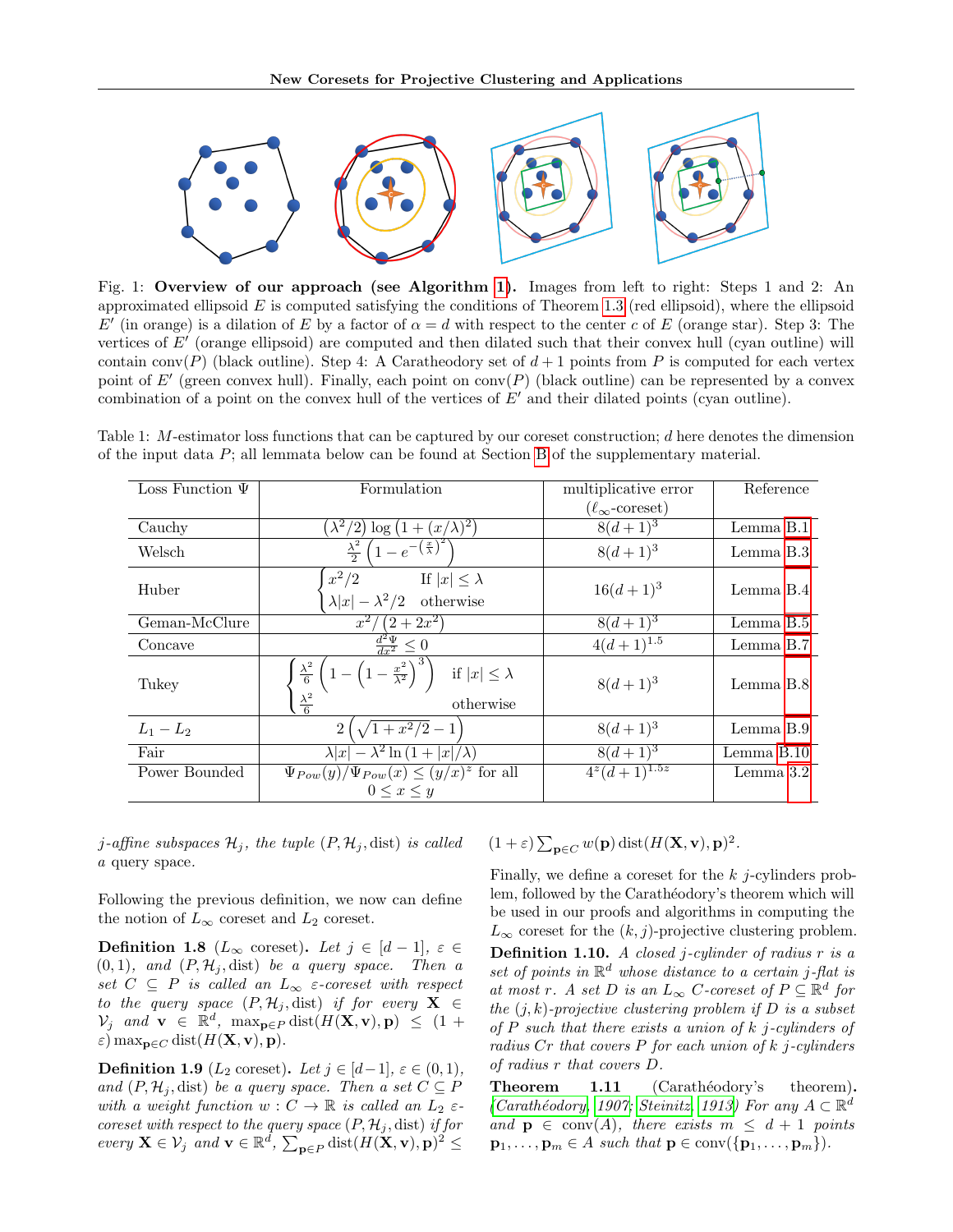# 2  $L_{\infty}$  CORESETS FOR PROJECTIVE CLUSTERING

First, we note that [Har-Peled](#page-10-21) [\(2004\)](#page-10-21) showed that  $L_{\infty}$ coresets do not exist when the input set is  $n$  points from  $\mathbb{R}^d$ . However in this paper, we consider the integer projective clustering problem, e.g. [Edwards and](#page-9-17) [Varadarajan](#page-9-17) [\(2005\)](#page-9-17), where the input points lie on a polynomial grid.

We first give an  $L_{\infty}$  coreset for the  $(j, 1)$ -projective clustering problem in Section [2.1.](#page-4-1) We then use our  $L_{\infty}$ coreset for the  $(j, 1)$ -projective clustering to inductively build an  $L_{\infty}$  coreset for the  $(j, k)$ -projective clustering problem. For brevity purposes, proofs of the technical results have been omitted from this manuscript; we refer the reader to the supplementary material for the proofs.

# <span id="page-4-1"></span>2.1  $L_{\infty}$  Coreset for  $(j, 1)$ -Projective Clustering

We first give an overview for our algorithm that produces a constant factor approximation coreset for the  $(i, 1)$ -projective clustering problem. We again emphasize that our coreset for the  $(j, 1)$ -projective clustering problem serves as our main technical contribution because we use Carathéodory's theorem to explicitly find a polynomial number of points to add to our coreset. We can then use a natural inductive argument to recursively add a polynomial number of points to create a coreset for the integer  $(i, k)$ -projective clustering problem. By contrast, even the base case for the only existing coreset for the integer  $(i, k)$ -projective clustering problem already contains an exponential number of points [\(Edwards and Varadarajan, 2005\)](#page-9-17).

The algorithm takes as input a set  $P \subseteq \mathbb{R}^d$  of n points, which are promised to lie on a flat of dimension  $j$ , and computes a subset  $C \subseteq P$ , which satisfies Theorem [2.2.](#page-4-2) The algorithm appears in full detail in Algorithm [1](#page-4-0) and first initializes  $C$  to be an empty set. Our algorithm computes  $H(\mathbf{W}, \mathbf{u})$  to be the *j*-dimensional flat that contains  $P$  and sets  $Q$  to be the set of points obtained by projecting  $P$  onto the column space of  $W$ . The algorithm then defines  $E(\mathbf{G}, \mathbf{c})$  to be the John-Löwner ellipsoid containing the convex hull of  $Q$  and  $S$  to be the set of vertices defined the axes of symmetry and the center of the scaled ellipsoid  $\frac{1}{j}(E(\mathbf{G}, \mathbf{c}) - \mathbf{c}) + \mathbf{c}$ , which can be explicitly and efficiently computed, and note that  $|S| \leq 2j$ . From Carathéodory's theorem, we can express each point in  $S \cup \{c\}$  as a linear combination of  $j+1$  points from Q. We thus define K to be the  $\mathcal{O}(j^2)$ points of Q needed to represent all points in  $S \cup \{c\}$ and set  $C = \mu(K)$ , where  $\mu$  is the inverse mapping from  $Q$  to  $P$ . We first prove the following structural

**Algorithm 1:** Coreset for  $(j, 1)$ -Projective Clustering

<span id="page-4-0"></span>**Input:**  $P \subseteq \mathbb{R}^d$  of *n* points that lie on a flat of dimension j

**Output:** Coreset of size  $\mathcal{O}(j^2)$ 

 $1 \ C \leftarrow \emptyset$ 

2 Let  $H(\mathbf{W}, \mathbf{u}) := a j$ -dimensional flat containing P

 $\mathbf{a} \cdot Q := \left\{ \mathbf{W}^\top \mathbf{p} \, | \, \mathbf{p} \in P \right\}$ 

- 4 Let  $\mu$  be function that maps each point  $q \in Q$  to its original point in P
- 5 Let  $E(\mathbf{G}, \mathbf{c}) :=$  the John-Löwner ellipsoid of the convex hull of Q
- $s S :=$  the vertices of the scaled ellipsoid  $\frac{1}{j}\left(E(\mathbf{G}, \mathbf{c}) - \mathbf{c}\right) + \mathbf{c}$
- 7 for each  $s \in S \cup \{c\}$  do<br>
8 |  $K_s :=$  be at most  $j +$ 
	- $K_{\mathbf{s}} := \text{be at most } j+1 \text{ points from } Q \text{ whose}$ convex hull contains s

9  $C := C \cup \mu(K_{s})$ 

10 return  $C$ 

property that follows from Carathéodory's theorem.

<span id="page-4-3"></span>**Lemma 2.1.** Let  $d, \ell, m \geq 1$  be integers. Let  $p \in \mathbb{R}^d$ and  $A \subseteq \mathbb{R}^d$  be a set of m points with  $p \in \text{conv}(A)$  so that there exists  $\alpha : A \to [0,1]$  such that  $\sum_{\mathbf{q} \in A} \alpha(\mathbf{q}) = 1$ and  $\sum_{\mathbf{q}\in A}\alpha(\mathbf{q})\cdot\mathbf{q} = \mathbf{p}$ . Then for every  $\mathbf{Y} \in \mathbb{R}^{d \times \ell}$  and  $\mathbf{v} \in \mathbb{R}^{\ell}$ ,  $\|\mathbf{p}^\top \mathbf{Y} - \mathbf{v}\|_2 \leq \max_{\mathbf{q} \in A} \|\mathbf{q}^\top \mathbf{Y} - \mathbf{v}\|_2$ .

We use Lemma [2.1](#page-4-3) to show that Algorithm [1](#page-4-0) gives a coreset for the  $(j, 1)$ -projective clustering problem as summarized below. In addition, we show that our  $\ell_{\infty}$ coreset is also applicable towards the  $(j, z)$ -clustering where  $j$  denotes the dimensionality of the subspace, and z denotes the power of the distance function. For instance,  $z \in [1, 2)$  is used for obtaining robust clustering, which is useful against outliers.

<span id="page-4-2"></span>**Theorem 2.2.** Let  $j \in [d-1], z \geq 1,$  and let  $(P, \mathcal{H}_j, dist)$  be a query space, where P lies in a j-dimensional flat. Let  $C \subseteq P$  be the output of  $Algorithm \ 1. \quad Then \ |C| \ = \ \mathcal{O}\left(j^2\right) \ and \ for \ every$  $Algorithm \ 1. \quad Then \ |C| \ = \ \mathcal{O}\left(j^2\right) \ and \ for \ every$  $Algorithm \ 1. \quad Then \ |C| \ = \ \mathcal{O}\left(j^2\right) \ and \ for \ every$  $H(\mathbf{X}, \mathbf{v}) \in \mathcal{H}_j$ , we have  $\max_{\mathbf{p} \in P} \text{dist}(\mathbf{p}, H(\mathbf{X}, \mathbf{v}))^z \leq$  $2^{z+1}j^{1.5z} \max_{\mathbf{q}\in C} \text{dist}(\mathbf{q}, H(\mathbf{X}, \mathbf{v}))^z.$ 

# 2.2  $L_{\infty}$  Coreset for  $(j, k)$ -Projective Clustering

Our coreset construction is recursive. Generally speaking, we construct a coreset  $D_k$  for  $(j, k)$ -projective clustering from a coreset  $D_{k-1}$  for  $(j, k-1)$ -projective clustering. For the base case, we show how to construct a coreset  $D_1$  for  $(j, 1)$ -projective clustering in Theo-rem [2.2.](#page-4-2) Now for  $k \geq 2$ , given a coreset  $D_{k-1} \subset P$ for  $(j, k - 1)$ -projective clustering, the construction of  $D_k$  has  $j + 1$  levels and the *i*-th level will specify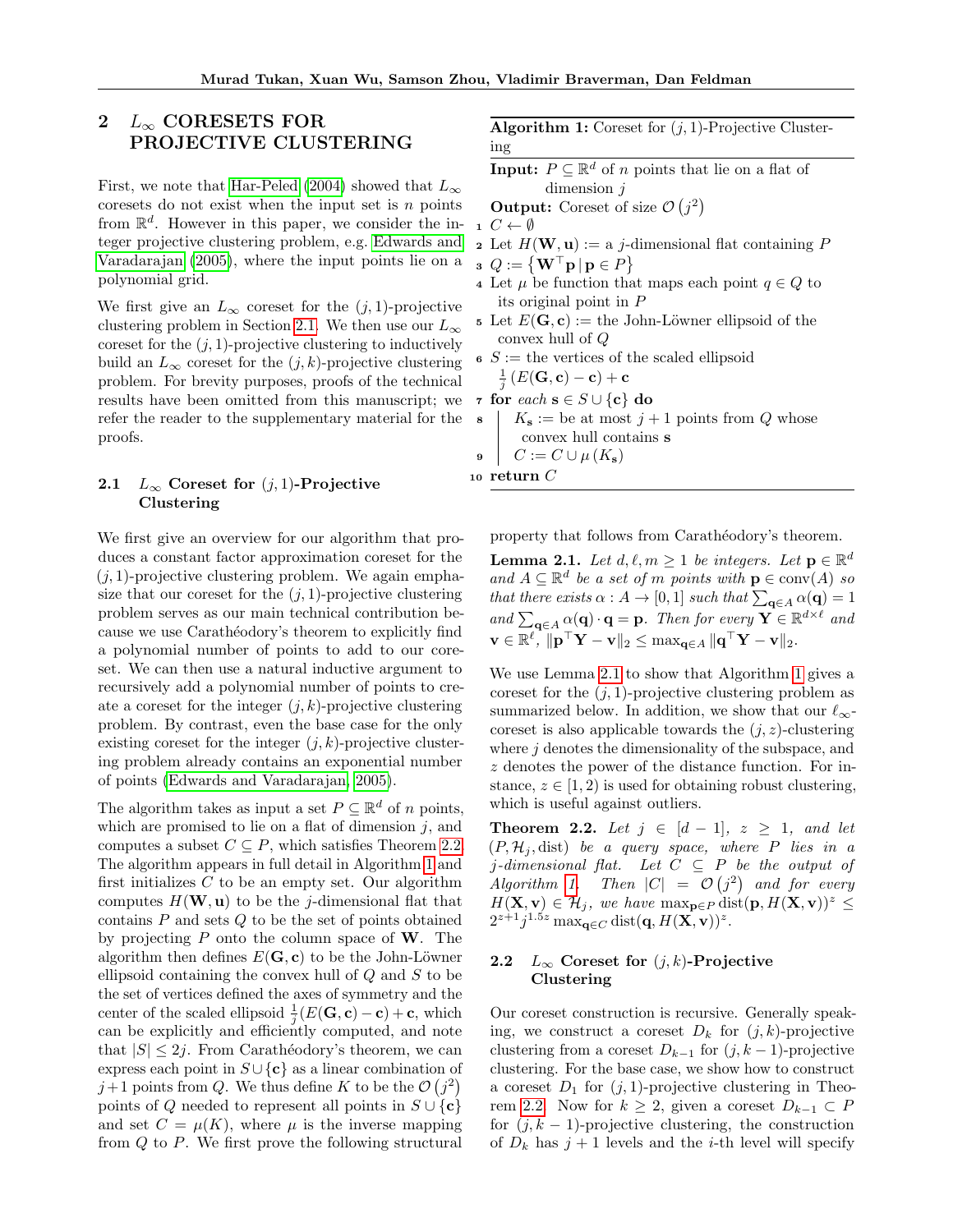$i+1$  points  $\mathbf{v}_0, \ldots, \mathbf{v}_i$  and a corresponding point set  $P[\mathbf{v}_0, \dots, \mathbf{v}_i] \subset P$ . We first add  $D_{k-1}$  into  $D_k$  and separately initialize Level  $0$  with  $\mathbf{v}_0$  being each point of  $D_{k-1}$  and define  $P[\mathbf{v}_0] = P$ . Crucially, each of the  $j+1$  levels only adds to the coreset a number of points that is polynomial in  $j \leq d-1$  at each level due to the base case using our new coreset for  $(i, 1)$ -projective clustering based on Carathéodory's theorem. Hence, the total number of points is polynomial in  $d$  but exponential in  $j$ . By contrast, existing coreset constructions of [Edwards and Varadarajan](#page-9-17) [\(2005\)](#page-9-17) use partitions that must be analyzed over d levels due to their lack of an efficient coreset for their base case; thus their size is exponential in d.

**Level 0:** Given any choice of  $\mathbf{v}_0$  from  $D_{k-1}$ , we define  $P[\mathbf{v}_0] := P \subset [\Delta]^d$ , we have dist $(\mathbf{p}, \mathbf{v}_0) \in [1, \Delta\sqrt{d}]$ for every  $p \in P[v_0]$ . We can partition  $P[v_0]$  into  $\ell = \mathcal{O}(\log(d\Delta))$  sets  $K_{0,0}, K_{0,1}, \ldots, K_{0,\ell}$  such that  $K_{0,0} = \{v_0\}$  and  $K_{0,i} = \{p \in P[v_0] : 2^{i-1} \leq$  $dist(\mathbf{p}, \mathbf{v}_0) \leq 2^i$  for  $i \geq 1$ . Intuitively, this can be seen as partitioning the points of  $P$  into sets with exponentially increasing distance from  $v_0$ . For each  $K_{0,i}$ , we construct an  $L_{\infty}$ -coreset  $D_{0,i}$  of  $K_{0,i}$  for the  $(j, k - 1)$ -projective clustering problem and add  $D_{0,i}$ into  $D_k$ . We then separately select  $\mathbf{v}_1$  to be any point in  $D_{0,i}$  across all  $i \in [\ell]$  and set  $P[v_0, v_1] = \bigcup_{x=0}^{i} K_{0,x}$ .

**Level** t, for  $t \in [1, j]$ : Given  $\mathbf{v}_0, \ldots, \mathbf{v}_t$  and  $P[\mathbf{v}_0, \ldots, \mathbf{v}_t]$ , let  $A_t$  denote the affine subspace spanned by  $\mathbf{v}_0, \ldots, \mathbf{v}_t$ . We recall the following structural properties about the convex hull of affine subspaces.

<span id="page-5-0"></span>Lemma 2.3 ([\(Edwards and Varadarajan, 2005\)](#page-9-17), Lemma 45 in [\(Feldman et al., 2020\)](#page-10-13)). Let  $\Delta \geq 2$ , k be a positive integer, and  $j \leq d-1$  be a positive integer. Let  $\mathcal{Q}_{j,k}$  be the family of all sets of k affine subspaces of  $\mathbb{R}^d$  with dimension j. Let  $\mathbf{A} \in \{-\Delta, \ldots, \Delta\}^{n \times d}$ . Then for every  $H \in \mathcal{H}_j$ , we have either  $dist(H, A) = 0$ or dist $(H, A) \geq \frac{1}{(d\Delta)^{cj}}$ , for some universal constant  $c > 0$ .

By Lemma [2.3,](#page-5-0) we have that for every  $p \in$  $P[\mathbf{v}_0, \dots, \mathbf{v}_t]$ , that dist( $\mathbf{p}, A_t$ ) is either 0 or in the range  $[1/(d\Delta)^{cj}, 2\Delta\sqrt{d}]$ . Thus we can once again partition  $P[\mathbf{v}_0, \ldots, \mathbf{v}_t]$  into  $\mathcal{O}(j \log(d\Delta))$  subsets  $K_{t,0}, \ldots, K_{t,\ell}$ such that  $K_{t,0} = P[\mathbf{v}_0, \dots, \mathbf{v}_t] \cap A_t$  and for each integer  $i \in [\ell], K_{t,i} := \{ \mathbf{p} \in P[\mathbf{v}_0, \dots, \mathbf{v}_t] : 2^{i-1} c_j / \Delta^j \leq$  $dist(\mathbf{p}, A_t) < 2^i c_j / \Delta^j$ . For each  $K_{t,i}$ , we construct an  $L_{\infty}$ -coreset  $D_{t,i}$  of  $K_{t,i}$  for  $(j, k-1)$ -projective clustering and add  $D_{t,i}$  to  $D_k$ . We then separately select  $\mathbf{s} \cdot m := \frac{ct}{\varepsilon^2} \left( djk \log \frac{t}{\delta} \right)$  $\mathbf{v}_{t+1}$  to be any point in  $D_{t,i}$  across all  $i \in [\ell]$  and set  $P[v_0, \ldots, \mathbf{v}_{t+1}] = \bigcup_{x=0}^{i} K_{t,x}$ . We remark that we terminate at level  $j + 1$ . Finally, in what follows, we give a  $_{11}$ bound on the size of our  $L_{\infty}$  coreset.

<span id="page-5-2"></span>**Lemma 2.4** (Coreset size). Let  $f(k) = |D_k|$  denote the size of the coreset  $D_k$  formed at level k for  $(j, k)$ - projective clustering. Then  $f(k) = (8j^3 \log(d\Delta))^{O(jk)}$ .

To prove that our construction yields an  $L_{\infty}$  constantfactor approximation coreset for the integer  $(j, k)$ projective clustering problem, we use a structural property about the convex hull of affine subspaces. Informally, the property says that if  $\mathbf{v}_0, \ldots, \mathbf{v}_d \in \mathbb{R}^d$ are  $d + 1$  affinely independent vectors that induce a sequence of affine subspaces  $A_0, \ldots, A_d$ , then under certain assumptions, the convex hull formed by  $\mathbf{v}_0, \ldots, \mathbf{v}_d$  contains a translation of a scaled hyperrectangle formed by a sequence  $\mathbf{u}_0, \ldots, \mathbf{u}_d$  of vectors formed by the orthogonal projection away from  $A_0, \ldots, A_d$ . For more details, see Section A.4 in the supplementary material. Using this structural property, we achieve an  $L_{\infty}$  constant-factor approximation coreset for the integer  $(j, k)$ -projective clustering problem with size  $(8j^3 \log(d\Delta))^{\mathcal{O}(jk)}$ :

<span id="page-5-1"></span>**Lemma 2.5.** There exists a universal constant  $\xi > 0$ such that  $D_k$  is a  $\xi$ -coreset for the  $(j, k)$ -projective clustering problem.

Theorem [1.1](#page-1-0) then follows from Lemma [2.5](#page-5-1) and Lemma [2.4](#page-5-2) and the observation that  $j \leq d-1$ . Thus our coresets have size polynomial in d, resolving the natural open question from [Edwards and Varadarajan](#page-9-17) [\(2005\)](#page-9-17).

**Algorithm 2:** Coreset for  $(j, k)$ -Projective Clustering

<span id="page-5-3"></span>**Input:**  $P \subseteq \mathbb{R}^d$  of *n* points, an integer  $j \in [d-1]$ , an integer  $k > 1$ , an accuracy parameter  $\varepsilon \in (0,1)$  and a failure probability  $\delta \in (0,1)$ . **Output:** A weighted set  $(C, u)$ 1  $P_1 := P, i := 1, C := \emptyset$ 2 while  $|P_i|\geq 1$  do  $s \mid S_i := \text{an } L_\infty$ -coreset for  $(j,k)$ -projective clustering 4 for every  $p \in S_i$  do  $\begin{array}{|c|c|c|}\hline \hspace{0.2cm}5 & & | \hspace{0.2cm} & s({\bf p}) := \frac{1}{i} \cdot |S_i| \hline \end{array}$ //  $|S_i| = O(j^{1.5}(j \log(d\Delta))^{O(jk)})$ 6  $\mid P_{i+1} := P_i \setminus S_i, i := i+1$  $\tau\;t:=\sum_{\mathbf{p}\in P} s(\mathbf{p})$ //  $t = \mathcal{O}\left(j^{1.5}(j \log(d\Delta))^{\mathcal{O}(jk)} \log n\right)$ <sup>9</sup> for m iterations do 10 Sample a point  $p \in P$  with probability  $\frac{s(p)}{t}$ 11  $C := C \cup \{p\}, u(p) := \frac{t}{m \cdot s(p)}$ 12 return  $(C, u)$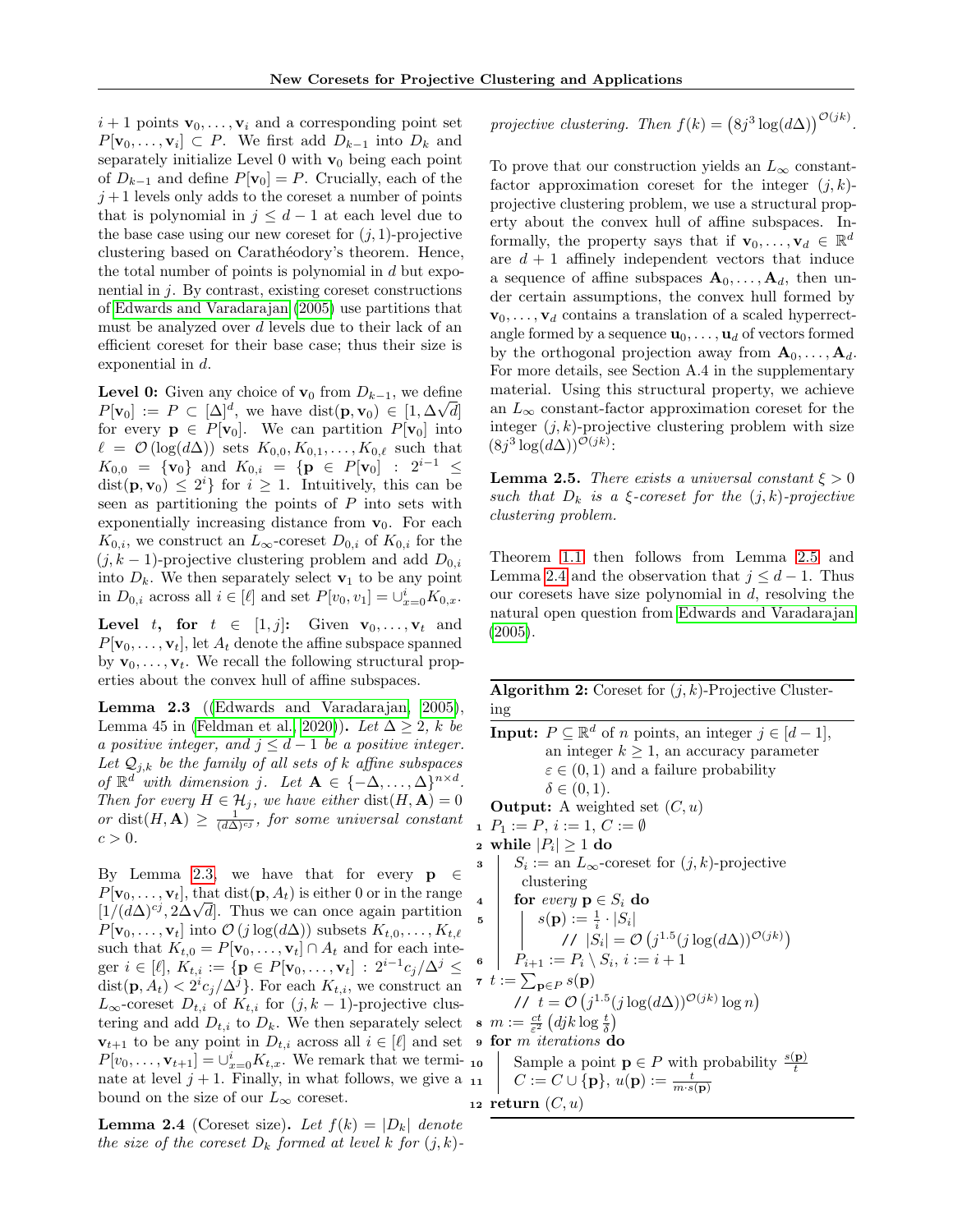# 3 APPLICATIONS

In this section, we show that our framework gives an  $L_{\infty}$  coreset for subspace clustering, as well as a large class of M-estimators. To the best of our knowledge, our constructions are the first coresets with size polynomial in d for these M-estimators. Namely, our algorithm achieves approximate regression for the Cauchy, Welsch, Huber, Geman-McClure, Tukey,  $L_1 - L_2$ , Fair loss functions, as well as general loss functions that are concave or power-bounded; see Table [1.](#page-3-1)

Beyond traditional projective clustering. First, we present that our  $L_{\infty}$ -coreset algorithm is applicable for a family of non-decreasing log-log Lipschitz function.

<span id="page-6-1"></span>**Theorem 3.1** ( $L_{\infty}$  coreset for log-log Lipschitz loss functions). Let  $j \in [d-1], z \geq 1$ , and let  $(P, \mathcal{H}_i, \text{dist})$ be a query space, where  $P$  lies in a j-dimensional flat. Let  $f : [0, \infty) \rightarrow [0, \infty)$  such that both (1) f is a monotonically non-decreasing function, *i.e.*, for every  $x, y \in [0, \infty)$  with  $x \leq y$ , it holds that  $f(x) \leq f(y)$ and (2) f is log-log Lipschitz, i.e., there exists  $\rho \geq 1$ for every  $b \geq 1$  such that  $f(bx) \leq b^{\rho} f(x)$ . Let C be the output of a call to  $L_{\infty}$  – CORESET(P). Then for every  $H \in \mathcal{H}_j$ ,  $\max_{\mathbf{p} \in P} f(\text{dist}(p, H(\mathbf{X}, \mathbf{v}))^z) \leq$  $(2^{z+1}j^{1.5z})^{\rho}$  max<sub>p</sub> $\in$ *c*  $f$ (dist $(p, H(\mathbf{X}, \mathbf{v}))^z$ ).

Although the above theorem is applicable to large family of functions, it may not yield tight bounds for each of the loss functions in Table [1.](#page-3-1) Thus we first prove the following lemma, which guarantees an coreset for power-bounded loss functions  $\Psi_{Pow}(x)$ .

<span id="page-6-0"></span>**Lemma 3.2** ( $L_{\infty}$  coreset for regression with power-bounded loss function). Let  $P \subseteq \mathbb{R}^d$  be a set of n points,  $b: P \to \mathbb{R}, \lambda \in \mathbb{R}$ , and let  $z > 0$  be a fixed constant. Let  $\Psi_{Pow}$  denote any non-decreasing loss function with  $\Psi_{Pow}(0) = 0$  and  $\Psi_{Pow}(y)/\Psi_{Pow}(x) \le$  $(y/x)^z$  for all  $0 \le x \le y$ . Let  $P' = {\bf{p} \circ b({\bf{p}}) | {\bf{p}} \in P}$ , where  $\circ$  denotes vertical concatenation. Let  $C'$  be the output of a call to  $L_{\infty}$  – CORESET(P', d) and let  $C \subseteq P$  so that  $C' = {\mathbf{q} \circ b(\mathbf{q}) | \mathbf{q} \in C}.$  Then for every  $\mathbf{w} \in \mathbb{R}^d$ ,  $\max_{\mathbf{p} \in P} \Psi_{Pow} (|\mathbf{p}^\top \mathbf{w} - b(\mathbf{p})|) \leq$  $4^z(d+1)^{1.5z} \cdot \max_{\mathbf{q} \in C} \Psi_{Pow}\left(|\mathbf{q}^\top \mathbf{w} - b(\mathbf{q})|\right).$ 

Since power-bounded loss functions satisfy the conditions of Theorem [3.1,](#page-6-1) then we can immediately apply Theorem [3.1](#page-6-1) to obtain a base case for  $z = 1$ . Lemma [3.2](#page-6-0) then follows by the definition of power-bounded loss functions for general  $z$ .

It turns out that many of the loss functions of interest in Table [1](#page-3-1) are power-bounded loss functions with specific parameters, so we can apply Theorem [3.1](#page-6-1) in the same way as the proof of Lemma [3.2](#page-6-0) to obtain the guarantees for Cauchy regression, Huber regression, and Gem-McClure regression. However, in certain cases, we can prove structural properties bounding the growth of these loss functions to obtain guarantees that are sharper than those provided by Theorem [3.1.](#page-6-1) We prove such structural properties at Section [B](#page-15-0) of the supplementary material to handle Welsch regression, regression with concave loss functions, Tukey regression,  $L_1 - L_2$  regression, and Fair regression.

 $L_{\infty}$ -coreset to  $L_2$ -coreset for integer  $(j,k)$ projective clustering. To construct an  $\varepsilon$ -coreset, we use our  $L_{\infty}$  coreset along with the framework of sensitivity sampling, in which points are sampled according to their sensitivity, a quantity that roughly captures how important or unique each point is. We give the coreset construction in Algorithm [2](#page-5-3) using a standard reduction from an  $L_2$  coreset to an  $L_\infty$  coreset based on sensitivity sampling as summarized below.

<span id="page-6-2"></span>Theorem 3.3. With constant probability, Algorithm [2](#page-5-3) outputs an  $L_2$   $(1+\epsilon)$ -coreset for  $(j, k)$ -projective clustering of P.

Time complexity of our methods. The running time of Algorithm [2,](#page-5-3) we need to handle two cases – (1)  $k = 1$ , and (2)  $k > 1$ . Observe that the time needed for constructing our  $L_2$ -coreset for  $(k, j)$ -projective clustering where  $k = 1$  and any  $j \geq 2$  is bounded by  $O(n(n+*j*<sup>4</sup> log n))$  time. Specifically speaking, the time depends heavily on the time that Algorithm [1.](#page-4-0) Algorithm [1](#page-4-0) depends heavily on the computation of the Löwner ellipsoid and on applying Carathéodory's theorem. The time needed to compute the Löwner ellipsoid of a given set of point  $Q \subseteq \mathbb{R}^j$  such that  $|Q| = n$ is bounded by  $O(nj^3 \log n)$  [Todd and Yıldırım](#page-11-4) [\(2007\)](#page-11-4). As for constructing the Caratheodory set, recently provided an algorithm for computing such set in time  $O(nj + j^4 \log n)$ . Combining these two methods with the observation that Algorithm [2](#page-5-3) has  $O\left(\frac{n}{j^2}\right)$  calls to Algorithm [1,](#page-4-0) results in the upper bound above.

As for  $k \geq 2$ , following our analyzed steps needed to construct an  $L_{\infty}$ -coreset for the  $(k, j)$ -projective clustering problem and its variants, the running time is bounded from above by  $O(nj^4 (\log \Delta)^{j^2 k})$ . Hence, Al-gorithm [2](#page-5-3) requires  $O(n^2j^4 (\log \Delta)^{j^2k})$  to construct an  $L_2$ -coreset for the  $(k, j)$ -projective clustering problem.

We note that our algorithm can be boosted theoretically speaking via the use of the merge-and-reduce tree [Feldman](#page-9-20) [\(2020\)](#page-9-20), resulting in an algorithm that are near-linear in  $n$  rather than quadratic in  $n$ .

We further note that, our assumption on  $P$  being contained in some j-dimensional affine subspace can be dropped as follows.

Remark 3.4. So far, P was assumed to lie on jdimensional subspaces, however, one can remove this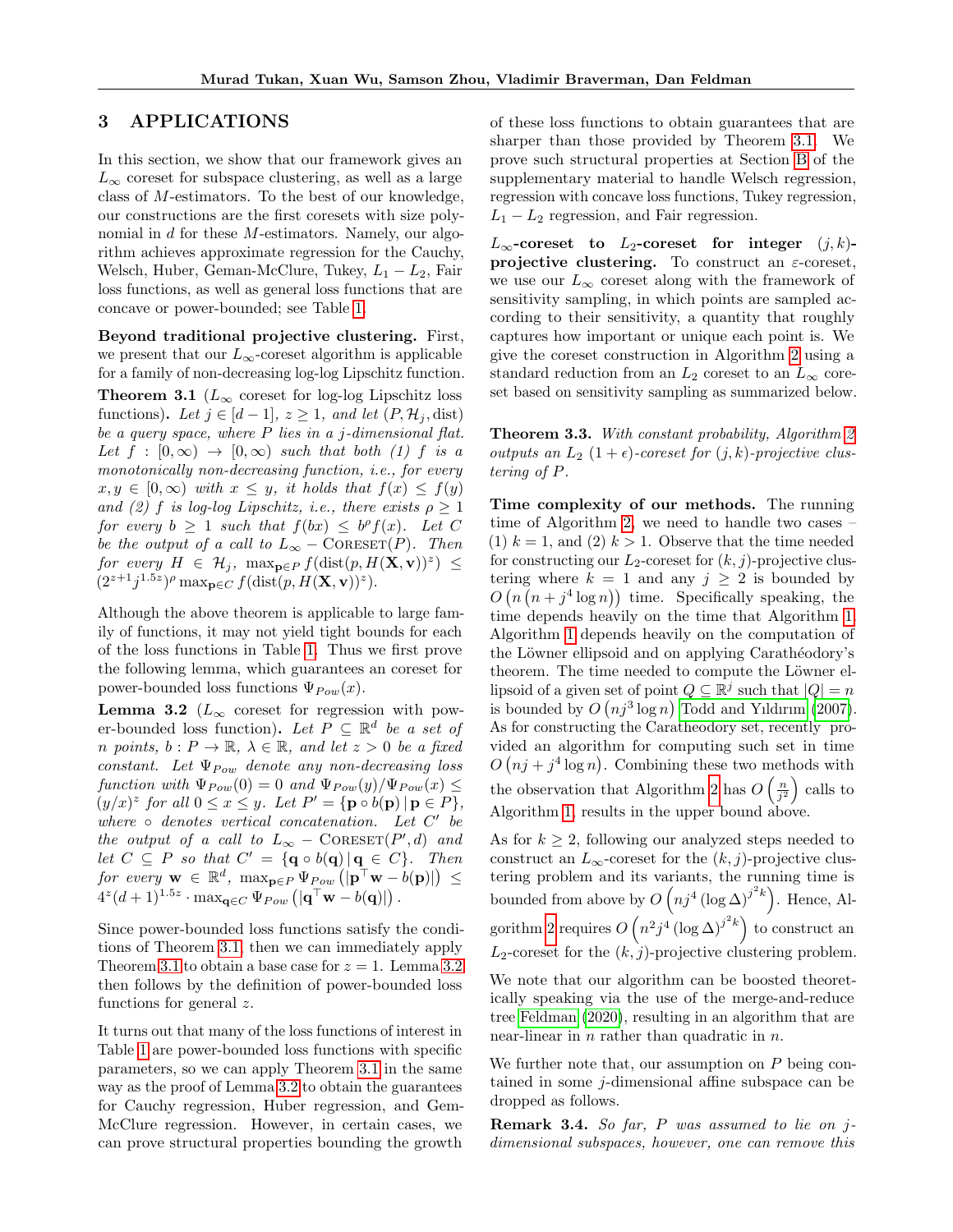assumption by using Theorem 7 of [Varadarajan and](#page-11-5) [Xiao](#page-11-5) [\(2012a\)](#page-11-5).

Subspace clustering. We first recall that subspace clustering is a variant of projective clustering where  $k = 1$  and  $j \in [d-1]$ .

M-estimator regression. We present various robust  $(1, d - 1)$ -projective clustering problems for which a strong  $\varepsilon$ -coreset can be generated using our algorithms. We are given a set P of n points in  $\mathbb{R}^{\bar{d}}$  and a function  $b: P \to \mathbb{R}$ , and our goal is to optimize the minimization problem  $\min_{\mathbf{w}\in\mathbb{R}^d} \sum_{\mathbf{p}\in P} \Psi(|\mathbf{p}^\top \mathbf{w} - b(\mathbf{p})|)$ , where  $\Psi$  is any loss function. In particular, the choice of Ψ encompasses many robust regression loss functions that have been designed to reduce the effect of outliers across various optimization problems. We show that Algorithm [1](#page-4-0) achieves an  $L_{\infty}$ -coreset with accuracy  $1 - \frac{1}{\text{poly}(d)}$  for a variety of loss functions; See Section B in the supplementary material.

# 4 EXPERIMENTS

In this section, we evaluate our coreset against uniform sampling on synthetic and real-world datasets, with respect to the projective clustering problem and its variants.

Software/Hardware. Our algorithms were implemented [Tukan et al.](#page-11-6) [\(2022\)](#page-11-6) in Python 3.6 [\(Van Rossum](#page-11-7) [and Drake, 2009\)](#page-11-7) using "Numpy" [\(Oliphant, 2006\)](#page-10-24), "Scipy" [\(Virtanen et al., 2020\)](#page-11-8). Tests were performed on 2.59GHz i7-6500U (2 cores total) machine with 16GB RAM.

Datasets. The following datasets used for our experiments were mostly from UCI machine learning repos-itory [\(Dua and Graff, 2017\)](#page-9-18): (i) **Synthetic**  $-20,000$ points in the two dimensional Euclidean space where 19,990 points lie on the  $x$ -axis while the remaining 10 points are generated away from the x-axis. (ii)  $Bike$ Sharing Dataset Data Set [\(Dua and Graff, 2017\)](#page-9-18) – consists of 17389 samples, and 17 features of which only 15 were used for the sake of our comparisons. (iii) Physicochemical Properties of Protein Tertiary Structure Data Set [\(Dua and Graff, 2017\)](#page-9-18) – 45, 730 samples, each consisting of 10 features.

Evaluation against uniform sampling. Throughout the experiments, we have chosen 10 sample sizes, starting from 100 till 1, 000 for projective clustering problems and from 1, 000 till 10, 000 for regression problems; see Figure [3.](#page-24-0) At each sample size, we generate two coresets, where the first is using uniform sampling and the latter is using Algorithm [2.](#page-5-3) When handling projective clustering problems, for each coreset  $(S, v)$ , we have computed a suboptimal solution  $H \in \mathcal{H}_j$  using an EM-

like algorithm (Expectation Maximization) where the number of steps for convergence was 6 while the number of different initializations was set to 1, 000. E.g., in Fig-ure [2c,](#page-8-0) the goal was to find an suboptimal solution  $\tilde{H}$ for the problem  $\min_{H \in \mathcal{H}_j} \sum_{p \in S} v(p) \text{dist}(p, H(X, v))^2$ . As for regression related problems, we have computed the suboptimal solution using Scipy's [\(Virtanen et al.,](#page-11-8) [2020\)](#page-11-8) own optimization sub-library which can handle such problem instances, where similarly to the projective clustering settings, we have ran the solver for 100 iterations (at max) while having at max 15, 000 different initializations for the solver. The approximation error  $\varepsilon$  is set to be the ratio  $\sum_{p\in P} f\left(\text{dist}\left(p, \tilde{H}\left(X, v\right)\right)\right)$ to  $\left(\min_{H \in \mathcal{H}_j} \sum_{p \in P} f\left(\text{dist}\left(p, H(X, v)\right)\right)\right) - 1$ . Finally, the results were averaged across 22 trials, while the shaded regions correspond to the standard deviation.

Choice of baseline. We remark that uniform sampling was selected as the baseline for our algorithm because the only existing coreset construction with theoretical guarantees for the integer  $(j, k)$ -projective clustering problem is that of [Edwards and Varadarajan](#page-9-17) [\(2005\)](#page-9-17). However, their construction is known to be impractical due to the large coreset size. In fact, even the base case requires a number of points that is exponential in d; thus we could not implement the coreset construction of [Edwards and Varadarajan](#page-9-17) [\(2005\)](#page-9-17). In practice uniform sampling is used due to the observation that real-world data is often not "worst-case" data. Thus it is a natural choice to compare the performance of our algorithm to that of uniform sampling across a number of real-world datasets, even though it is clear that we can generate synthetic data for which uniform sampling can perform arbitrarily badly due to its lack of provable guarantees, while our coreset constructions still maintains its theoretical guarantees.

<span id="page-7-2"></span><span id="page-7-1"></span><span id="page-7-0"></span>Discussion. First note that our coresets are generally more accurate than uniform sampling across the experiments, sometimes outperforming uniform sampling by a factor of  $\approx 10000$ , e.g.,  $(2, 2)$ -projective clustering with the Tukey loss function in Figure [2e.](#page-8-0) Moreover, there exist data distributions in which uniform sampling provably performs arbitrarily worse than our coreset construction. For example, consider choosing  $k = 2$ centers across n points when  $n-1$  points are located at the origin and a single point is located at the position  $N$  on the  $x$ -axis. Then the optimal clustering has cost zero by choosing a center at the origin and a center at  $N$ , but uniform sampling will not find the point at N without  $\Omega(N)$  samples and thus incur cost N. Since our coreset finds a multiplicative approximation to the optimal solution, it will also achieve a clustering with cost zero, which is arbitrarily better than  $N$ , sampling only  $\text{polylog}(n)$  points. On the other hand, in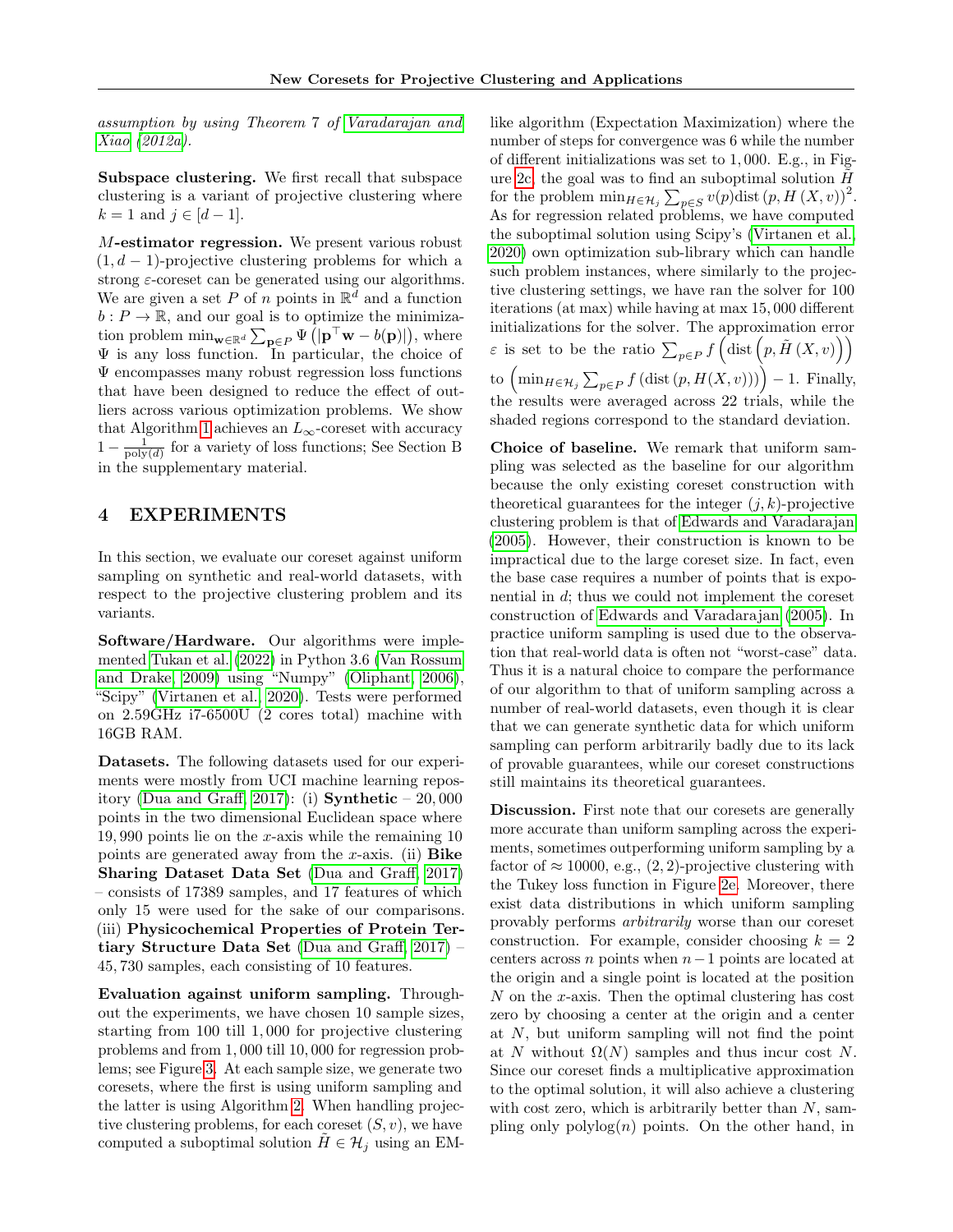Table 2: Summary of our results: Our coreset construction was applied on various application of projective clustering, of which were robust regression as well as robust subspace clustering

| Problem type                           | Loss function | $\boldsymbol{k}$ |               | Dataset           | Figure          |
|----------------------------------------|---------------|------------------|---------------|-------------------|-----------------|
| Regression                             | Huber         |                  |               | Ί.                | 2a              |
| Regression                             | Cauchy        |                  | $d-1$         | $\left( i\right)$ | 2 <sub>b</sub>  |
| $(2, 2)$ -projective clustering        | L,            | $\overline{2}$   |               | $\rm ii)$         | 2c              |
| Robust $(2, 2)$ -projective clustering | Cauchy        | $\overline{2}$   |               | (iii)             | 2d              |
| Robust $(2, 2)$ -projective clustering | Tukey         | $\overline{2}$   | $\mathcal{D}$ | 'iii              | 2e              |
| Robust $(2, 2)$ -projective clustering | Welsch        | $\overline{2}$   |               | 'iii              | $\overline{2f}$ |

<span id="page-8-0"></span>

Fig. 2: Our experimental results: evaluating the efficacy of our coreset against uniform sampling.

some of the figures, e.g., Figure [2e,](#page-8-0) as we increase the sample size, the approximation error that corresponds to our coreset might increase at some sample sizes. This phenomenon is associated with the probabilistic nature of our coreset, as our coreset is a result of a sensitivity sampling technique. This problem can be easily resolved via increasing the number of trials (the number of trials was chosen to be 22). The same holds for uniform sampling.

Although our coreset is generally better in terms of approximation error than uniform sampling, however the running time of our implementation is slow. We strongly believe that our algorithm can achieve faster results using the merge-and-reduce tree on the expense of an increase in the approximation error. For additional results, see Section [C](#page-24-1) at the appendix.

# 5 CONCLUSIONS AND FUTURE WORK

In this paper, we have provided an  $L_{\infty}$  and  $L_2$  coresets for  $(k, j)$ -projective clustering problems and its variants, e.g., M-estimators. Our approach leveraged an elegant combination between Löwner ellipsoid and Carathéodory's theorem. This in term sheds light on the use of constant-approximation coresets (our  $L_{\infty}$ ) coreset) as a stepping stone towards  $L_2$  coresets with  $\varepsilon$  approximation. We believe that there is room for future work with respect to constructing  $L_{\infty}$ -coresets with smaller sizes for constant factor approximation. Finally, the lower bound on the size of constant factor coresets for the  $(j, k)$ -projective clustering problem is still unknown. We hope our work presents an important step in resolving the complexity of this problem.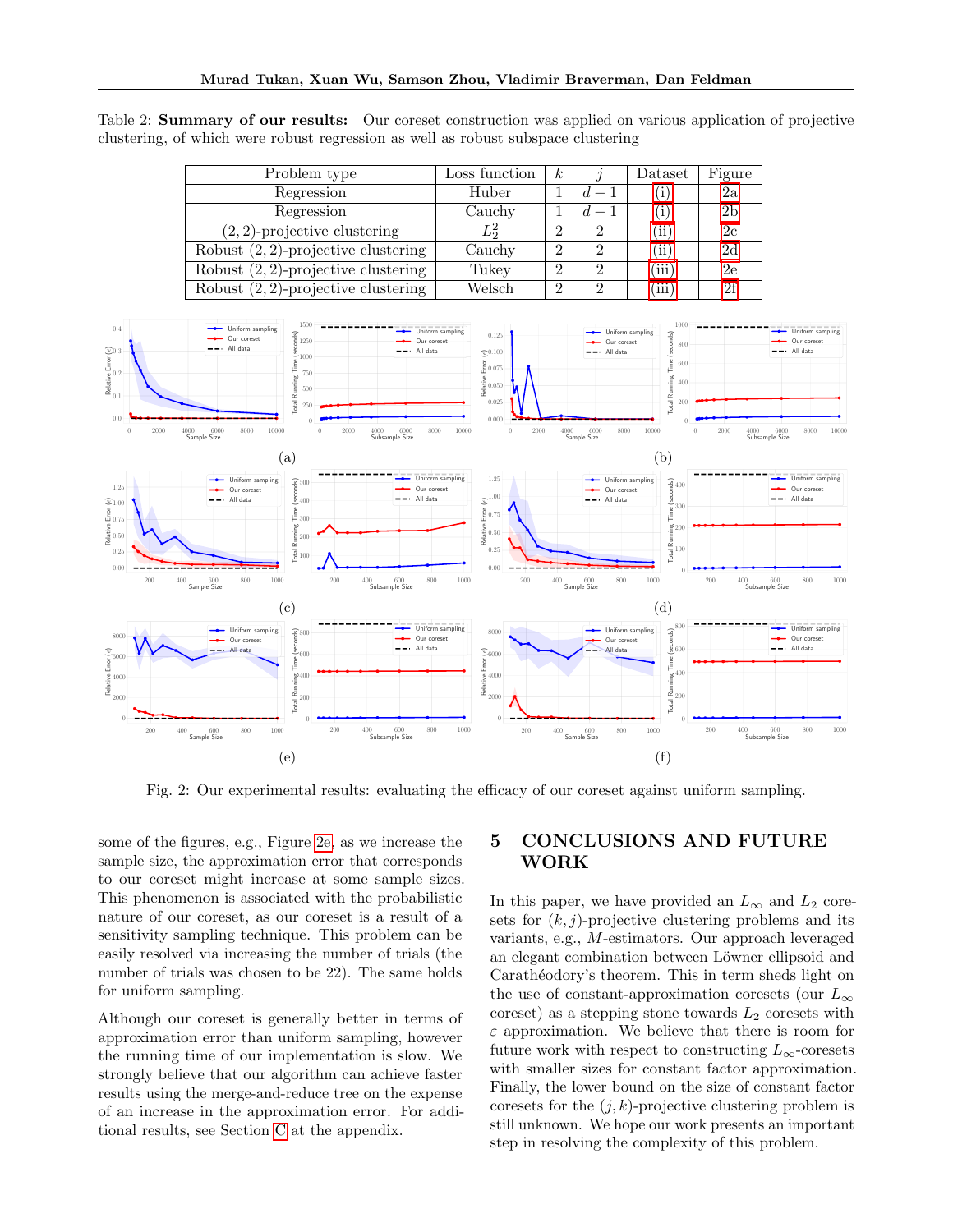# 6 ACKNOWLEDGEMENTS

This research was partially supported by the Israel National Cyber Directorate via the BIU Center for Applied Research in Cyber Security, and supported in part by NSF CAREER grant 1652257, NSF grant 1934979, ONR Award N00014-18-1-2364 and the Lifelong Learning Machines program from DARPA/MTO. In addition, Samson Zhou would like to thank National Institute of Health grant 5401 HG 10798-2 and a Simons Investigator Award of David P. Woodruff.

### References

- <span id="page-9-13"></span>Ackermann, M. R. and Blömer, J. (2009). Coresets and approximate clustering for bregman divergences. In Proceedings of the Twentieth Annual ACM-SIAM Symposium on Discrete Algorithms, SODA, pages 1088–1097.
- <span id="page-9-10"></span>Agarwal, P. K., Har-Peled, S., and Yu, H. (2006). Robust shape fitting via peeling and grating coresets. In Proceedings of the Seventeenth Annual ACM-SIAM Symposium on Discrete Algorithms, SODA, pages 182–191.
- <span id="page-9-0"></span>Aggarwal, C. C., Procopiuc, C. M., Wolf, J. L., Yu, P. S., and Park, J. S. (1999). Fast algorithms for projected clustering. In SIGMOD, Proceedings ACM SIGMOD International Conference on Management of Data, pages 61–72. ACM Press.
- <span id="page-9-1"></span>Aggarwal, C. C. and Yu, P. S. (2000). Finding generalized projected clusters in high dimensional spaces. In Proceedings of the ACM SIGMOD International Conference on Management of Data, pages 70–81.
- <span id="page-9-3"></span>Aloise, D., Deshpande, A., Hansen, P., and Popat, P. (2009). Np-hardness of euclidean sum-of-squares clustering. Mach. Learn., 75(2):245–248.
- <span id="page-9-14"></span>Assadi, S., Bateni, M., Bernstein, A., Mirrokni, V. S., and Stein, C. (2019). Coresets meet EDCS: algorithms for matching and vertex cover on massive graphs. In Proceedings of the Thirtieth Annual ACM-SIAM Symposium on Discrete Algorithms, SODA, pages 1616–1635.
- <span id="page-9-4"></span>Badoiu, M., Har-Peled, S., and Indyk, P. (2002). Approximate clustering via core-sets. In Proceedings on 34th Annual ACM Symposium on Theory of Computing, pages 250–257. ACM.
- <span id="page-9-15"></span>Braverman, V., Drineas, P., Musco, C., Musco, C., Upadhyay, J., Woodruff, D. P., and Zhou, S. (2020). Near optimal linear algebra in the online and sliding window models. In 61st IEEE Annual Symposium on Foundations of Computer Science, FOCS, pages 517–528.
- <span id="page-9-6"></span>Braverman, V., Lang, H., Ullah, E., and Zhou, S. (2019). Improved algorithms for time decay streams.

In Approximation, Randomization, and Combinatorial Optimization. Algorithms and Techniques, AP-PROX/RANDOM, pages 27:1–27:17.

- <span id="page-9-19"></span>Carathéodory, C. (1907). Über den variabilitätsbereich der koeffizienten von potenzreihen, die gegebene werte nicht annehmen. Mathematische Annalen, 64(1):95–115.
- <span id="page-9-2"></span>Chakrabarti, K. and Mehrotra, S. (2000). Local dimensionality reduction: A new approach to indexing high dimensional spaces. In VLDB, Proceedings of 26th International Conference on Very Large Data Bases, pages 89–100.
- <span id="page-9-5"></span>Chen, K. (2009). On coresets for k-median and k-means clustering in metric and euclidean spaces and their applications.  $SIAM$  J. Comput.,  $39(3):923-947$ .
- <span id="page-9-16"></span>Clarkson, K., Wang, R., and Woodruff, D. (2019). Dimensionality reduction for tukey regression. In International Conference on Machine Learning, pages 1262–1271. PMLR.
- <span id="page-9-11"></span>Clarkson, K. L. (2008). Coresets, sparse greedy approximation, and the frank-wolfe algorithm. In *Proceed*ings of the Nineteenth Annual ACM-SIAM Symposium on Discrete Algorithms, SODA, pages 922–931.
- <span id="page-9-9"></span>Clarkson, K. L. and Woodruff, D. P. (2015). Input sparsity and hardness for robust subspace approximation. In IEEE 56th Annual Symposium on Foundations of Computer Science, FOCS, pages 310–329.
- <span id="page-9-12"></span>Dasgupta, A., Drineas, P., Harb, B., Kumar, R., and Mahoney, M. W. (2008). Sampling algorithms and coresets for  $\ell_p$  regression. In Proceedings of the Nineteenth Annual ACM-SIAM Symposium on Discrete Algorithms, SODA, pages 932–941.
- <span id="page-9-7"></span>Deshpande, A., Rademacher, L., Vempala, S. S., and Wang, G. (2006). Matrix approximation and projective clustering via volume sampling. Theory of Computing, 2(12):225–247.
- <span id="page-9-8"></span>Deshpande, A. and Varadarajan, K. R. (2007). Sampling-based dimension reduction for subspace approximation. In Proceedings of the 39th Annual ACM Symposium on Theory of Computing, pages 641–650.
- <span id="page-9-18"></span>Dua, D. and Graff, C. (2017). UCI machine learning repository.
- <span id="page-9-17"></span>Edwards, M. and Varadarajan, K. R. (2005). No coreset, no cry: II. In FSTTCS: Foundations of Software Technology and Theoretical Computer Science, 25th International Conference, Proceedings, pages 107– 115.
- <span id="page-9-20"></span>Feldman, D. (2020). Core-sets: Updated survey. In Sampling Techniques for Supervised or Unsupervised Tasks, pages 23–44. Springer.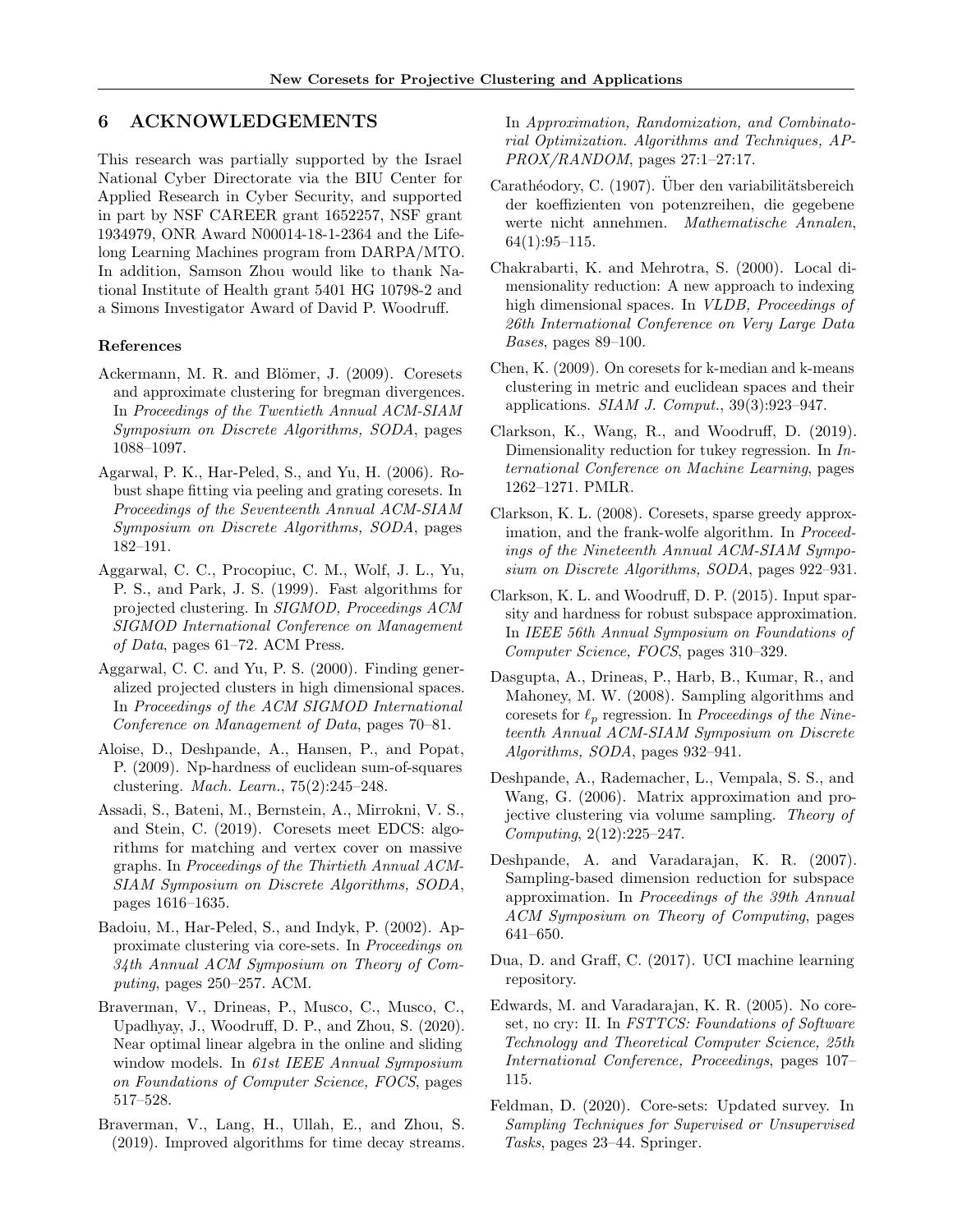- <span id="page-10-14"></span>Feldman, D., Fiat, A., and Sharir, M. (2006). Coresets for weighted facilities and their applications. In 47th Annual IEEE Symposium on Foundations of Computer Science, FOCS Proceedings, pages 315– 324.
- <span id="page-10-10"></span>Feldman, D. and Langberg, M. (2011). A unified framework for approximating and clustering data. In Proceedings of the 43rd ACM Symposium on Theory of Computing, STOC, pages 569–578.
- <span id="page-10-11"></span>Feldman, D., Monemizadeh, M., Sohler, C., and Woodruff, D. P. (2010). Coresets and sketches for high dimensional subspace approximation problems. In Proceedings of the Twenty-First Annual ACM-SIAM Symposium on Discrete Algorithms, SODA, pages 630–649. SIAM.
- <span id="page-10-13"></span>Feldman, D., Schmidt, M., and Sohler, C. (2020). Turning big data into tiny data: Constant-size coresets for k-means, pca, and projective clustering. SIAM J. Comput., 49(3):601–657.
- <span id="page-10-8"></span>Feldman, D. and Schulman, L. J. (2012). Data reduction for weighted and outlier-resistant clustering. In Proceedings of the Twenty-Third Annual ACM-SIAM Symposium on Discrete Algorithms, SODA 2012, Kyoto, Japan, January 17-19, 2012, pages 1343–1354.
- <span id="page-10-6"></span>Frahling, G. and Sohler, C. (2005). Coresets in dynamic geometric data streams. In Proceedings of the 37th Annual ACM Symposium on Theory of Computing, pages 209–217.
- <span id="page-10-7"></span>Frahling, G. and Sohler, C. (2008). A fast k-means implementation using coresets. Int. J. Comput. Geometry Appl., 18(6):605–625.
- <span id="page-10-21"></span>Har-Peled, S. (2004). No, coreset, no cry. In FSTTCS: Foundations of Software Technology and Theoretical Computer Science, 24th International Conference, Proceedings, pages 324–335.
- <span id="page-10-5"></span>Har-Peled, S. and Mazumdar, S. (2004). On coresets for k-means and k-median clustering. In Proceedings of the 36th Annual ACM Symposium on Theory of Computing, pages 291–300. ACM.
- <span id="page-10-3"></span>Har-Peled, S. and Varadarajan, K. R. (2002). Projective clustering in high dimensions using core-sets. In Proceedings of the 18th Annual Symposium on Computational Geometry, pages 312–318.
- <span id="page-10-16"></span>Huang, L., Jiang, S. H., Li, J., and Wu, X. (2018). Epsilon-coresets for clustering (with outliers) in doubling metrics. In 59th IEEE Annual Symposium on Foundations of Computer Science, FOCS, pages 814–825.
- <span id="page-10-9"></span>Huang, L. and Vishnoi, N. K. (2020). Coresets for clustering in euclidean spaces: importance sampling is nearly optimal. In Proccedings of the 52nd Annual

ACM SIGACT Symposium on Theory of Computing, STOC, pages 1416–1429.

- <span id="page-10-22"></span>John, F. (2014). Extremum problems with inequalities as subsidiary conditions. In Traces and emergence of nonlinear programming, pages 197–215. Springer.
- <span id="page-10-19"></span>Jubran, I., Tukan, M., Maalouf, A., and Feldman, D. (2020). Sets clustering. In International Conference on Machine Learning, pages 4994–5005. PMLR.
- <span id="page-10-4"></span>Kerber, M. and Raghvendra, S. (2015). Approximation and streaming algorithms for projective clustering via random projections. In Proceedings of the 27th Canadian Conference on Computational Geometry, CCCG.
- <span id="page-10-2"></span>Lee, E., Schmidt, M., and Wright, J. (2017). Improved and simplified inapproximability for k-means. Inf. Process. Lett., 120:40–43.
- <span id="page-10-20"></span>Maalouf, A., Jubran, I., Tukan, M., and Feldman, D. (2021). Coresets for the average case error for finite query sets. Sensors, 21(19):6689.
- <span id="page-10-17"></span>Munteanu, A., Schwiegelshohn, C., Sohler, C., and Woodruff, D. P. (2018). On coresets for logistic regression. In Advances in Neural Information Processing Systems 31: Annual Conference on Neural Information Processing Systems, NeurIPS, pages 6562–6571.
- <span id="page-10-18"></span>Mussay, B., Osadchy, M., Braverman, V., Zhou, S., and Feldman, D. (2020). Data-independent neural pruning via coresets. In 8th International Conference on Learning Representations, ICLR.
- <span id="page-10-24"></span>Oliphant, T. E. (2006). A guide to NumPy, volume 1. Trelgol Publishing USA.
- <span id="page-10-15"></span>Phillips, J. M. and Tai, W. M. (2018). Improved coresets for kernel density estimates. In Proceedings of the Twenty-Ninth Annual ACM-SIAM Symposium on Discrete Algorithms, SODA, pages 2718–2727.
- <span id="page-10-0"></span>Procopiuc, C. M. (2010). Projective clustering. In Encyclopedia of Machine Learning, pages 806–811. Springer.
- <span id="page-10-1"></span>Procopiuc, C. M., Jones, M., Agarwal, P. K., and Murali, T. M. (2002). A monte carlo algorithm for fast projective clustering. In Proceedings of the ACM SIGMOD International Conference on Management of Data, pages  $418-427$ .
- <span id="page-10-12"></span>Sohler, C. and Woodruff, D. P. (2018). Strong coresets for k-median and subspace approximation: Goodbye dimension. In 59th IEEE Annual Symposium on Foundations of Computer Science, FOCS, pages 802– 813.
- <span id="page-10-23"></span>Steinitz, E. (1913). Bedingt konvergente reihen und konvexe systeme. Journal für die reine und angewandte Mathematik (Crelles Journal), 1913(143):128–176.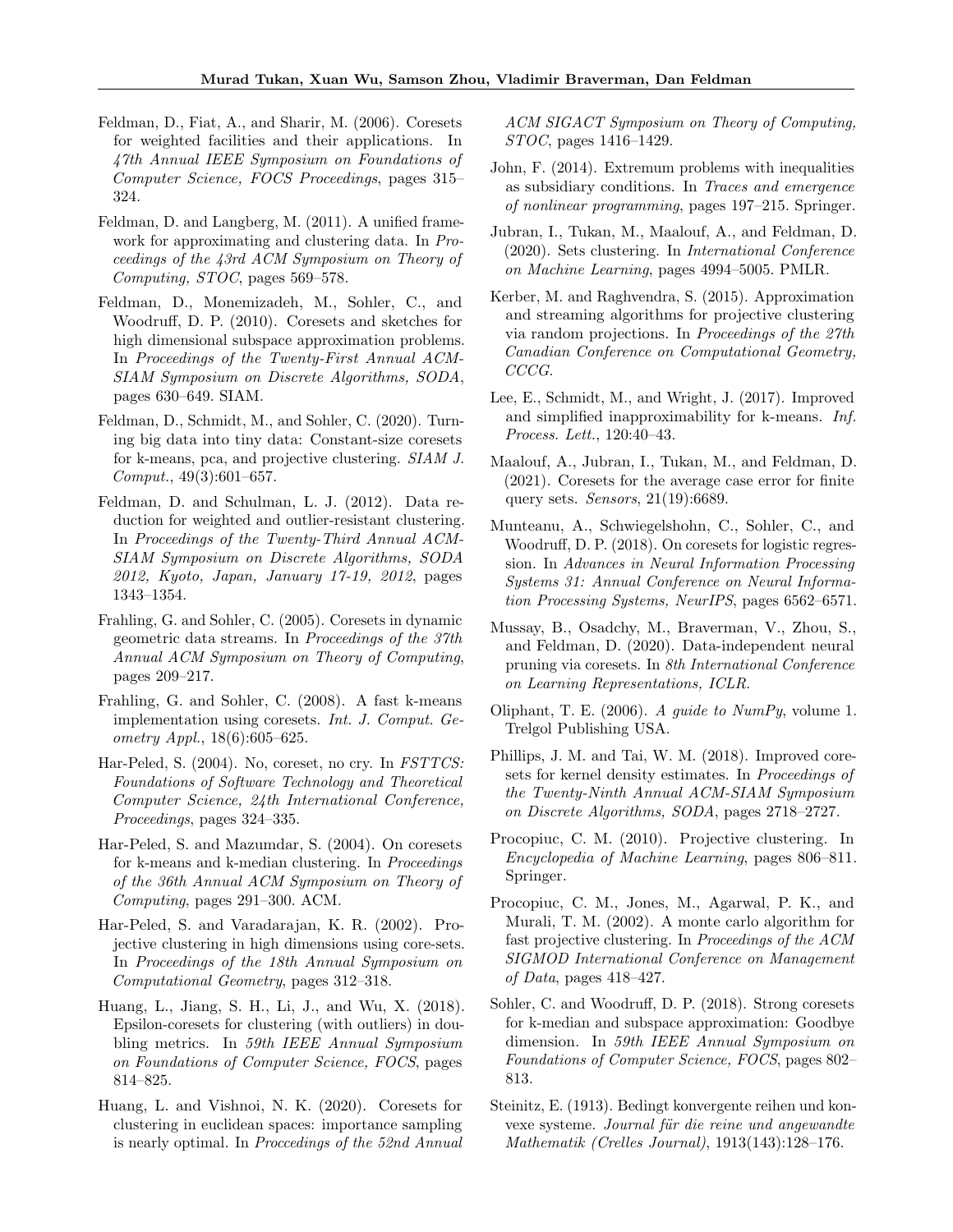- <span id="page-11-4"></span>Todd, M. J. and Yıldırım, E. A. (2007). On khachiyan's algorithm for the computation of minimum-volume enclosing ellipsoids. Discrete Applied Mathematics, 155(13):1731–1744.
- <span id="page-11-2"></span>Tukan, M., Baykal, C., Feldman, D., and Rus, D. (2021a). On coresets for support vector machines. Theoretical Computer Science.
- <span id="page-11-1"></span>Tukan, M., Maalouf, A., and Feldman, D. (2020). Coresets for near-convex functions. Advances in Neural Information Processing Systems, 33.
- <span id="page-11-0"></span>Tukan, M., Maalouf, A., Weksler, M., and Feldman, D. (2021b). No fine-tuning, no cry: Robust svd for compressing deep networks. Sensors, 21(16):5599.
- <span id="page-11-6"></span>Tukan, M., Wu, X., Zhou, S., Braverman, V., and Feldman, D. (2022). Open source code for all the algorithms presented in this paper. [Link for open](https://github.com/muradtuk/ProjectiveClusteringCoresets)[source code.](https://github.com/muradtuk/ProjectiveClusteringCoresets)
- <span id="page-11-7"></span>Van Rossum, G. and Drake, F. L. (2009). Python 3 Reference Manual. CreateSpace, Scotts Valley, CA.
- <span id="page-11-5"></span>Varadarajan, K. and Xiao, X. (2012a). On the sensitivity of shape fitting problems. *arXiv preprint* arXiv:1209.4893.
- <span id="page-11-9"></span>Varadarajan, K. R. and Xiao, X. (2012b). A near-linear algorithm for projective clustering integer points. In SODA.
- <span id="page-11-3"></span>Varadarajan, K. R. and Xiao, X. (2012c). On the sensitivity of shape fitting problems. In IARCS Annual Conference on Foundations of Software Technology and Theoretical Computer Science, FSTTCS, pages 486–497.
- <span id="page-11-8"></span>Virtanen, P., Gommers, R., Oliphant, T. E., Haberland, M., Reddy, T., Cournapeau, D., Burovski, E., Peterson, P., Weckesser, W., Bright, J., van der Walt, S. J., Brett, M., Wilson, J., Jarrod Millman, K., Mayorov, N., Nelson, A. R. J., Jones, E., Kern, R., Larson, E., Carey, C., Polat, I., Feng, Y., Moore, E. W., Vand erPlas, J., Laxalde, D., Perktold, J., Cimrman, R., Henriksen, I., Quintero, E. A., Harris, C. R., Archibald, A. M., Ribeiro, A. H., Pedregosa, F., van Mulbregt, P., and Contributors (2020). SciPy 1.0: Fundamental Algorithms for Scientific Computing in Python. Nature Methods.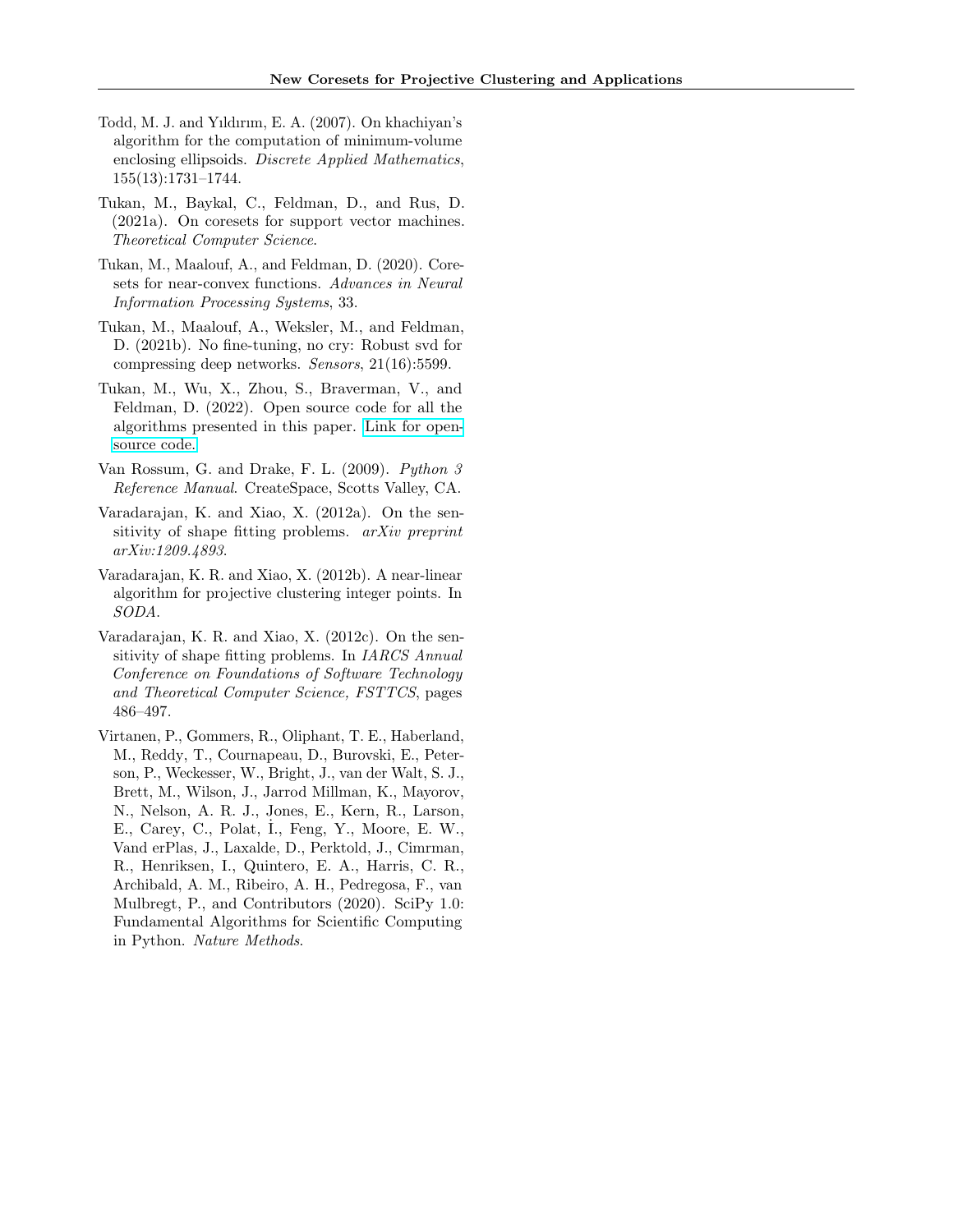# Supplementary Material: New Coresets for Projective Clustering and Applications

# A PROOF OF THE TECHNICAL RESULTS

### A.1 Proof of Lemma [2.1](#page-4-3)

*Proof.* Since we can write **p** as the convex combination of points  $q \in A$  with weight  $\alpha(q)$ , we have

$$
\|\mathbf{p}^\top \mathbf{Y} - \mathbf{v}\|_2 = \| \left( \sum_{\mathbf{q} \in A} \alpha(\mathbf{q}) \mathbf{q}^\top \mathbf{Y} \right) - \mathbf{v} \|_2.
$$

Moreover, we have  $\sum_{\mathbf{q} \in A} \alpha(\mathbf{q}) = 1$ , so we can decompose v into

$$
\|\mathbf{p}^\top \mathbf{Y} - \mathbf{v}\|_2 = \|\sum_{\mathbf{q} \in A} \alpha(\mathbf{q}) \left(\mathbf{q}^\top \mathbf{Y} - \mathbf{v}\right)\|_2.
$$

By triangle inequality,

$$
\|\mathbf{p}^\top\mathbf{Y}-\mathbf{v}\|_2 \leq \sum_{\mathbf{q}\in A} \alpha(\mathbf{q}) \|\mathbf{q}^\top\mathbf{Y}-\mathbf{v}\|_2 \leq \max_{\mathbf{q}\in A} \|\mathbf{q}^\top\mathbf{Y}-\mathbf{v}\|_2.
$$

<span id="page-12-0"></span> $\Box$ 

# A.2 Proof of Theorem [2.2](#page-4-2)

*Proof.* To show the first part of the claim, note that since the ellipsoid  $E(G, c)$  has at most 2j vertices and each vertex point of the ellipsoid can be represented a convex combination fo at most  $j + 1$  points from  $Q$  by Carathéodory's theorem, then the number of points in C is at most  $2(j+1)^2$ , so that  $|C| = \mathcal{O}(j^2)$ .

To show the second part of the claim, we first set  $H(\mathbf{W}, \mathbf{u})$  to be the j-flat containing P and  $\mathbf{Y} \in \mathcal{H}_{d-j}$  so that  $\mathbf{Y}^{\top}\mathbf{X} = 0^{(d-j)\times j}$  and  $\mathbf{X}^{\top}\mathbf{Y} = 0^{j\times(d-j)}$ . Notice that each  $\mathbf{p} \in P$  satisfies

dist
$$
(p, H(\mathbf{X}, \mathbf{v}))^z = ||(\mathbf{p} - \mathbf{v})^\top \mathbf{Y}||_2^z = ||(\mathbf{p} - \mathbf{u} + \mathbf{u} - \mathbf{v})^\top \mathbf{Y}||_2^z
$$
.

Since **p** lies in the affine flat  $H(\mathbf{W}, \mathbf{u})$ , then we have

$$
dist(p, H(\mathbf{X}, \mathbf{v}))^z = \| (\mathbf{WW}^\top (\mathbf{p} - \mathbf{u}) + \mathbf{u} - \mathbf{v})^\top \mathbf{Y} \|_2^z.
$$
 (1)

.

We now rely on properties of Carathéodory's Theorem and the John-Löwner ellipsoid to bound [\(1\)](#page-12-0).

First note that

$$
\| \left( \mathbf{W} \mathbf{W}^\top (\mathbf{p} - \mathbf{u}) + \mathbf{u} - \mathbf{v} \right)^\top \mathbf{Y} \|_2^2 =
$$

$$
\| \left( \mathbf{W} \mathbf{W}^\top \mathbf{p} - \mathbf{W} \mathbf{W}^\top \mathbf{u} + \mathbf{u} - \mathbf{v} \right)^\top \mathbf{Y} \|_2^2
$$

Recall that for each  $p \in P$ , there exists  $q \in Q$  such that  $q = W^{\top}p$  and

$$
\| \left( \mathbf{W} \mathbf{W}^{\top} (\mathbf{p} - \mathbf{u}) + \mathbf{u} - \mathbf{v} \right)^{\top} \mathbf{Y} \|_{2}^{z} =
$$

$$
\| \left( \mathbf{W} \mathbf{q} - \mathbf{W} \mathbf{W}^{\top} \mathbf{u} + \mathbf{u} - \mathbf{v} \right)^{\top} \mathbf{Y} \|_{2}^{z}.
$$

Since S is the set of vertices of  $E(G, c)$ , we have by the definition of the John-Löwner ellipsoid that

$$
\frac{1}{j}(E(\mathbf{G}, \mathbf{c}) - \mathbf{c}) + \mathbf{c} \subseteq \text{conv}(Q) \subseteq E(\mathbf{G}, \mathbf{c}).
$$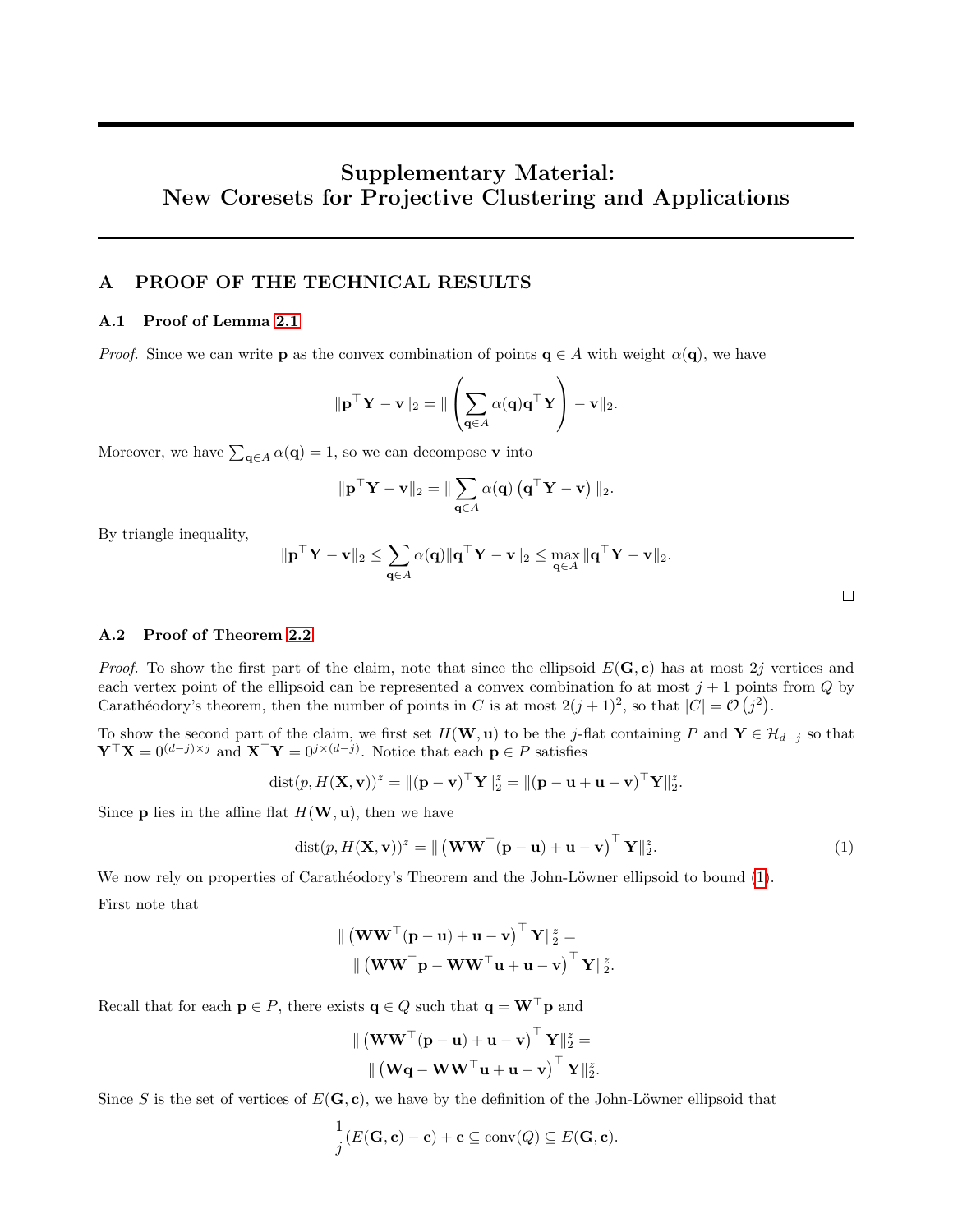Thus  $S \subseteq \text{conv}(S) \subseteq \text{conv}(Q)$  and by Carathéodory's theorem, for each  $s \in S$ , there exists a set  $K_s$  of at most  $j + 1$  points such that  $s \in \text{conv}(K_s)$ . By Lemma [2.1,](#page-4-3)

$$
\|\mathbf{s}\mathbf{W}^\top\mathbf{Y}\|_2^z \leq \max_{\mathbf{q}\in K_\mathbf{s}}\|q^\top\mathbf{W}^\top\mathbf{Y}\|_2^z.
$$

We also have

$$
\frac{1}{\sqrt{j}} \cdot \frac{E(\mathbf{G}, \mathbf{c}) - \mathbf{c}}{j} + \mathbf{c} \subseteq \text{conv}(S) \subseteq \frac{E(\mathbf{G}, \mathbf{c}) - \mathbf{c}}{j} + \mathbf{c}.
$$

Therefore,

$$
conv(S) \subseteq conv(Q) \subseteq E(\mathbf{G}, \mathbf{c}) \subseteq j^{1.5} (conv(S) - \mathbf{c}) + \mathbf{c}.
$$
 (2)

<span id="page-13-0"></span>.

Thus for every  $q \in Q$ , there exists  $s \in \text{conv}(S)$  and  $\gamma \in [0,1]$  such that

$$
\mathbf{q} = \gamma \mathbf{s} + (1 - \gamma)(j^{1.5}(\mathbf{s} - \mathbf{c}) + \mathbf{c}).
$$

For  $\mathbf{a} = \mathbf{u}^\top \mathbf{W} \mathbf{W}^\top \mathbf{Y} - \mathbf{u}^\top \mathbf{Y} - \mathbf{v}^\top \mathbf{Y}$ , we then have

$$
\|\mathbf{q}^\top \mathbf{W}^\top \mathbf{Y} + \mathbf{a}\|_2^z = \|(\gamma \mathbf{s} + (1 - \gamma)(j^{1.5}(\mathbf{s} - \mathbf{c}) + \mathbf{c})\mathbf{W}^\top \mathbf{Y} + \mathbf{a}\|_2^z
$$

Since  $z \geq 1$ , then  $\|\cdot\|_2^z$  is a convex function. Thus by Jensen's inequality,

$$
\|\mathbf{q}^\top \mathbf{W}^\top \mathbf{Y} + \mathbf{a}\|_2^2 \le \gamma \|\mathbf{s} \mathbf{W}^\top \mathbf{Y} + \mathbf{a}\|_2^2 +
$$
  

$$
(1 - \gamma)\|j^{1.5} \mathbf{s}^\top \mathbf{W}^\top \mathbf{Y} + (1 - j^{1.5}) \mathbf{c}^\top \mathbf{W}^\top \mathbf{Y} + \mathbf{a}\|_2^2.
$$

Since  $\mathbf{a} = j^{1.5} \mathbf{a} + (1 - j^{1.5}) \mathbf{a}$ , then

$$
||j^{1.5}\mathbf{s}^\top\mathbf{W}^\top\mathbf{Y} + (1-j^{1.5})\mathbf{c}^\top\mathbf{W}^\top\mathbf{Y} + \mathbf{a}||_2^z \leq
$$
  

$$
2^z j^{1.5z}||\mathbf{s}^\top\mathbf{W}^\top\mathbf{Y} + \mathbf{a}||_2^z + 2^z(j^{1.5} - 1)^z||\mathbf{c}^\top\mathbf{W}^\top\mathbf{Y} + \mathbf{a}||_2^z.
$$

Since  $\mathbf{c} \in \text{conv}(S)$  by [\(2\)](#page-13-0), then

$$
\| \mathbf{c}^\top \mathbf{W}^\top \mathbf{Y} + \mathbf{a} \|_2^z \leq \max_{\mathbf{s} \in \operatorname{conv}(S)} \| \mathbf{s}^\top \mathbf{W}^\top \mathbf{Y} + \mathbf{a} \|_2^z.
$$

Since  $j^{1.5z} + (j^{1.5} - 1)^z \le 2j^{1.5z}$ , then we have that for every  $\mathbf{q} \in Q$ ,  $\|\mathbf q^\top \mathbf W^\top \mathbf Y + \mathbf a\|_2^z \leq 2^{z+1} j^{1.5z} \max_{\mathbf s \in S} \|\mathbf s^\top \mathbf W^\top \mathbf Y + \mathbf a\|_2^z.$ 

Thus we have for every  $s \in S$ ,

$$
\begin{aligned} \|\mathbf{s}^\top \mathbf{W}^\top \mathbf{Y} + \mathbf{a}\|_2^2 &\leq \max_{\mathbf{q} \in K} \|\mathbf{q}^\top \mathbf{W}^\top \mathbf{Y} + \mathbf{a}\|_2^2 \\ &\leq \max_{\mathbf{p} \in C} \|\mathbf{p}^\top \mathbf{W} \mathbf{W}^\top \mathbf{Y} + \mathbf{a}\|_2^2 \end{aligned}
$$

Because  $\mathbf{a} = \mathbf{u}^\top \mathbf{W} \mathbf{W}^\top \mathbf{Y} - \mathbf{u}^\top \mathbf{Y} - \mathbf{v}^\top \mathbf{Y}$ , we have

$$
\begin{aligned} &\text{dist}(\mathbf{p}, H(\mathbf{X}, \mathbf{v}))^{z} \\ &\leq 2^{z+1}j^{1.5z}\max_{\mathbf{p}\in C}\|\mathbf{p}^{\top}\mathbf{W}\mathbf{W}^{\top}\mathbf{Y}+\mathbf{a}\|_{2}^{z} \\ &=2^{z+1}j^{1.5z}\max_{\mathbf{p}\in C}\|(\mathbf{W}\mathbf{W}^{\top}(\mathbf{p}-\mathbf{u}))^{\top}\mathbf{Y}+\mathbf{u}^{\top}\mathbf{Y}-\mathbf{v}^{\top}\mathbf{Y}\|_{2}^{z}.\end{aligned}
$$

Since  $(\mathbf{p} - \mathbf{u}) \in P$  and P lies within  $H(\mathbf{W}, \mathbf{u})$ , then

dist(**p**, 
$$
H(\mathbf{X}, \mathbf{v})
$$
)<sup>z</sup>  
\n $\leq 2^{z+1}j^{1.5z} \max_{\mathbf{p} \in C} \|\mathbf{p}^\top \mathbf{Y} - \mathbf{u}^\top \mathbf{Y} + \mathbf{u}^\top \mathbf{Y} - \mathbf{v}^\top \mathbf{Y}\|_2^z$   
\n $= \max_{\mathbf{p} \in C} \|\mathbf{p}^\top \mathbf{Y} - \mathbf{v}^\top \mathbf{Y}\|_2^z$   
\n $= 2^{z+1}j^{1.5z} \max_{\mathbf{p} \in C} \text{dist}(\mathbf{p}, H(\mathbf{X}, \mathbf{v}))^z.$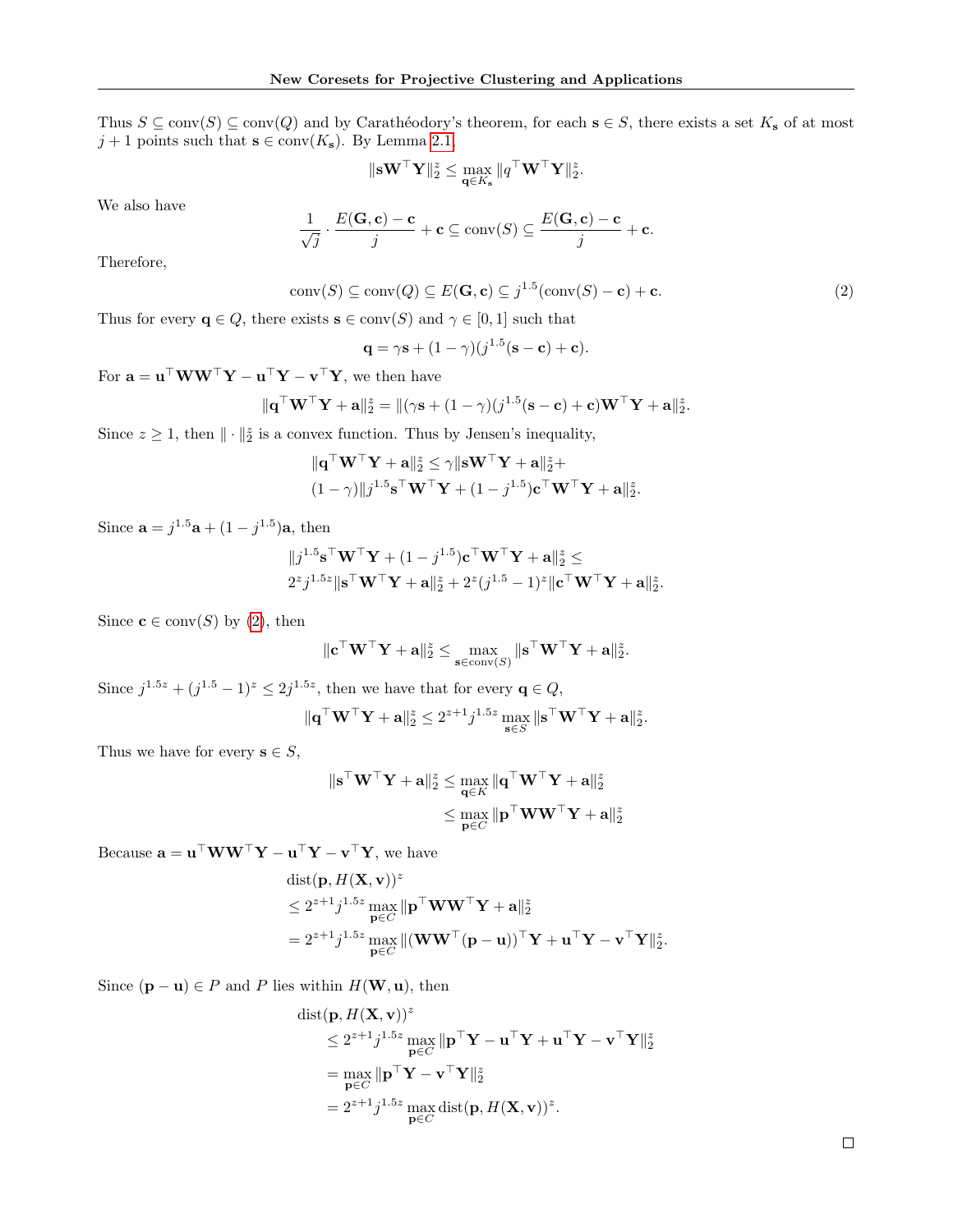#### A.3 Proof of Lemma [2.4](#page-5-2)

*Proof.* By Theorem [2.2,](#page-4-2) we have that  $f(1) \leq 2(j+1)^2 \leq 8j^2$ . Our construction has  $j+1$  levels and each level partitions the data set into  $\mathcal{O}(j \log(d\Delta))$  sets. For each of the sets, we construct an  $L_{\infty}$ -coreset for  $(k-1, j)$ -projective clustering and

each of the points in the union of the coresets to be used in the point set  $P[\mathbf{v}_0, \ldots, \mathbf{v}_{k+1}]$  for the next level. Thus we have

$$
f(k) \le (\mathcal{O}(j \log(d\Delta)) \cdot f(k-1))^{j+1},
$$

 $\Box$ 

so that by induction,  $f(k) \leq (8j^3 \log(d\Delta))^{\mathcal{O}(jk)}$ .

### A.4 Proof of Lemma [2.5](#page-5-1)

We first require the following structural property about the convex hull of affine subspaces.

<span id="page-14-0"></span>**Lemma A.1** (Lemma 1 in [\(Edwards and Varadarajan, 2005\)](#page-9-17)). Let  $\mathbf{v}_0, \ldots, \mathbf{v}_d \in \mathbb{R}^d$  be  $d+1$  affinely independent vectors and for each  $0 \le i \le d$ , let  $A_i$  be the affine subspace spanned by  $\mathbf{v}_0, \ldots, \mathbf{v}_i$ . Let  $\mathbf{w}_i$  be the projection of  $\mathbf{v}_i$ onto  $A_i$  and let  $\mathbf{u}_i = \mathbf{v}_i - \mathbf{w}_i$ . Suppose we have  $dist(\mathbf{v}_i, A_i) \leq 2 \|\mathbf{u}_i\|_2$  for every  $0 \leq i \leq d$  and  $j \geq i$ . Then there exists an absolute constant  $c_d$  that only depends on d, so that the simplex  $conv(v_0, \ldots, v_d)$  contains a translation of the hyperrectangle  ${c_d(\alpha_1\mathbf{u}_1 + \ldots + \alpha_d\mathbf{u}_d : \alpha_i \in [0,1]}$ .

Thus we achieve an  $L_{\infty}$  constant-factor approximation coreset for the integer  $(j, k)$ -projective clustering problem with size  $(8j^3 \log(d\Delta))^{\mathcal{O}(jk)}$ :

*Proof.* Suppose  $D_k$  is covered by the k cylinders  $S_1, \ldots, S_k$ . Then we would like to show that P is covered by a constant-factor C-expansion of  $S_1, \ldots, S_k$ . Here a x-expansion of a cylinder S is the set  $\{xp|p \in S\}$ . We first induct on k and then j, noting that the base case  $k = 1$  is already handled by Theorem [2.2.](#page-4-2) We then fix  $k \ge 2$  and induct on j, first considering stage 0, where we have some  $\mathbf{v}_0$  and we define  $K_{0,i} = \{ \mathbf{p} \in P[\mathbf{v}_0] : 2^{i-1} \leq \text{dist}(\mathbf{p}, \mathbf{v}_0) \leq 2^i \}$ for  $i \in [\ell],$  where  $\ell = \mathcal{O}(\log(d\Delta))$ . We then set  $D_{0,i}$  to be the corresponding coreset for  $K_{0,i}$  for the  $(k-1,j)$ projective clustering problem. Let a denote the largest positive integer such that  $S_k \cap D_{0,a} \neq \emptyset$ , so that by the definition of a, we have that  $\cup_{x=a+1}^{\ell} D_{0,x}$  is covered by  $S_1,\ldots,S_{k-1}$ . Since  $D_{0,x}$  is a coreset for the  $(k-1,j)$ projective clustering problem, then  $\cup_{x=a+1}^{\ell} K_{0,x}$  is covered by a C-expansion of  $S_1, \ldots, S_{k-1}$ . For any point  $\mathbf{v}_1$ in  $S_k \cap D_{0,a}$ , we enter stage 1 with  $\mathbf{v}_0, \mathbf{v}_1$  and so it remains to prove that a C-expansion of  $S_1, \ldots, S_k$  covers  $P[\mathbf{v}_0, \mathbf{v}_1] = \bigcup_{x=0}^a K_{0,x}.$ 

For the inductive step, suppose we have fixed  $\mathbf{v}_0, \ldots, \mathbf{v}_t$  and for each  $i \in [0, t]$ , let  $A_i$  denote the affine subspace spanned by  $\mathbf{v}_0, \ldots, \mathbf{v}_i$ , that is  $A_i = \begin{cases} \sum_i^i$  $\sum_{l=0}^{i} \alpha_l v_l \bigg| \forall l \in [i] \, \alpha_i \in \mathbb{R}, \sum_{l=0}^{i}$  $\sum_{l=0}^{i} \alpha_l = 1$ . Let  $\mathbf{w}_i$  denote the projection of  $\mathbf{v}_i$  on  $A_i$  and set  $\mathbf{u}_i = \mathbf{v}_i - \mathbf{w}_i$ . Then for every  $\mathbf{p} \in P[\mathbf{v}_0, \dots, \mathbf{v}_i] \cap A_i$ , we have

$$
dist(\mathbf{p}, A_i) \leq 2 \operatorname{dist}(\mathbf{v}_i, A_i).
$$

Thus for  $\mathbf{p} \in P[\mathbf{v}_0, \dots, \mathbf{v}_t] \cap A_t$ , we have that **p** is contained in the hyperrectangle

$$
\mathcal{M} := \mathbf{v}_0 + \{ \alpha_1 \mathbf{u}_1 + \ldots + \alpha_t \mathbf{u}_t \, : \, \alpha_i \in [-2,2] \}.
$$

By Lemma [A.1,](#page-14-0) there exists a constant  $c_t$  such that  $conv(\mathbf{v}_0, \ldots, \mathbf{v}_t)$  contains a translation of the hyperrectangle

$$
\mathcal{M}_1 := \{c_t(\alpha_1\mathbf{u}_1 + \ldots + \alpha_t\mathbf{u}_t) : \alpha_i \in [0,1]\}.
$$

Since  $S_k$  covers  $\mathbf{v}_0, \ldots, \mathbf{v}_t$ , then  $\mathcal{M}_1 \subset S_k$ . Moreover, we have that for an absolute constant  $\xi, \mathcal{M} \subset \xi \cdot \mathcal{M}_1$ . Thus, a  $\xi$ -expansion of  $S_k$  covers  $P[\mathbf{v}_0, \dots, \mathbf{v}_t] \cap A_t$ .

Let b denote the largest positive integer such that  $S_k \cap D_{t,b} \neq \emptyset$ , so that by the definition of b, we have that  $\cup_{x=b+1}^{\ell} D_{t,x}$  is covered by  $S_1,\ldots,S_{k-1}$ . Since  $D_{t,x}$  is a coreset for the  $(k-1,j)$ -projective clustering problem, then  $\cup_{x=b+1}^{\ell} K_{t,x}$  is covered by a  $\xi$ -expansion of  $S_1, \ldots, S_{k-1}$ . For any point  $\mathbf{v}_{t+1}$  in  $S_k \cap D_{t,b}$ , we enter stage  $t + 1$  with  $\mathbf{v}_0, \ldots, \mathbf{v}_{t+1}$  and so then by induction, it holds that a  $\xi$ -expansion of  $S_1, \ldots, S_k$  covers  $P[\mathbf{v}_0, \dots, \mathbf{v}_{t+1}] = \bigcup_{x=0}^{b} K_{t,x}.$  $\Box$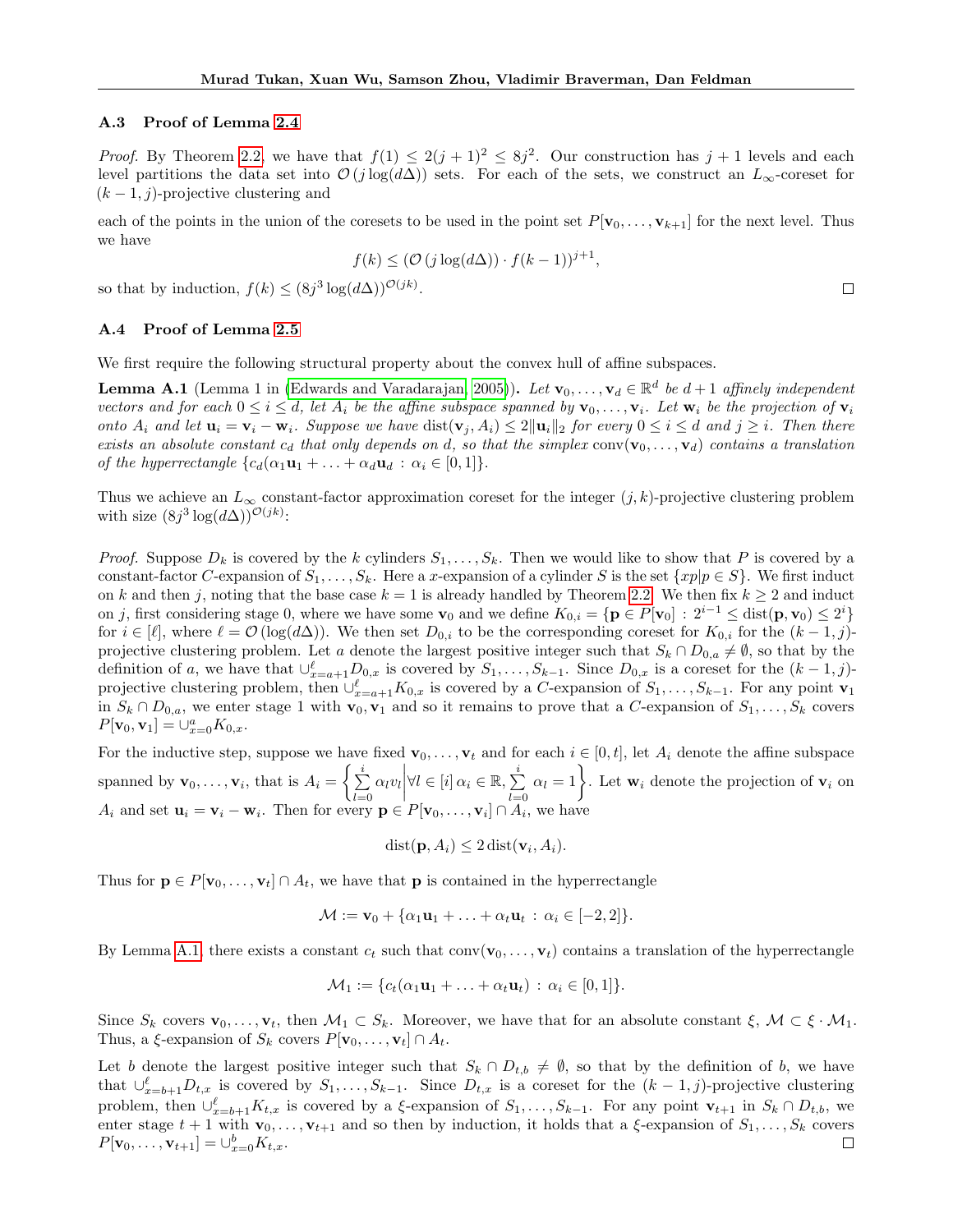### A.5 Proof of Theorem [3.1](#page-6-1)

*Proof.* Let  $H(\mathbf{X}, \mathbf{v}) \in \mathcal{H}_i$ . Then by Theorem [2.2,](#page-4-2) we have that

$$
\max_{\mathbf{p}\in P} \text{dist}(p, H(\mathbf{X}, \mathbf{v}))^z \leq 2^{z+1} j^{1.5z} \max_{\mathbf{q}\in C} \text{dist}(q, H(\mathbf{X}, \mathbf{v}))^z.
$$

Since  $f$  is a monotonically non-decreasing function, then

$$
\max_{\mathbf{p}\in P} f(\text{dist}(p, H(\mathbf{X}, \mathbf{v}))^z)
$$
\n
$$
= f\left(\max_{\mathbf{p}\in P} \text{dist}(p, H(\mathbf{X}, \mathbf{v}))^z\right)
$$
\n
$$
\leq f\left(2^{z+1}j^{1.5z}\max_{\mathbf{q}\in C} \text{dist}(q, H(\mathbf{X}, \mathbf{v}))^z\right).
$$

Since  $f$  is log-log Lipschitz, then

$$
f\left(2^{z+1}j^{1.5z}\max_{\mathbf{q}\in C}\text{dist}(q, H(\mathbf{X}, \mathbf{v}))^{z}\right)
$$
  
\n
$$
\leq (2^{z+1}j^{1.5z})^{\rho}f\left(\max_{\mathbf{q}\in C}\text{dist}(q, H(\mathbf{X}, \mathbf{v}))^{z}\right)
$$
  
\n
$$
\leq (2^{z+1}j^{1.5z})^{\rho}\max_{\mathbf{q}\in C}f\left(\text{dist}(q, H(\mathbf{X}, \mathbf{v}))^{z}\right).
$$

Hence, we have

$$
\max_{\mathbf{p}\in P}f(\text{dist}(p,H(\mathbf{X},\mathbf{v}))^z)\leq (2^{z+1}j^{1.5z})^{\rho}\max_{\mathbf{p}\in C}f(\text{dist}(p,H(\mathbf{X},\mathbf{v}))^z)
$$

as desired.

### A.6 Proof of Theorem [3.3](#page-6-2)

Proof. The coreset size follows the bound of [Feldman et al.](#page-10-13) [\(2020\)](#page-10-13) once the sensitivity and the shattering dimension upper bound are given to us. We actually follow the way of Lemma 3.1 of [Varadarajan and Xiao](#page-11-9) [\(2012b\)](#page-11-9) to give the sensitivity upper bound  $s(p)$ . The shattering dimension upper bound  $O(djk)$  follows Corollary 34 of [Feldman et al.](#page-10-13) [\(2020\)](#page-10-13)  $\Box$ 

# <span id="page-15-0"></span>B APPLICATIONS

In what follows, we will show that  $\ell_{\infty}$ -coreset can serve a family of functions including (but not bounded to) M-estimators.

## B.1  $L_{\infty}$  Coreset for Regression with Power-Bounded Loss Function – Proof of Lemma [3.2](#page-6-0)

*Proof.* Because the claim is trivially true for  $\mathbf{w} = 0^d$ , then it suffices to consider nonzero  $\mathbf{w} \in \mathbb{R}^d$ , then it suffices to consider nonzero  $\mathbf{w} \in \mathbb{R}^d$ . Let  $Y \in \mathcal{H}_{d-1}$ such that  $\mathbf{w}^\top \mathbf{Y} = 0^{d-1}$  and  $\mathbf{Y}^\top \mathbf{w} = 0^d$ . For each  $\mathbf{p} \in P$ , let  $\mathbf{p}' = \mathbf{p} \circ b(\mathbf{p}) = \begin{bmatrix} \mathbf{p} \\ b(\mathbf{p}) \end{bmatrix}$  $b(\mathbf{p})$  denote the vertical concatenation of **p** with  $b(\mathbf{p})$ . We also define the vertical concatenation  $\mathbf{w}' = \mathbf{w} \circ (-1) = \begin{bmatrix} \mathbf{w} \\ -1 \end{bmatrix}$ −1 . By setting  $C$  to be the output of CORESET on  $P' = {\{ \mathbf{p}' \mid \mathbf{p} \in P \}}$ , then by Theorem [3.1,](#page-6-1)

$$
\max_{\mathbf{p}\in P} \text{dist}(\mathbf{p}', H(\mathbf{w}', 0^{d+1}))^z
$$
  
\$\leq 2^{z+1}(d+1)^{1.5z} \max\_{\mathbf{q}\in C} \text{dist}(\mathbf{q}', H(\mathbf{w}', 0^{d+1}))^z\$

Thus for  $z = 1$ , we have for every  $p \in P$ ,

$$
|(\mathbf{p}')^\top \mathbf{w}'| \le 4(d+1)^{1.5} \max_{\mathbf{q} \in C} |(\mathbf{q}')^\top \mathbf{w}'|.
$$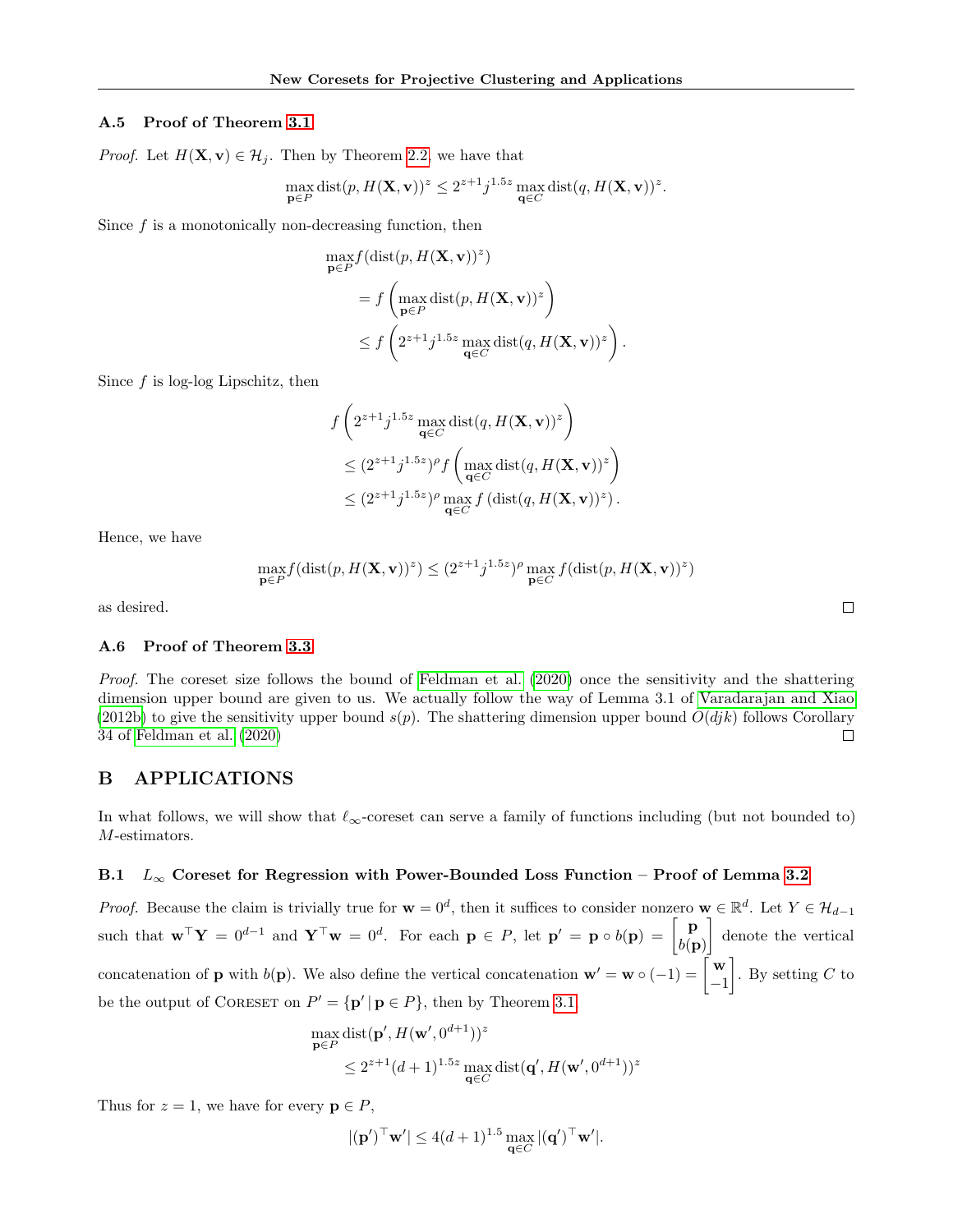Since  $\Psi_{Pow}$  is monotonically non-decreasing, then  $\Psi_{Pow}(|\mathbf{p}^{\top}\mathbf{x}-b(\mathbf{p}))$  increases as  $|\mathbf{p}^{\top}\mathbf{x}-b(\mathbf{p})|$  increases. Moreover, we have  $\Psi_{Pow}(y)/\Psi_{Pow}(x) \leq (y/x)^z$  for all  $0 \leq x \leq y$ . Therefore,

$$
\max_{\mathbf{p}\in P}\Psi_{Pow}\left(|\mathbf{p}^\top\mathbf{w}-b(\mathbf{p})|\right)\leq \max_{\mathbf{q}\in C}\Psi_{Pow}\left(4(d+1)^{1.5}|\mathbf{q}^\top\mathbf{w}-b(\mathbf{q})|\right)\leq 4^z(d+1)^{1.5z}\max_{\mathbf{q}\in C}\Psi_{Pow}\left(|\mathbf{q}^\top\mathbf{w}-b(\mathbf{q})|\right).
$$

#### B.2  $L_{\infty}$  Coreset for Cauchy Regression

<span id="page-16-0"></span>**Lemma B.1.** Let  $P \subseteq \mathbb{R}^d$  be a set of n points,  $b : P \to \mathbb{R}$ ,  $\lambda \in \mathbb{R}$ , and let  $\Psi_{Cau}$  denote the Cauchy loss function. Let  $P' = {\mathbf{p} \circ b(\mathbf{p}) | \mathbf{p} \in P}$ , where  $\circ$  denotes vertical concatenation. Let C' be the output of a call to  $L_{\infty}$  – CORESET(P',d) and let  $C \subseteq P$  so that  $C' = {\mathbf{q} \circ b(\mathbf{q}) | \mathbf{q} \in C}$ . Then for every  $\mathbf{w} \in \mathbb{R}^d$ ,  $\max_{\mathbf{p}\in P}\Psi_{Cau} \left( |\mathbf{p}^{\top}\mathbf{w}-b(\mathbf{p})| \right) \leq 8(d+1)^3\cdot \max_{\mathbf{q}\in C}\Psi_{Cau} \left( |\mathbf{q}^{\top}\mathbf{w}-b(\mathbf{q})| \right).$ 

*Proof.* We first observe that the claim is trivially true for  $\mathbf{w} = 0^d$ . Thus it suffices to consider nonzero  $\mathbf{w} \in \mathbb{R}^d$ . Let  $Y \in \mathcal{H}_{d-1}$  such that  $\mathbf{w}^\top \mathbf{Y} = 0^{d-1}$  and  $\mathbf{Y}^\top \mathbf{w} = 0^d$ . For each  $\mathbf{p} \in P$ , let  $\mathbf{p}' = \mathbf{p} \circ b(\mathbf{p}) = \begin{bmatrix} \mathbf{p} \\ b(\mathbf{p}') \end{bmatrix}$  $b(\mathbf{p})$  denote the vertical concatenation of **p** with  $b(\mathbf{p})$ . We also define the vertical concatenation  $\mathbf{w}' = \mathbf{w} \circ (-1) = \begin{bmatrix} \mathbf{w} \\ -1 \end{bmatrix}$ −1  $\big]$ . By running CORESET on  $P' = {\mathbf{p'} | \mathbf{p} \in P}$  to obtain a coreset C, then we have by Theorem [3.1,](#page-6-1)

$$
\max_{\mathbf{p}\in P} \text{dist}(\mathbf{p}', H(\mathbf{w}', 0^{d+1}))^z
$$
  

$$
\leq 2^{z+1} (d+1)^{1.5z} \max_{\mathbf{q}\in C} \text{dist}(\mathbf{q}', H(\mathbf{w}', 0^{d+1}))^z.
$$

Thus for  $z = 2$ , we have for every  $p \in P$ ,

$$
|(\mathbf{p}')^\top \mathbf{w}'|^2 \le 8(d+1)^3 \max_{\mathbf{q} \in C} |(\mathbf{q}')^\top \mathbf{w}'|^2.
$$

The Cauchy loss function is monotonically increasing, so that  $\Psi_{Cau}(|\mathbf{p}^{\top}\mathbf{x} - b(\mathbf{p})|)$  increases as  $|\mathbf{p}^{\top}\mathbf{x} - b(\mathbf{p})|$ increases. Thus for every  $p \in P$ ,

$$
\Psi_{Cau}(|\mathbf{p}^{\top}\mathbf{w} - b(\mathbf{p})|)
$$
\n
$$
= \Psi_{Cau} (|(\mathbf{p}')^{\top}\mathbf{w}'|)
$$
\n
$$
= \frac{\lambda^2}{2} \log \left( 1 + \left( \frac{|(\mathbf{p}')^{\top}\mathbf{w}'|}{\lambda} \right)^2 \right)
$$
\n
$$
\leq \max_{\mathbf{q} \in C} \frac{\lambda^2}{2} \log \left( 1 + 8(d+1)^3 \left( \frac{|(\mathbf{q}')^{\top}\mathbf{w}'|}{\lambda} \right)^2 \right),
$$

where the inequality follows from the  $L_{\infty}$ -coreset property above and the monotonicity of the Cauchy loss function. Thus by Bernoulli's inequality, we have

$$
\Psi_{Cau}(|\mathbf{p}^{\top}\mathbf{w} - b(\mathbf{p})|)
$$
\n
$$
\leq \max_{\mathbf{q} \in C} 8(d+1)^3 \cdot \frac{\lambda^2}{2} \log \left( 1 + \left( \frac{|(\mathbf{q}')^{\top}\mathbf{w}'|}{\lambda} \right)^2 \right)
$$
\n
$$
= 8(d+1)^3 \max_{\mathbf{q} \in C} \Psi_{Cau} \left( |(\mathbf{q}')^{\top}\mathbf{w}'| \right)
$$
\n
$$
= 8(d+1)^3 \max_{\mathbf{q} \in C} \Psi_{Cau} \left( \mathbf{q}^{\top}\mathbf{w} - b(\mathbf{q}) \right).
$$

 $\Box$ 

 $\Box$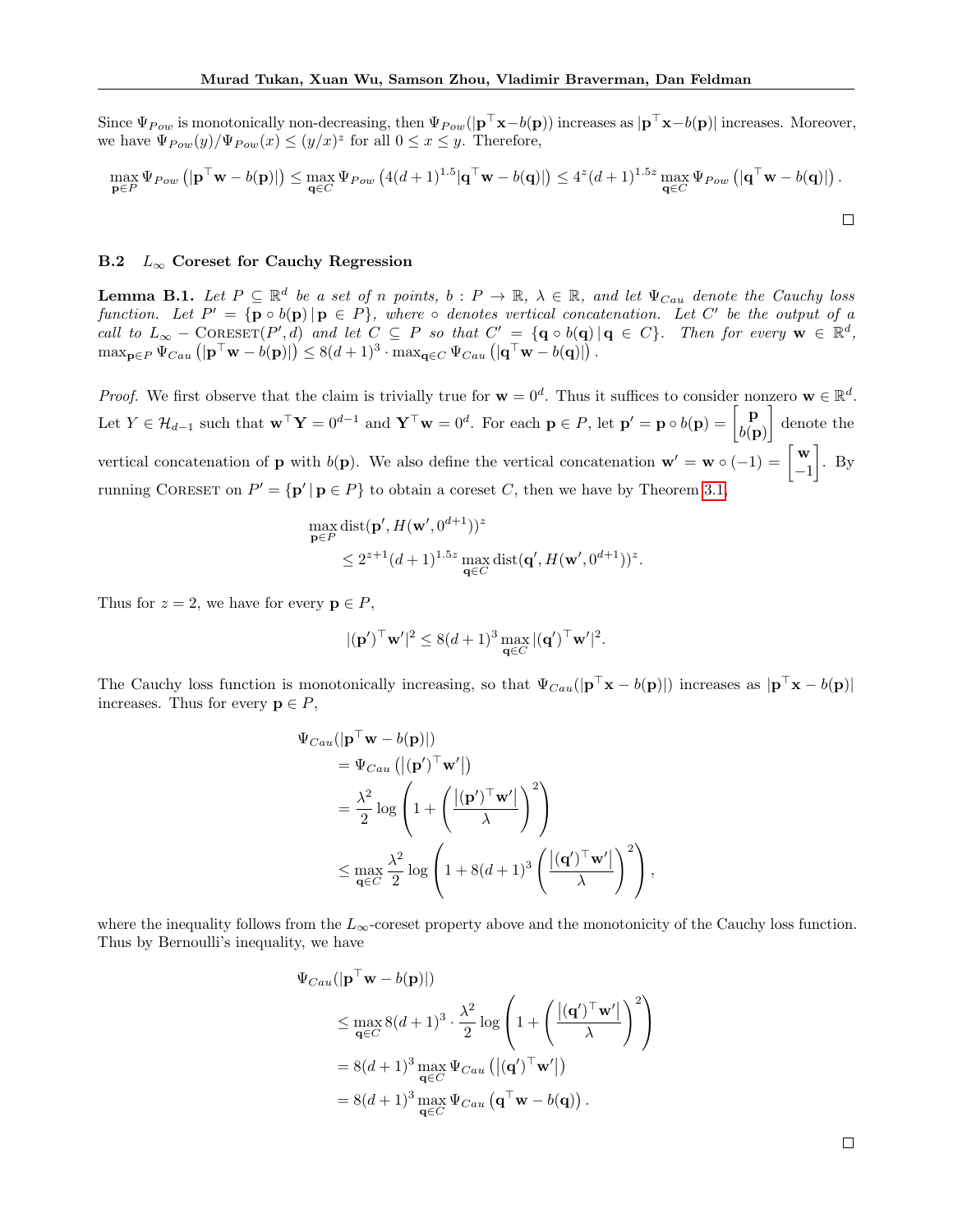### B.3  $L_{\infty}$  Coreset for Welsch Regression

First, we will present the following as a stepping stone towards bounding the approximation error that our  $L_{\infty}$  coreset achieves in the context of Welsch regression problem.

<span id="page-17-1"></span>**Lemma B.2.** Let  $a \geq 1$  be a positive real number. Then for every  $x \in \mathbb{R}$ ,

$$
1 - e^{-a^2 x^2} \le a^2 (1 - e^{-x^2}).
$$

*Proof.* Since  $e^{-x^2}$  decreases as  $x^2$  increases, then  $a^2e^{-x^2} - e^{-a^2x^2}$  is a monotonically non-increasing function that achieves its maximum at  $x = 0$ . In particular, the value of  $a^2e^{-x^2} - e^{-a^2x^2}$  at  $x = 0$  is  $a^2 - 1$ , so that

$$
a^2 e^{-x^2} - e^{-a^2 x^2} \le a^2 - 1.
$$

Thus from rearranging the terms, we have that

$$
1 - e^{-a^2 x^2} \le a^2 (1 - e^{-x^2}).
$$

 $\Box$ 

<span id="page-17-0"></span>**Lemma B.3.** Let  $P \subseteq \mathbb{R}^d$  be a set of n points,  $b : P \to \mathbb{R}$ ,  $\lambda \in \mathbb{R}$ , and let  $\Psi_{Wel}$  denote the Welsch loss function. Let  $P' = {\mathbf{p} \circ b(\mathbf{p}) | \mathbf{p} \in P}$ , where  $\circ$  denotes vertical concatenation. Let C' be the output of a call to  $L_{\infty}$  – CORESET(P',d) and let  $C \subseteq P$  so that  $C' = {\mathbf{q} \circ b(\mathbf{q}) | \mathbf{q} \in C}$ . Then for every  $\mathbf{w} \in \mathbb{R}^d$ ,  $\max_{\mathbf{p}\in P}\Psi_{Wel}(\mathbf{p}^{\top}\mathbf{w}-b(\mathbf{p})\mathbf{)}\leq 8(d+1)^{3}\cdot\max_{\mathbf{q}\in C}\Psi_{Wel}(\mathbf{q}^{\top}\mathbf{w}-b(\mathbf{q})\mathbf{)}$ .

*Proof.* We observe that the claim is trivially true for  $\mathbf{w} = 0^d$ , so that it suffices to consider nonzero  $\mathbf{w} \in \mathbb{R}^d$ . Let  $Y \in \mathcal{H}_{d-1}$ , so that  $\mathbf{w}^\top \mathbf{Y} = 0^{d-1}$  and  $\mathbf{Y}^\top \mathbf{w} = 0^d$ , and for each  $\mathbf{p} \in P$ , let  $\mathbf{p}' = \mathbf{p} \circ b(\mathbf{p}) = \begin{bmatrix} \mathbf{p} \\ b(\mathbf{p}) \end{bmatrix}$  $b(\mathbf{p})$  denote the vertical concatenation of **p** with  $b(\mathbf{p})$ . Let **w**<sup>*'*</sup> denote the vertical concatenation **w**<sup>*'*</sup> = **w**  $\circ$  (-1) =  $\begin{bmatrix} \mathbf{w} \\ -1 \end{bmatrix}$ −1  $\big]$ . By Theorem [3.1,](#page-6-1) we have that the output C of CORESET on  $P' = {\mathbf{p'} | \mathbf{p} \in P}$  satisfies

$$
\begin{aligned} & \max_{\mathbf{p}\in P} \text{dist}(\mathbf{p}', H(\mathbf{w}', 0^{d+1}))^z \\ & \leq 2^{z+1} (d+1)^{1.5z} \max_{\mathbf{q}\in C} \text{dist}(\mathbf{q}', H(\mathbf{w}', 0^{d+1}))^z. \end{aligned}
$$

Thus for  $z = 2$ , we have for every  $p \in P$ ,

$$
|(\mathbf{p}')^\top \mathbf{w}'|^2 \le 8(d+1)^3 \max_{\mathbf{q} \in C} |(\mathbf{q}')^\top \mathbf{w}'|^2.
$$

The Welsch loss function is monotonically increasing, so that  $\Psi_{Wel}(|\mathbf{p}^T \mathbf{x} - b(\mathbf{p})|)$  increases as  $|\mathbf{p}^T \mathbf{x} - b(\mathbf{p})|$ increases. Hence, for every  $p \in P$ ,

$$
\Psi_{Wel}(|\mathbf{p}^{\top}\mathbf{w} - b(\mathbf{p})|)
$$
\n
$$
= \Psi_{Wel} (|(\mathbf{p}')^{\top}\mathbf{w}'|)
$$
\n
$$
= \frac{\lambda^2}{2} \left( 1 - e^{-\left(\frac{|\mathbf{p}'|^{\top}\mathbf{w}'|}{\lambda}\right)^2} \right)
$$
\n
$$
\leq \max_{\mathbf{q} \in C} \frac{\lambda^2}{2} \left( 1 - e^{-\left(\frac{8(d+1)^3|\mathbf{q}'|^{\top}\mathbf{w}'|}{\lambda}\right)^2} \right),
$$

where the inequality results from the  $L_{\infty}$ -coreset property above and the monotonicity of the Welsch loss function. By Lemma [B.2,](#page-17-1)

$$
\Psi_{Wel}(|\mathbf{p}^\top \mathbf{w} - b(\mathbf{p})|)
$$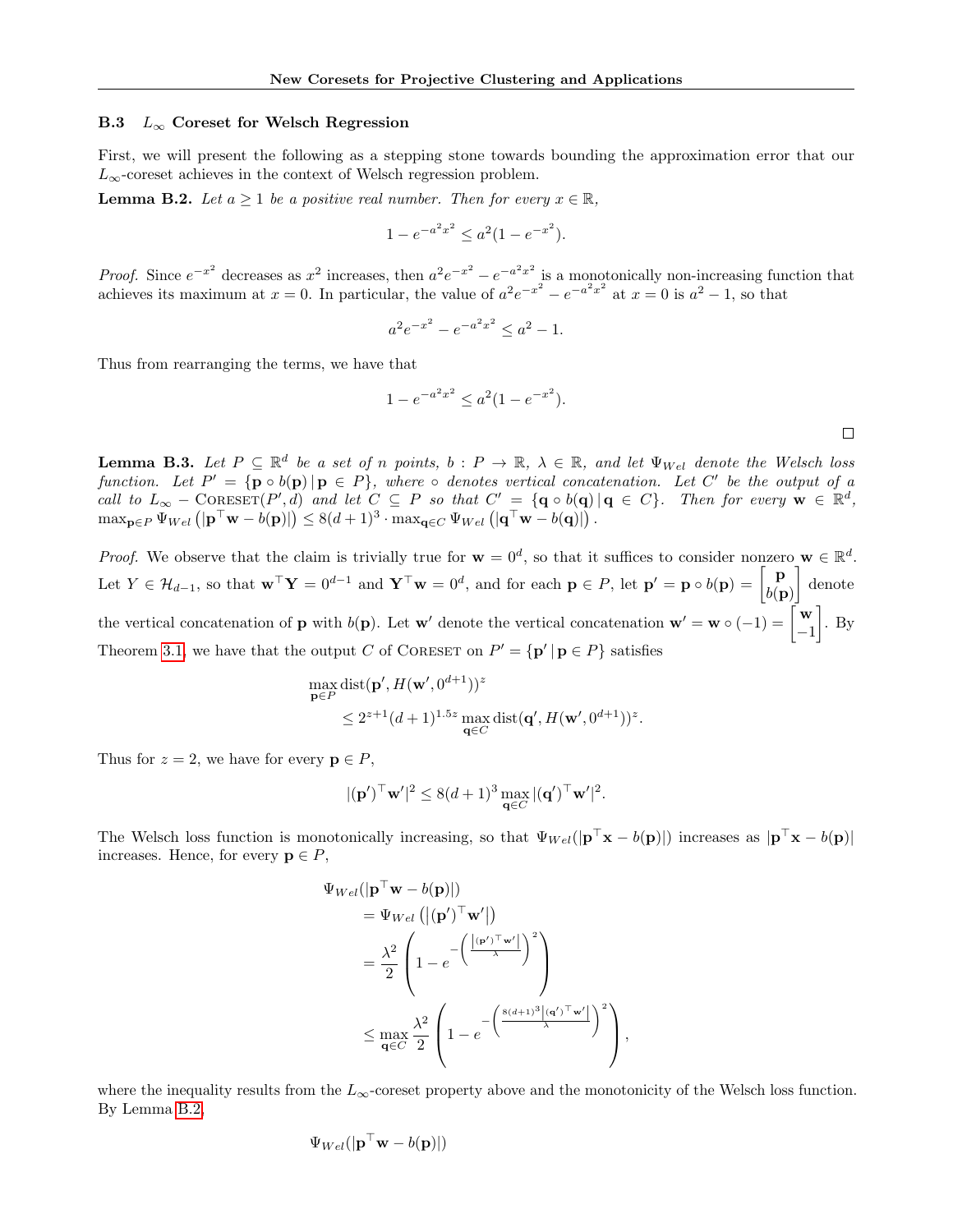$$
\leq \max_{\mathbf{q}\in C} 8(d+1)^3 \cdot \frac{\lambda^2}{2} \left(1 - e^{-\left(\frac{\left|(\mathbf{q}')^\top \mathbf{w}'\right|}{\lambda}\right)^2}\right)
$$
  
= 8(d+1)<sup>3</sup> max  $\Psi_{Wel} (\vert (\mathbf{q}')^\top \mathbf{w}' \vert)$   
= 8(d+1)<sup>3</sup> max  $\Psi_{Wel} (\vert \mathbf{q}^\top \mathbf{w} - b(\mathbf{q}) \vert)$ .

## B.4  $L_{\infty}$  coreset for Huber regression

<span id="page-18-0"></span>**Lemma B.4.** Let  $P \subseteq \mathbb{R}^d$  be a set of n points,  $b : P \to \mathbb{R}$ ,  $\lambda \in \mathbb{R}$ , and let  $\Psi_{Hub}$  denote the Huber loss function. Let  $P' = {\mathbf{p} \circ b(\mathbf{p}) | \mathbf{p} \in P}$ , where  $\circ$  denotes vertical concatenation. Let C' be the output of a call to  $L_{\infty}$  – CORESET(P', d) and let  $C \subseteq P$  so that  $C' = {\mathbf{q} \circ b(\mathbf{q}) | \mathbf{q} \in C}$ . Then for every  $\mathbf{w} \in \mathbb{R}^d$ ,  $\max_{\mathbf{p}\in P}\Psi_{Hub} (\mathbf{|}\mathbf{p}^{\top}\mathbf{w}-b(\mathbf{p})|) \leq 16(d+1)^3\cdot \max_{\mathbf{q}\in C}\Psi_{Hub} (\mathbf{|}\mathbf{q}^{\top}\mathbf{w}-b(\mathbf{q})|).$ 

Proof. The claim is trivially true for  $\mathbf{w} = 0^d$ ; it remains to consider nonzero  $\mathbf{w} \in \mathbb{R}^d$ . Let  $Y \in \mathcal{H}_{d-1}$ , so that  $\mathbf{w}^{\top} \mathbf{Y} = 0^{d-1}$  and  $\mathbf{Y}^{\top} \mathbf{w} = 0^d$ . For each  $p \in P$ , we use p' to denote the vertical concatenation of p with  $b(\mathbf{p})$ ,  $\mathbf{p}^\prime := \mathbf{p} \circ b(\mathbf{p}) = \begin{bmatrix} \mathbf{p} \ b(\mathbf{r}) \end{bmatrix}$  $b(\mathbf{p})$ Similarly, we use **w**' to denote the vertical concatenation  $\mathbf{w}' = \mathbf{w} \circ (-1) = \begin{bmatrix} \mathbf{w} \\ -1 \end{bmatrix}$ −1  $\big]$ . By Theorem [3.1,](#page-6-1) we have that the output C of CORESET on  $P' = {\bf p' | p \in P}$  satisfies

$$
\max_{\mathbf{p}\in P} \text{dist}(\mathbf{p}', H(\mathbf{w}', 0^{d+1}))^z
$$
  

$$
\leq 2^{z+1} (d+1)^{1.5z} \max_{\mathbf{q}\in C} \text{dist}(\mathbf{q}', H(\mathbf{w}', 0^{d+1}))^z.
$$

Thus for  $z = 2$ , we have for every  $p \in P$ ,

<span id="page-18-1"></span>
$$
|(\mathbf{p}')^\top \mathbf{w}'|^2 \le 8(d+1)^3 \max_{\mathbf{q} \in C} |(\mathbf{q}')^\top \mathbf{w}'|^2. \tag{3}
$$

We now consider casework for whether  $|({\bf p}')^\top {\bf w}'| \leq \lambda$  or  $|({\bf p}')^\top {\bf w}'| > \lambda$ . If  $|(\mathbf{p}')^\top \mathbf{w}'| \leq \lambda$ , then we immediately have from [\(3\)](#page-18-1) and the fact that  $C \subseteq P$  that

$$
\Psi_{Hub} \left( |(\mathbf{p}')^\top \mathbf{w}'| \right) \leq 8(d+1)^3 \max_{\mathbf{q} \in C} \Psi_{Hub} \left( |(\mathbf{q}')^\top \mathbf{w}'| \right).
$$

On the other hand if  $|(\mathbf{p}')^\top \mathbf{w}'| > \lambda$ , we further consider casework for whether  $\max_{\mathbf{q} \in C} |(\mathbf{q}')^\top \mathbf{w}'| \leq \lambda$  or  $\max_{\mathbf{q}\in C} |(\mathbf{q}')^\top \mathbf{w}'| > \lambda$ . If  $\max_{\mathbf{q}\in C} |(\mathbf{q}')^\top \mathbf{w}'| > \lambda$ , then we again have from [\(3\)](#page-18-1) and the fact that  $C \subseteq P$  that

$$
\Psi_{Hub} \left( |(\mathbf{p}')^\top \mathbf{w}'| \right) \leq 8(d+1)^3 \max_{\mathbf{q} \in C} \Psi_{Hub} \left( |(\mathbf{q}')^\top \mathbf{w}'| \right).
$$

Finally, if  $|(\mathbf{p}')^\top \mathbf{w}'| > \lambda$  but  $\max_{\mathbf{q} \in C} |(\mathbf{q}')^\top \mathbf{w}'| \leq \lambda$ , then we observe that from [\(3\)](#page-18-1) and the assumption that  $|(\mathbf{p}')^\top \mathbf{w}'| > \lambda$ , we have

$$
\frac{\lambda}{\sqrt{8}(d+1)^{1.5}} \leq \max_{\mathbf{q} \in C} |(\mathbf{q}')^\top \mathbf{w}'|.
$$

Thus if  $|(\mathbf{p}')^\top \mathbf{w}'| > \lambda$ , then

$$
\Psi_{Hub}(|\mathbf{p}^{\top}\mathbf{w} - b(\mathbf{p})|)
$$
\n
$$
= \Psi_{Hub} (|(\mathbf{p}')^{\top}\mathbf{w}'|)
$$
\n
$$
= \lambda \left(|(\mathbf{p}')^{\top}\mathbf{w}'| - \frac{\lambda}{2}\right)
$$
\n
$$
\leq \lambda (|(\mathbf{p}')^{\top}\mathbf{w}'|)
$$
\n
$$
\leq \sqrt{8}\lambda (d+1)^{1.5} \left(\max_{\mathbf{q} \in C} |(\mathbf{q}')^{\top}\mathbf{w}'| \right),
$$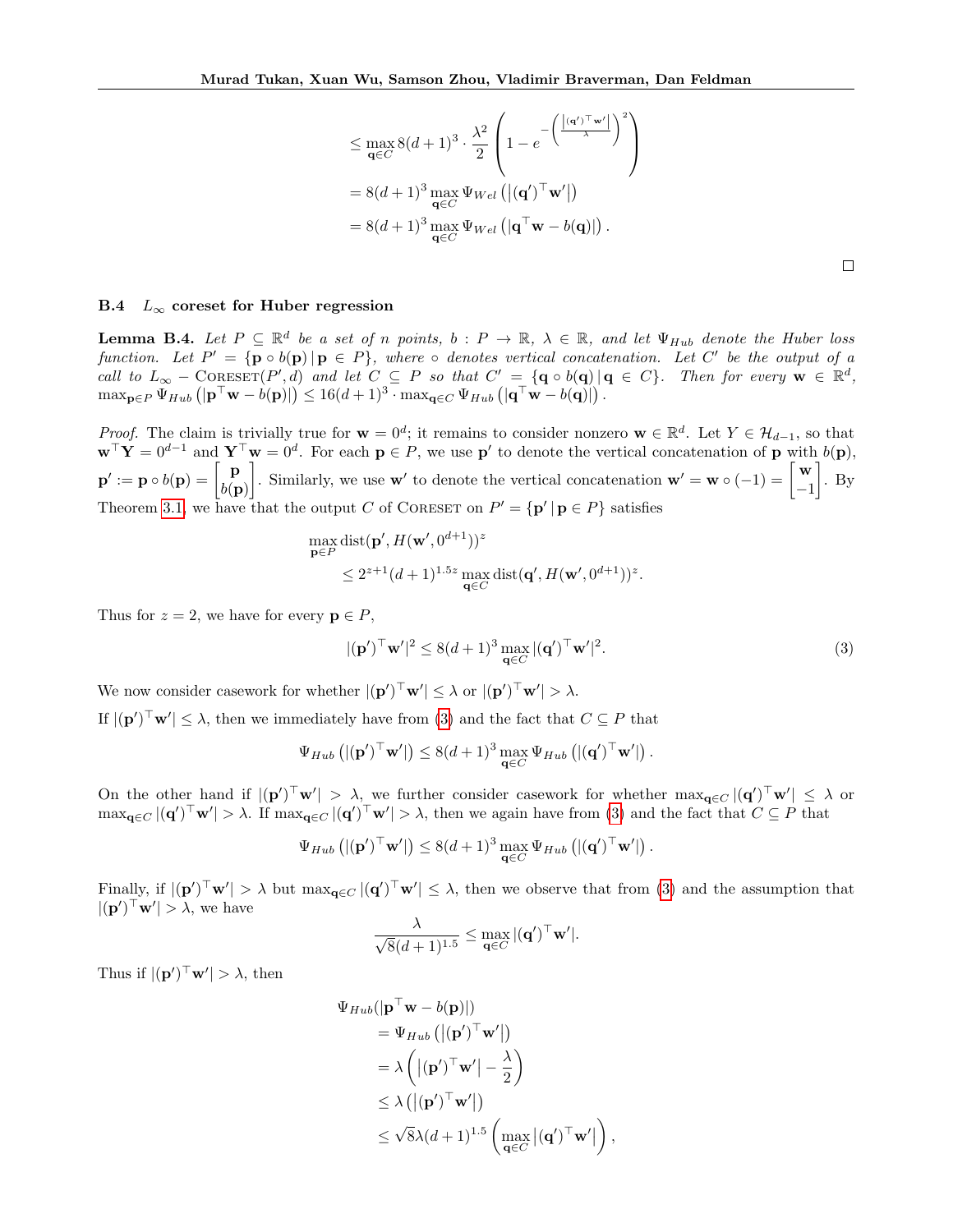where the last inequality results from the  $L_{\infty}$ -coreset property in [\(3\)](#page-18-1) above. Therefore,

$$
\Psi_{Hub}(|\mathbf{p}^{\top}\mathbf{w} - b(\mathbf{p})|)
$$
\n
$$
\leq \frac{\lambda}{\sqrt{8}(d+1)^{1.5}} \cdot 8(d+1)^{3} \left( \max_{\mathbf{q} \in C} |(\mathbf{q}')^{\top}\mathbf{w}'| \right)
$$
\n
$$
\leq 8(d+1)^{3} \left( \max_{\mathbf{q} \in C} |(\mathbf{q}')^{\top}\mathbf{w}'|^{2} \right)
$$
\n
$$
\leq 16(d+1)^{3} \max_{\mathbf{q} \in C} \Psi_{Hub}(|\mathbf{q}^{\top}\mathbf{w} - b(\mathbf{q})|).
$$

Thus in all cases, we have

$$
\max_{\mathbf{p}\in P} \Psi_{Hub} \left( |\mathbf{p}^\top \mathbf{w} - b(\mathbf{p})| \right) \n\leq 16(d+1)^3 \cdot \max_{\mathbf{q}\in C} \Psi_{Hub} \left( |\mathbf{q}^\top \mathbf{w} - b(\mathbf{q})| \right).
$$

### B.5  $L_{\infty}$  coreset for Geman-McClure regression

<span id="page-19-0"></span>**Lemma B.5.** Let  $P \subseteq \mathbb{R}^d$  be a set of n points,  $b : P \to \mathbb{R}$ ,  $\lambda \in \mathbb{R}$ , and let  $\Psi_{GM}$  denote the Geman-McClure loss function. Let  $P' = \{ \mathbf{p} \circ b(\mathbf{p}) \mid \mathbf{p} \in P \}$ , where  $\circ$  denotes vertical concatenation. Let C' be the output of a call to  $L_{\infty}$  – CORESET(P', d) and let  $C \subseteq P$  so that  $C' = {\bf{q} \circ b(\bf{q}) | \bf{q} \in C}$ . Then for every  $\bf{w} \in \mathbb{R}^d$ ,  $\max_{\mathbf{p}\in P}\Psi_{GM}\left(|\mathbf{p}^{\top}\mathbf{w}-b(\mathbf{p})|\right)\leq 8(d+1)^3\cdot\max_{\mathbf{q}\in C}\Psi_{GM}\left(|\mathbf{q}^{\top}\mathbf{w}-b(\mathbf{q})|\right).$ 

*Proof.* Note that the claim is trivially true for  $\mathbf{w} = 0^d$ , so it therefore suffices to consider nonzero  $\mathbf{w} \in \mathbb{R}^d$ . Let  $Y \in \mathcal{H}_{d-1}$  such that  $\mathbf{w}^\top \mathbf{Y} = 0^{d-1}$  and  $\mathbf{Y}^\top \mathbf{w} = 0^d$ . For each  $\mathbf{p} \in P$ , let  $\mathbf{p}' = \mathbf{p} \circ b(\mathbf{p}) = \begin{bmatrix} \mathbf{p} \\ b(\mathbf{p}') \end{bmatrix}$  $b(\mathbf{p})$  denote the vertical concatenation of **p** with  $b(\mathbf{p})$ . We also define the vertical concatenation  $\mathbf{w}' = \mathbf{w} \circ (-1) = \begin{bmatrix} \mathbf{w} \\ -1 \end{bmatrix}$ −1 . By setting  $C$  to be the output of CORESET on  $P' = {\{ \mathbf{p}' \mid \mathbf{p} \in P \}}$ , then by Theorem [3.1,](#page-6-1)

$$
\max_{\mathbf{p}\in P} \text{dist}(\mathbf{p}', H(\mathbf{w}', 0^{d+1}))^z
$$
  

$$
\leq 2^{z+1} (d+1)^{1.5z} \max_{\mathbf{q}\in C} \text{dist}(\mathbf{q}', H(\mathbf{w}', 0^{d+1}))^z.
$$

Thus for  $z = 2$ , we have for every  $p \in P$ ,

$$
|(\mathbf{p}')^\top \mathbf{w}'|^2 \le 8(d+1)^3 \max_{\mathbf{q} \in C} |(\mathbf{q}')^\top \mathbf{w}'|^2.
$$

The Geman-McClure loss function is monotonically increasing, so that  $\Psi_{GM}(|\mathbf{p}^{\top}\mathbf{x}-b(\mathbf{p})|)$  increases as  $|\mathbf{p}^{\top}\mathbf{x}-b(\mathbf{p})|$ increases. Therefore,

$$
\max_{\mathbf{p}\in P} \Psi_{GM} \left( |\mathbf{p}^\top \mathbf{w} - b(\mathbf{p})| \right)
$$
\n
$$
= \max_{\mathbf{p}\in P} \frac{|(\mathbf{p}')^\top \mathbf{w}|^2}{2 + 2|(\mathbf{p}')^\top \mathbf{w}|^2}
$$
\n
$$
\leq \max_{\mathbf{q}\in C} \frac{8(d+1)^3|(\mathbf{q}')^\top \mathbf{w}|^2}{2 + 2|(\mathbf{q}')^\top \mathbf{w}|^2}
$$
\n
$$
= 8(d+1)^3 \max_{\mathbf{q}\in C} \Psi_{GM} \left( |\mathbf{q}^\top \mathbf{w} - b(\mathbf{q})| \right),
$$

where the inequality results from the  $L_{\infty}$ -coreset property of Theorem [3.1](#page-6-1) and the fact that  $C \subseteq P$ .  $\Box$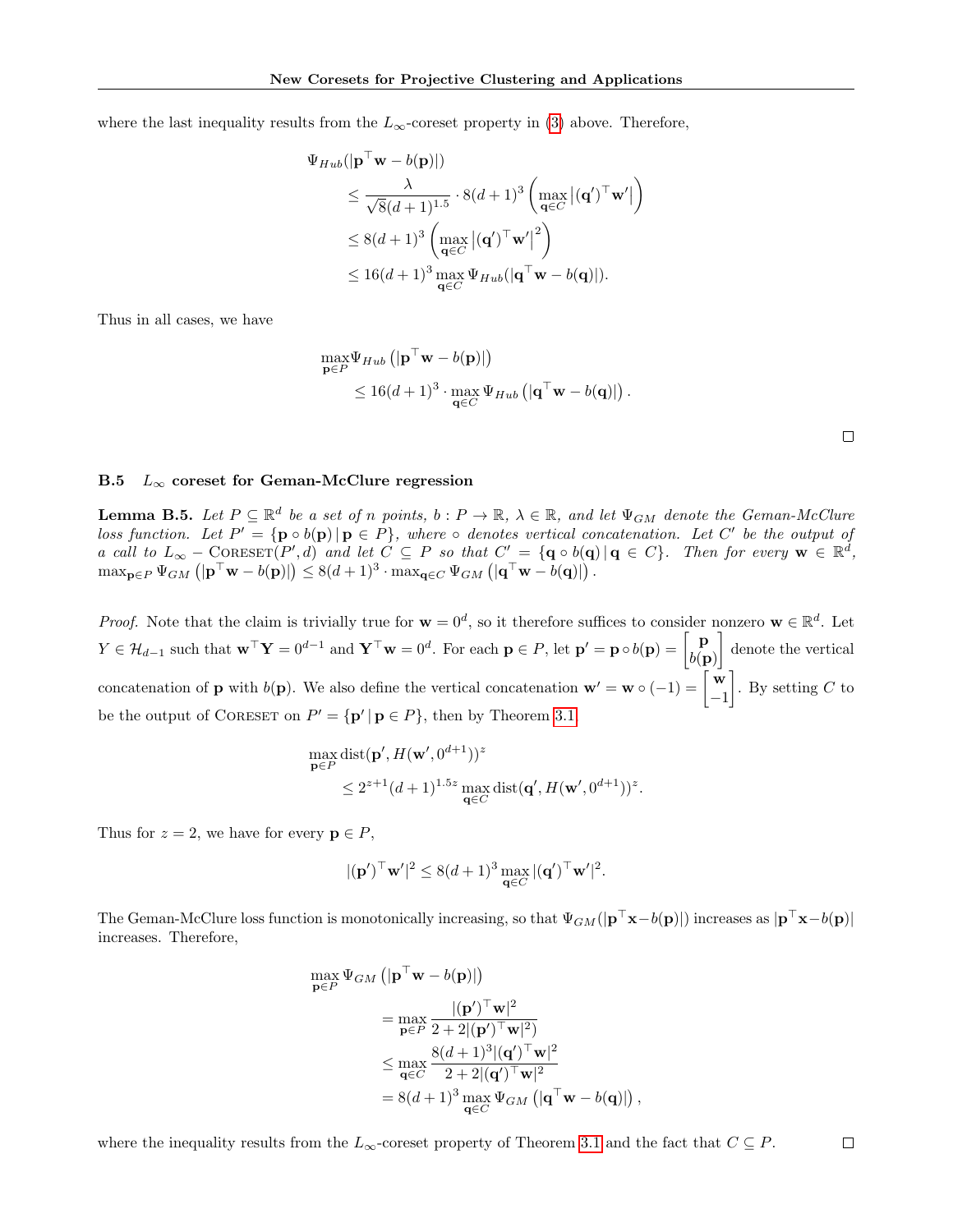#### B.6  $L_{\infty}$  Coreset for Regression with Concave Loss Function

We first recall the following property of concave functions:

<span id="page-20-2"></span>**Lemma B.6.** Let  $f : \mathbb{R} \to \mathbb{R}$  be a concave function with  $f(0) = 0$ . Then for any  $x \leq y$ , we have  $\frac{f(x)}{x} \geq \frac{f(y)}{y}$  $\frac{(y)}{y}$  .

Using Lemma [B.6,](#page-20-2) we obtain an  $L_{\infty}$  coreset for regression for any non-decreasing concave loss function  $\Psi_{Con}$ satisfying  $\Psi_{Con}(0) = 0$ .

We obtain an  $L_{\infty}$  coreset for regression for any non-decreasing concave loss function  $\Psi_{Con}$  satisfying  $\Psi_{Con}(0) = 0$ .

<span id="page-20-0"></span>**Lemma B.7.** Let  $P \subseteq \mathbb{R}^d$  be a set of n points,  $b : P \to \mathbb{R}$ ,  $\lambda \in \mathbb{R}$ , and let  $\Psi_{Con}$  denote any non-decreasing concave loss function with  $\Psi_{Con}(0) = 0$ . Let  $P' = \{ \mathbf{p} \circ b(\mathbf{p}) \mid \mathbf{p} \in P \}$ , where  $\circ$  denotes vertical concatenation. Let  $C'$  be the output of a call to  $L_{\infty}$  – CORESET(P', d) and let  $C \subseteq P$  so that  $C' = {\mathbf{q} \circ b(\mathbf{q}) \mid \mathbf{q} \in C}$ . Then for every  $\mathbf{w} \in \mathbb{R}^d$ ,  $\max_{\mathbf{p} \in P} \Psi_{Con} \left( |\mathbf{p}^\top \mathbf{w} - b(\mathbf{p})| \right) \leq 4(d+1)^{1.5} \cdot \max_{\mathbf{q} \in C} \Psi_{Con} \left( |\mathbf{q}^\top \mathbf{w} - b(\mathbf{q})| \right)$ .

*Proof.* The claim is trivially true for  $\mathbf{w} = 0^d$ , so it suffices to consider nonzero  $\mathbf{w} \in \mathbb{R}^d$ . Let  $Y \in \mathcal{H}_{d-1}$  such that  $\mathbf{w}^\top \mathbf{Y} = 0^{d-1}$  and  $\mathbf{Y}^\top \mathbf{w} = 0^d$ . For each  $\mathbf{p} \in P$ , let  $\mathbf{p}' = \mathbf{p} \circ b(\mathbf{p}) = \begin{bmatrix} \mathbf{p} \\ b(\mathbf{r}) \end{bmatrix}$  $b(\mathbf{p})$ denote the vertical concatenation of **p** with  $b(\mathbf{p})$ . We also define the vertical concatenation  $\mathbf{w}' = \mathbf{w} \circ (-1) = \begin{bmatrix} \mathbf{w} \\ -1 \end{bmatrix}$ −1 . By setting  $C$  to be the output of CORESET on  $P' = {\mathbf{p'} | \mathbf{p} \in P}$ , then by Theorem [3.1,](#page-6-1)

$$
\max_{\mathbf{p}\in P} \text{dist}(\mathbf{p}', H(\mathbf{w}', 0^{d+1}))^z
$$
  
 
$$
\leq 2^{z+1} (d+1)^{1.5z} \max_{\mathbf{q}\in C} \text{dist}(\mathbf{q}', H(\mathbf{w}', 0^{d+1}))^z.
$$

Thus for  $z = 1$ , we have for every  $p \in P$ ,

$$
|(\mathbf{p}')^\top \mathbf{w}'| \le 4(d+1)^{1.5} \max_{\mathbf{q} \in C} |(\mathbf{q}')^\top \mathbf{w}'|.
$$

Since  $\Psi_{Con}$  is monotonically non-decreasing, then  $\Psi_{Con}(|\mathbf{p}^{\top}\mathbf{x} - b(\mathbf{p}))$  increases as  $|\mathbf{p}^{\top}\mathbf{x} - b(\mathbf{p})|$  increases. Thus by Lemma [B.6,](#page-20-2)

$$
\max_{\mathbf{p}\in P} \Psi_{Con} \left( |\mathbf{p}^\top \mathbf{w} - b(\mathbf{p})| \right) \n\leq \max_{\mathbf{q}\in C} \Psi_{Con} \left( 4(d+1)^{1.5} |\mathbf{q}^\top \mathbf{w} - b(\mathbf{q})| \right) \n\leq 4(d+1)^{1.5} \max_{\mathbf{q}\in C} \Psi_{Con} \left( |\mathbf{q}^\top \mathbf{w} - b(\mathbf{q})| \right).
$$

 $\Box$ 

### B.7  $L_{\infty}$  Coreset for Tukey Regression

<span id="page-20-1"></span>**Lemma B.8.** Let  $P \subseteq \mathbb{R}^d$  be a set of n points,  $b : P \to \mathbb{R}$ ,  $\lambda \in \mathbb{R}$ , and let  $\Psi_{Tuk}$  denote the Tukey loss function. Let  $P' = {\mathbf{p} \circ b(\mathbf{p}) | \mathbf{p} \in P}$ , where  $\circ$  denotes vertical concatenation. Let C' be the output of a call to  $L_{\infty}$  – CORESET(P',d) and let  $C \subseteq P$  so that  $C' = {\mathbf{q} \circ b(\mathbf{q}) | \mathbf{q} \in C}$ . Then for every  $\mathbf{w} \in \mathbb{R}^d$ ,  $\max_{\mathbf{p}\in P}\Psi_{Tuk}(\mathbf{p}^{\top}\mathbf{w}-b(\mathbf{p})\mathbf{)}\leq 8(d+1)^{3}\cdot\max_{\mathbf{q}\in C}\Psi_{Tuk}(\mathbf{q}^{\top}\mathbf{w}-b(\mathbf{q})\mathbf{)}$ .

*Proof.* We first observe that the claim is trivially true for  $\mathbf{w} = 0^d$ , so that it suffices to consider nonzero  $\mathbf{w} \in \mathbb{R}^d$ . Let  $Y \in \mathcal{H}_{d-1}$  such that  $\mathbf{w}^\top \mathbf{Y} = 0^{d-1}$  and  $\mathbf{Y}^\top \mathbf{w} = 0^d$ . For each  $\mathbf{p} \in P$ , let  $\mathbf{p}' = \mathbf{p} \circ b(\mathbf{p}) = \begin{bmatrix} \mathbf{p} \\ b(\mathbf{p}') \end{bmatrix}$  $b(\mathbf{p})$  denote the vertical concatenation of **p** with  $b(\mathbf{p})$ . We define the vertical concatenation  $\mathbf{w}' = \mathbf{w} \circ (-1) = \begin{bmatrix} \mathbf{w} \\ -1 \end{bmatrix}$ −1 . By setting  $C$ to be the output of CORESET on  $P' = {\{ \mathbf{p}' \mid \mathbf{p} \in P \}}$ , then by Theorem [3.1,](#page-6-1)

$$
\max_{\mathbf{p}\in P}\text{dist}(\mathbf{p}',H(\mathbf{w}',0^{d+1}))^z
$$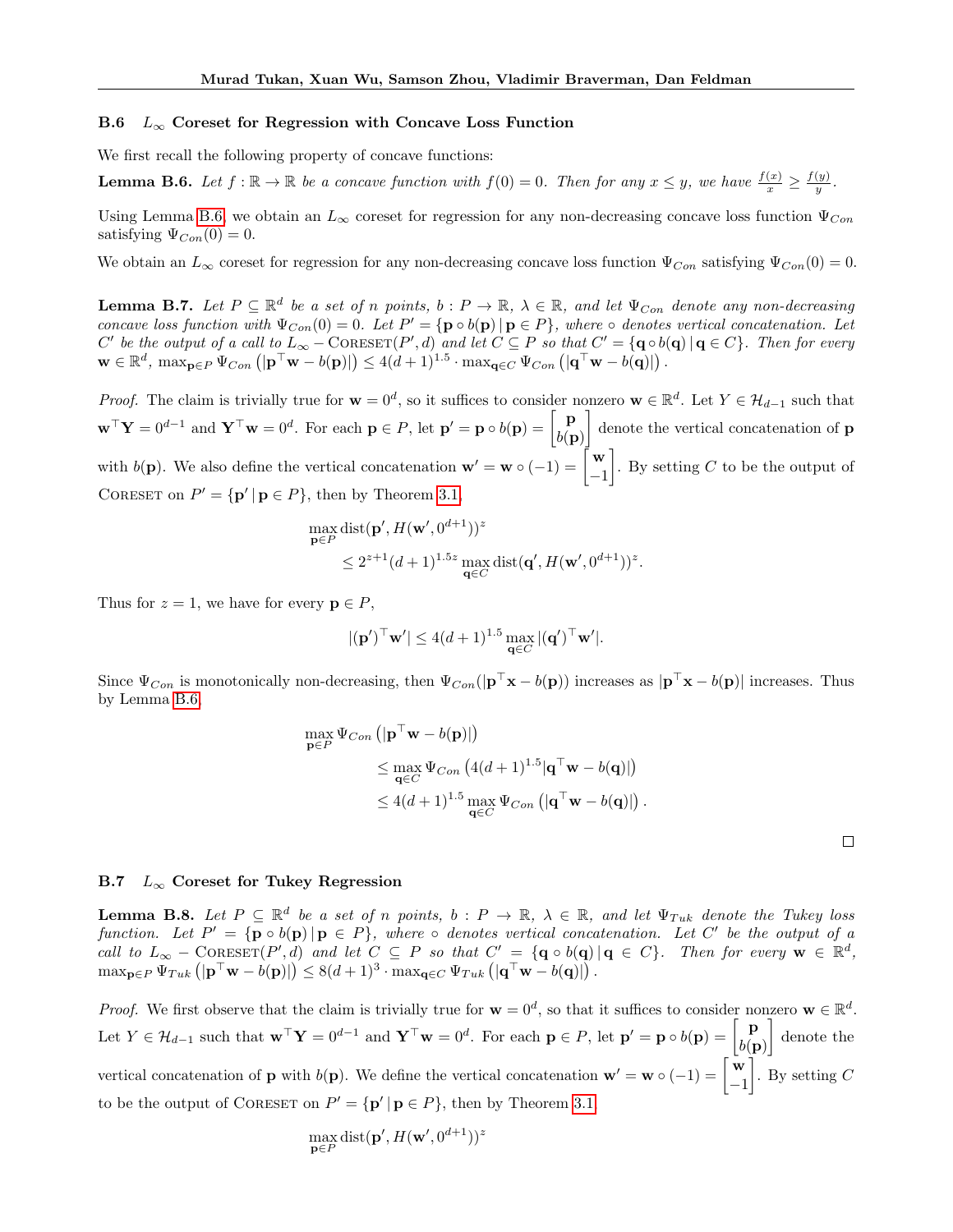$$
\leq 2^{z+1}(d+1)^{1.5z}\max_{\mathbf{q}\in C} \text{dist}(\mathbf{q}',H(\mathbf{w}',0^{d+1}))^z
$$

.

Thus for  $z = 2$ , we have for every  $p \in P$ ,

$$
|(\mathbf{p}')^\top \mathbf{w}'|^2 \le 8(d+1)^3 \max_{\mathbf{q} \in C} |(\mathbf{q}')^\top \mathbf{w}'|^2.
$$

We first note that if  $\frac{|(\mathbf{p}')^\top \mathbf{w}'|}{\sqrt{8}(d+1)^{1.5}}$   $\geq \lambda$ , then we trivially have  $\max_{\mathbf{q}\in C} |(\mathbf{q}')^\top \mathbf{w}'|^2 \geq \lambda^2$  so that  $\max_{\mathbf{q} \in C} \Psi_{Tuk} \left( |\mathbf{q}^\top \mathbf{w} - b(\mathbf{q})| \right) = \frac{\lambda^2}{6} \geq \Psi_{Tuk}(x)$  for all x. Thus, we would have

$$
\max_{\mathbf{p}\in P} \Psi_{Tuk} \left( |\mathbf{p}^\top \mathbf{w} - b(\mathbf{p})| \right) \leq \max_{\mathbf{q}\in C} \Psi_{Tuk} \left( |\mathbf{q}^\top \mathbf{w} - b(\mathbf{q})| \right),
$$

as desired. Hence, we assume  $\frac{|(\mathbf{p}')^\top \mathbf{w}'|}{\sqrt{8}(d+1)^{1.5}} < \lambda$  and consider casework for whether  $|(\mathbf{p}')^\top \mathbf{w}'| \leq \lambda$  or  $|(\mathbf{p}')^\top \mathbf{w}'| > \lambda$ . If  $|(\mathbf{p}')^\top \mathbf{w}'| \leq \lambda$ , then since the Tukey loss function is monotonically increasing, we have

$$
\Psi_{Tuk} (\vert (\mathbf{p}')^{\top} \mathbf{w}' \vert)
$$
\n
$$
= \frac{\lambda^2}{6} \left( 1 - \left( 1 - \frac{\vert (\mathbf{p}')^{\top} \mathbf{w}' \vert^2}{\lambda^2} \right)^3 \right)
$$
\n
$$
\leq \max_{\mathbf{q} \in C} \frac{\lambda^2}{6} \left( 1 - \left( 1 - \frac{8(d+1)^3 \vert (\mathbf{q}')^{\top} \mathbf{w}' \vert^2}{\lambda^2} \right)^3 \right)
$$

Unfortunately, the Tukey loss function is not concave, so we cannot directly apply Lemma [B.6.](#page-20-2) However, if we define the function  $f(x) := \frac{\lambda^2}{6}$  $\frac{\lambda^2}{6}\left(1-\left(1-\frac{x}{\lambda^2}\right)^3\right)$ , then we have

$$
\frac{d^2f}{dx^2} = \frac{x - \lambda^2}{\lambda^4},
$$

which is non-positive for all  $x \leq \lambda^2$ . Thus by Lemma [B.6,](#page-20-2) we have for all  $0 \leq x \leq y \leq \lambda^2$  that  $\frac{f(x)}{x} \geq \frac{f(y)}{y}$  $\frac{(y)}{y}$ . Since  $f(x^2) = \Psi_{Tuk}(x)$ , then we have for all  $0 \le x \le y \le \lambda$  that  $\frac{\Psi_{Tuk}(x)}{x^2} \ge \frac{\Psi_{Tuk}(y)}{y^2}$ . Hence by the assumption that  $\frac{|(\mathbf{p}')^\top \mathbf{w}'|}{\sqrt{8}(d+1)^{1.5}} < \lambda,$ 

$$
\Psi_{Tuk} \left( |(\mathbf{p}')^\top \mathbf{w}'| \right)
$$
\n
$$
\leq 8(d+1)^3 \max_{\mathbf{q} \in C} \frac{\lambda^2}{6} \left( 1 - \left( 1 - \frac{|(\mathbf{q}')^\top \mathbf{w}'|^2}{\lambda^2} \right)^3 \right)
$$
\n
$$
\leq 8(d+1)^3 \max_{\mathbf{q} \in C} \Psi_{Tuk} \left( |(\mathbf{q}')^\top \mathbf{w}'| \right)
$$
\n
$$
= 8(d+1)^3 \max_{\mathbf{q} \in C} \Psi_{Tuk} \left( |\mathbf{q}^\top \mathbf{w} - b(\mathbf{q})| \right).
$$

On the other hand, if  $|(\mathbf{p}')^\top \mathbf{w}'| > \lambda$ , then we further consider casework on whether  $\max_{\mathbf{q} \in C} |(\mathbf{q}')^\top \mathbf{w}'| > \lambda$  or  $\max_{\mathbf{q}\in C} |(\mathbf{q}')^\top \mathbf{w}'| \leq \lambda$ . If  $\max_{\mathbf{q}\in C} |(\mathbf{q}')^\top \mathbf{w}'| > \lambda$ , then we immediately have

$$
\Psi_{Tuk} \left( |(\mathbf{p}')^\top \mathbf{w}'| \right) = \frac{\lambda^2}{6} = \max_{\mathbf{q} \in C} \Psi_{Tuk} \left( |(\mathbf{q}')^\top \mathbf{w}'| \right)
$$

$$
= \max_{\mathbf{q} \in C} \Psi_{Tuk} \left( |\mathbf{q}^\top \mathbf{w} - b(\mathbf{q})| \right).
$$

Otherwise, suppose  $\max_{\mathbf{q}\in C} |(\mathbf{q}')^\top \mathbf{w}'| \leq \lambda$ . Note that  $|(\mathbf{p}')^\top \mathbf{w}'|^2 \leq 8(d+1)^3 \max_{\mathbf{q}\in C} |(\mathbf{q}')^\top \mathbf{w}'|^2$  implies  $\max_{\mathbf{q}\in C} |(\mathbf{q}')^\top\mathbf{w}'| > \frac{\lambda}{\sqrt{8}(d+1)}$  $\frac{\lambda}{\delta(d+1)^{1.5}}$ . Since the Tukey loss function is monotonically increasing, then

$$
\max_{\mathbf{q}\in C} \Psi_{Tuk} \left( |(\mathbf{q}')^\top \mathbf{w}'| \right) \geq \Psi_{Tuk} \left( \frac{\lambda}{\sqrt{8}(d+1)^{1.5}} \right).
$$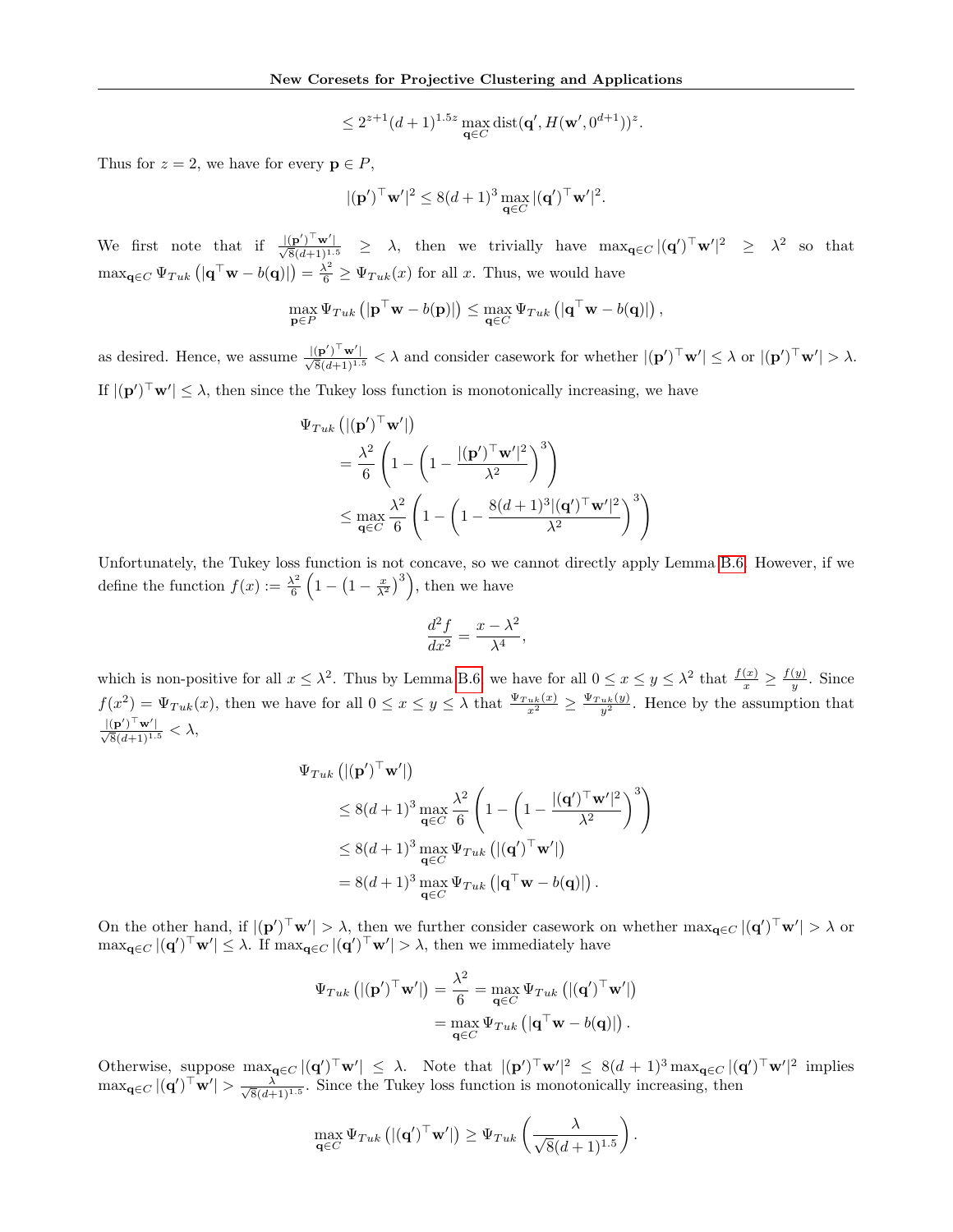Because  $\max_{\mathbf{q} \in C} |(\mathbf{q}')^\top \mathbf{w}'| \leq \lambda$ , then we can again apply the relationship  $\frac{\Psi_{Twk}(x)}{x^2} \geq \frac{\Psi_{Twk}(y)}{y^2}$  for all  $0 \leq x \leq y \leq \lambda$ , so that

$$
\max_{\mathbf{q}\in C} \Psi_{Tuk} \left( |(\mathbf{q}')^\top \mathbf{w}'| \right) \ge \frac{1}{8(d+1)^3} \Psi_{Tuk}(\lambda).
$$

Hence,

$$
\Psi_{Tuk} \left( |(\mathbf{p}')^\top \mathbf{w}'| \right) = \Psi_{Tuk}(\lambda) \leq 8(d+1)^3 \max_{\mathbf{q} \in C} \Psi_{Tuk} \left( |(\mathbf{q}')^\top \mathbf{w}'| \right).
$$

Therefore across all cases, we have

$$
\max_{\mathbf{p}\in P} \Psi_{Tuk} \left( |\mathbf{p}^{\top}\mathbf{w} - b(\mathbf{p})| \right) \n\leq 8(d+1)^3 \cdot \max_{\mathbf{q}\in C} \Psi_{Tuk} \left( |\mathbf{q}^{\top}\mathbf{w} - b(\mathbf{q})| \right).
$$

# B.8  $L_{\infty}$  Coreset for  $L_1 - L_2$  Regression

<span id="page-22-0"></span>**Lemma B.9.** Let  $P \subseteq \mathbb{R}^d$  be a set of n points,  $b : P \to \mathbb{R}$ ,  $\lambda \in \mathbb{R}$ , and let  $\Psi_{LL}$  denote the  $L_1 - L_2$  loss function. Let  $P' = {\mathbf{p} \circ b(\mathbf{p}) | \mathbf{p} \in P}$ , where  $\circ$  denotes vertical concatenation. Let C' be the output of a call to  $L_{\infty}$  – CORESET(P', d) and let  $C \subseteq P$  so that  $C' = {\mathbf{q} \circ b(\mathbf{q}) | \mathbf{q} \in C}$ . Then for every  $\mathbf{w} \in \mathbb{R}^d$ ,  $\max_{\mathbf{p}\in P} \Psi_{LL} (\mathbf{p}^{\top}\mathbf{w} - b(\mathbf{p})|) \leq 8(d+1)^3 \cdot \max_{\mathbf{q}\in C} \Psi_{LL} (\mathbf{q}^{\top}\mathbf{w} - b(\mathbf{q})|).$ 

*Proof.* We first observe that the claim is trivially true for  $w = 0<sup>d</sup>$ . Therefore, it suffices to consider nonzero  $\mathbf{w} \in \mathbb{R}^d$ . Let  $Y \in \mathcal{H}_{d-1}$  such that  $\mathbf{w}^\top \mathbf{Y} = 0^{d-1}$  and  $\mathbf{Y}^\top \mathbf{w} = 0^d$ . For each  $\mathbf{p} \in P$ , let  $\mathbf{p}' = \mathbf{p} \circ b(\mathbf{p}) = \begin{bmatrix} \mathbf{p} \\ b(\mathbf{p}) \end{bmatrix}$  $b(\mathbf{p})$ 1 denote the vertical concatenation of **p** with  $b(\mathbf{p})$ . We also define the vertical concatenation  $\mathbf{w}' = \mathbf{w} \circ (-1) = \begin{bmatrix} \mathbf{w} & 0 \\ -1 & 1 \end{bmatrix}$ −1 . By setting C to be the output of CORESET on  $P' = {\{ \mathbf{p}' \mid \mathbf{p} \in P \}}$ , then by Theorem [3.1,](#page-6-1)

$$
\max_{\mathbf{p}\in P} \text{dist}(\mathbf{p}', H(\mathbf{w}', 0^{d+1}))^z
$$
  

$$
\leq 2^{z+1} (d+1)^{1.5z} \max_{\mathbf{q}\in C} \text{dist}(\mathbf{q}', H(\mathbf{w}', 0^{d+1}))^z.
$$

Thus for  $z = 2$ , we have for every  $p \in P$ ,

$$
|(\mathbf{p}')^\top \mathbf{w}'|^2 \le 8(d+1)^3 \max_{\mathbf{q} \in C} |(\mathbf{q}')^\top \mathbf{w}'|^2.
$$

The  $L_1 - L_2$  loss function is monotonically increasing, so that  $\Psi_{LL}(|\mathbf{p}^T \mathbf{x} - b(\mathbf{p}))$  increases as  $|\mathbf{p}^T \mathbf{x} - b(\mathbf{p})|$ increases. Therefore,

$$
\max_{\mathbf{p}\in P} \Psi_{LL} \left( |\mathbf{p}^\top \mathbf{w} - b(\mathbf{p})| \right) \n= \max_{\mathbf{p}\in P} 2 \left( \sqrt{1 + \frac{|\mathbf{p}^\top \mathbf{w} - b(\mathbf{p})|^2}{2}} - 1 \right) \n\le \max_{\mathbf{q}\in C} 2 \left( \sqrt{1 + \frac{8(d+1)^3 |\mathbf{q}^\top \mathbf{w} - b(\mathbf{q})|^2}{2}} - 1 \right).
$$

Since the  $L_1 - L_2$  loss function is not concave, so we cannot directly apply Lemma [B.6.](#page-20-2) Fortunately, if we define the function  $f(x) := 2(\sqrt{1 + \frac{x}{2}} - 1)$ , then we have

$$
\frac{d^2f}{dx^2} = -\frac{2}{16\left(\frac{x}{2}+1\right)^{3/2}},
$$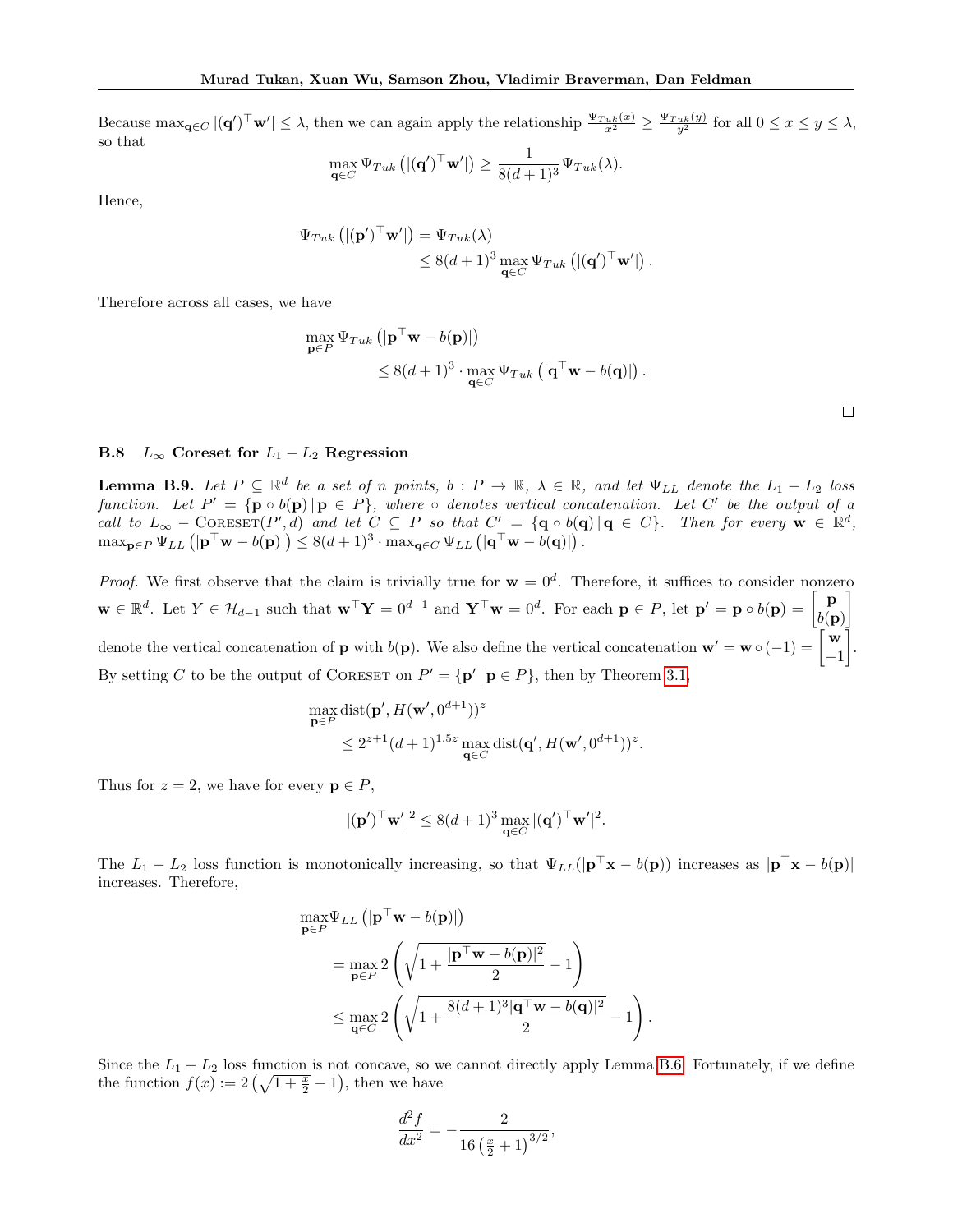which is non-positive for all  $x \geq 0$ . Thus by Lemma [B.6,](#page-20-2) we have for all  $0 \leq x \leq y$  that  $\frac{f(x)}{x} \geq \frac{f(y)}{y}$  $\frac{(y)}{y}$ . Since  $f(x^2) = \Psi_{LL}(x)$ , then we have for all  $0 \le x \le y$  that  $\frac{\Psi_{LL}(x)}{x^2} \ge \frac{\Psi_{LL}(y)}{y^2}$ . Thus,

$$
\max_{\mathbf{p}\in P} \Psi_{LL} \left( |\mathbf{p}^\top \mathbf{w} - b(\mathbf{p})| \right) \n\leq 8(d+1)^3 \max_{\mathbf{q}\in C} 2 \left( \sqrt{1 + \frac{|\mathbf{q}^\top \mathbf{w} - b(\mathbf{q})|^2}{2}} - 1 \right) \n= 8(d+1)^3 \max_{\mathbf{q}\in C} \Psi_{LL} \left( |\mathbf{q}^\top \mathbf{w} - b(\mathbf{q})| \right).
$$

## B.9  $L_{\infty}$  Coreset for Fair Regression

<span id="page-23-0"></span>**Lemma B.10.** Let  $P \subseteq \mathbb{R}^d$  be a set of n points,  $b : P \to \mathbb{R}$ ,  $\lambda \in \mathbb{R}$ , and let  $\Psi_{Fair}$  denote the Fair loss function. Let  $P' = {\mathbf{p} \circ b(\mathbf{p}) | \mathbf{p} \in P}$ , where  $\circ$  denotes vertical concatenation. Let C' be the output of a call to  $L_{\infty}$  – CORESET(P',d) and let  $C \subseteq P$  so that  $C' = {\mathbf{q} \circ b(\mathbf{q}) | \mathbf{q} \in C}$ . Then for every  $\mathbf{w} \in \mathbb{R}^d$ ,  $\max_{\mathbf{p}\in P}\Psi_{Fair}\left(|\mathbf{p}^{\top}\mathbf{w}-b(\mathbf{p})|\right)\leq 8(d+1)^3\cdot\max_{\mathbf{q}\in C}\Psi_{Fair}\left(|\mathbf{q}^{\top}\mathbf{w}-b(\mathbf{q})|\right).$ 

*Proof.* Since the claim is trivially true for  $\mathbf{w} = 0^d$ , then it suffices to consider nonzero  $\mathbf{w} \in \mathbb{R}^d$ . Let  $Y \in \mathcal{H}_{d-1}$  such that  $\mathbf{w}^\top \mathbf{Y} = 0^{d-1}$  and  $\mathbf{Y}^\top \mathbf{w} = 0^d$ . For each  $\mathbf{p} \in P$ , let  $\mathbf{p}' = \mathbf{p} \circ b(\mathbf{p}) = \begin{bmatrix} \mathbf{p} \\ b(\mathbf{p}') \end{bmatrix}$  $b(\mathbf{p})$  denote the vertical concatenation of **p** with  $b(\mathbf{p})$ . We also define the vertical concatenation  $\mathbf{w}' = \mathbf{w} \circ (-1) = \begin{bmatrix} \mathbf{w} \\ -1 \end{bmatrix}$ −1 . By setting  $C$  to be the output of CORESET on  $P' = {\mathbf{p'} | \mathbf{p} \in P}$ , then by Theorem [3.1,](#page-6-1)

$$
\max_{\mathbf{p}\in P} \text{dist}(\mathbf{p}', H(\mathbf{w}', 0^{d+1}))^z
$$
  
 
$$
\leq 2^{z+1} (d+1)^{1.5z} \max_{\mathbf{q}\in C} \text{dist}(\mathbf{q}', H(\mathbf{w}', 0^{d+1}))^z.
$$

Thus for  $z = 2$ , we have for every  $p \in P$ ,

$$
|(\mathbf{p}')^\top \mathbf{w}'|^2 \le 8(d+1)^3 \max_{\mathbf{q} \in C} |(\mathbf{q}')^\top \mathbf{w}'|^2.
$$

The Fair loss function is monotonically increasing, so that  $\Psi_{Fair}(|\mathbf{p}^{\top}\mathbf{x} - b(\mathbf{p}))$  increases as  $|\mathbf{p}^{\top}\mathbf{x} - b(\mathbf{p})|$  increases. Therefore,

$$
\max_{\mathbf{p}\in P} \Psi_{Fair} \left( \left| \mathbf{p}^{\top} \mathbf{w} - b(\mathbf{p}) \right| \right) \n\leq \max_{\mathbf{q}\in C} \Psi_{Fair} \left( \sqrt{8}(d+1)^{1.5} |\mathbf{q}^{\top} \mathbf{w} - b(\mathbf{q})| \right).
$$

The Fair loss function is not concave, so we cannot directly apply Lemma [B.6.](#page-20-2) However, if we define the function  $f(x) := \lambda \sqrt{|x|} - \lambda^2 \ln \left( 1 + \right)$  $\sqrt{|x|}$ λ , then we have

$$
\frac{d^2f}{dx^2} = -\frac{\lambda}{4\sqrt{x}(\lambda + \sqrt{x})^2},
$$

which is non-positive for all  $x \geq 0$ . Thus by Lemma [B.6,](#page-20-2) we have for all  $0 \leq x \leq y$  that  $\frac{f(x)}{x} \geq \frac{f(y)}{y}$  $\frac{(y)}{y}$ . Since  $f(x^2) = \Psi_{Fair}(x)$ , then we have for all  $0 \le x \le y$  that  $\frac{\Psi_{Fair}(x)}{x^2} \ge \frac{\Psi_{Fair}(y)}{y^2}$ . Thus,

$$
\max_{\mathbf{p}\in P} \Psi_{Fair} \left( |\mathbf{p}^\top \mathbf{w} - b(\mathbf{p})| \right) \n\leq 8(d+1)^3 \max_{\mathbf{q}\in C} \Psi_{Fair} \left( |\mathbf{q}^\top \mathbf{w} - b(\mathbf{q})| \right).
$$

 $\Box$ 

 $\Box$